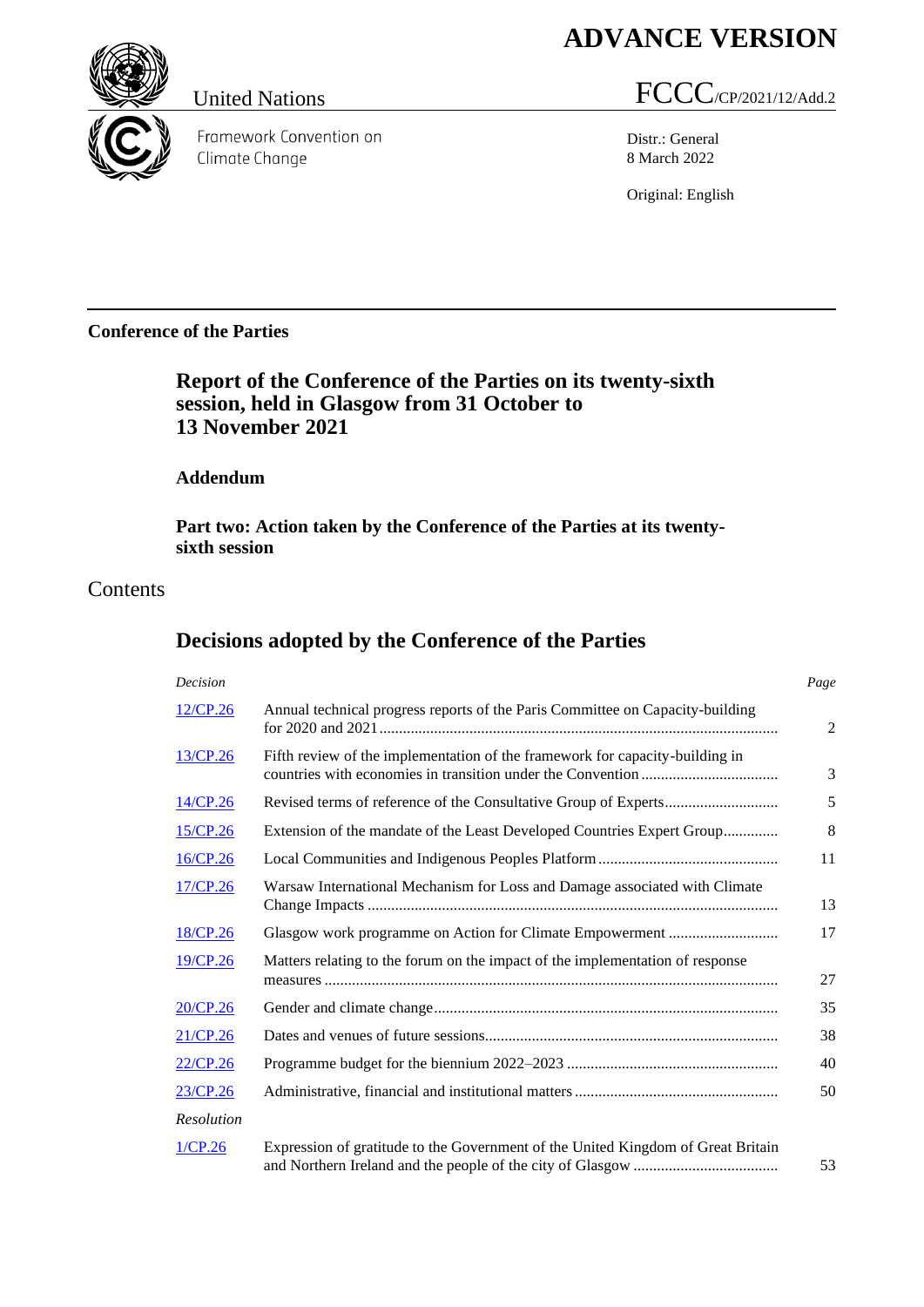## **Decision 12/CP.26**

## **Annual technical progress reports of the Paris Committee on Capacity-building for 2020 and 2021**

*The Conference of the Parties*,

*Recalling* decisions 2/CP.17, 1/CP.21, 2/CP.22, 16/CP.22, 16/CP.23, 15/CP.24 and 8/CP.25,

1. *Welcomes* the annual technical progress reports of the Paris Committee on Capacitybuilding for 2020 and 2021<sup>1</sup> and *takes note* of the recommendations contained in the 2021 report; 2

2. *Invites* Parties, as appropriate, the operating entities of the Financial Mechanism, the constituted bodies under the Convention, United Nations organizations, observers and other stakeholders to consider the recommendations referred to in paragraph 1 above and to take any necessary action, as appropriate and in accordance with their mandates;

3. *Acknowledges* progress made by the Paris Committee on Capacity-building in implementing its mandate to address gaps and needs, both current and emerging, in implementing capacity-building in developing country Parties and further enhancing capacity-building efforts, including with regard to the coherence and coordination of capacity-building activities under the Convention;

4. *Takes note* of the conclusion of the implementation of the final activities in the rolling workplan of the Paris Committee on Capacity-building for 2017–2020;<sup>3</sup>

5. *Also takes note* of progress made in the implementation of the workplan of the Paris Committee on Capacity-building for 2021–2024 <sup>4</sup> on the basis of the priority areas and activities contained in the annex to decision 9/CP.25;

6. *Welcomes* the work of the Paris Committee on Capacity-building in relation to enhancing the coherence and coordination of capacity-building activities under the Convention, including its collaboration with constituted bodies and other actors under the Convention;

7. *Also welcomes* the collaboration of the Paris Committee on Capacity-building with Parties and non-Party stakeholders, including through the PCCB Network, the informal coordination group for capacity-building under the Convention and the Paris Agreement, the Durban Forum on capacity-building, the Capacity-building Hub and social media outreach;

8. *Takes note* of the 2022 focus area of the Paris Committee on Capacity-building of building capacity to facilitate coherent implementation of nationally determined contributions in the context of national development plans and sustainable recovery; 5

9. *Notes* that capacity gaps and needs still exist in developing countries pertaining to the implementation of the Convention and the Paris Agreement;

10. *Invites* Parties and relevant institutions, as appropriate, to provide support and resources to the Paris Committee on Capacity-building for implementing its workplan for 2021–2024 in the light of the aim of the Committee established in decision 1/CP.21.

> *10th plenary meeting 11 November 2021*

<sup>1</sup> FCCC/SBI/2020/13 and FCCC/SBI/2021/10.

<sup>2</sup> FCCC/SBI/2021/10, paras. 72–81.

<sup>3</sup> Available a[t https://unfccc.int/documents/209801.](https://unfccc.int/documents/209801)

<sup>4</sup> Available a[t https://unfccc.int/documents/267207.](https://unfccc.int/documents/267207)

<sup>5</sup> See document FCCC/SBI/2021/10, para. 15.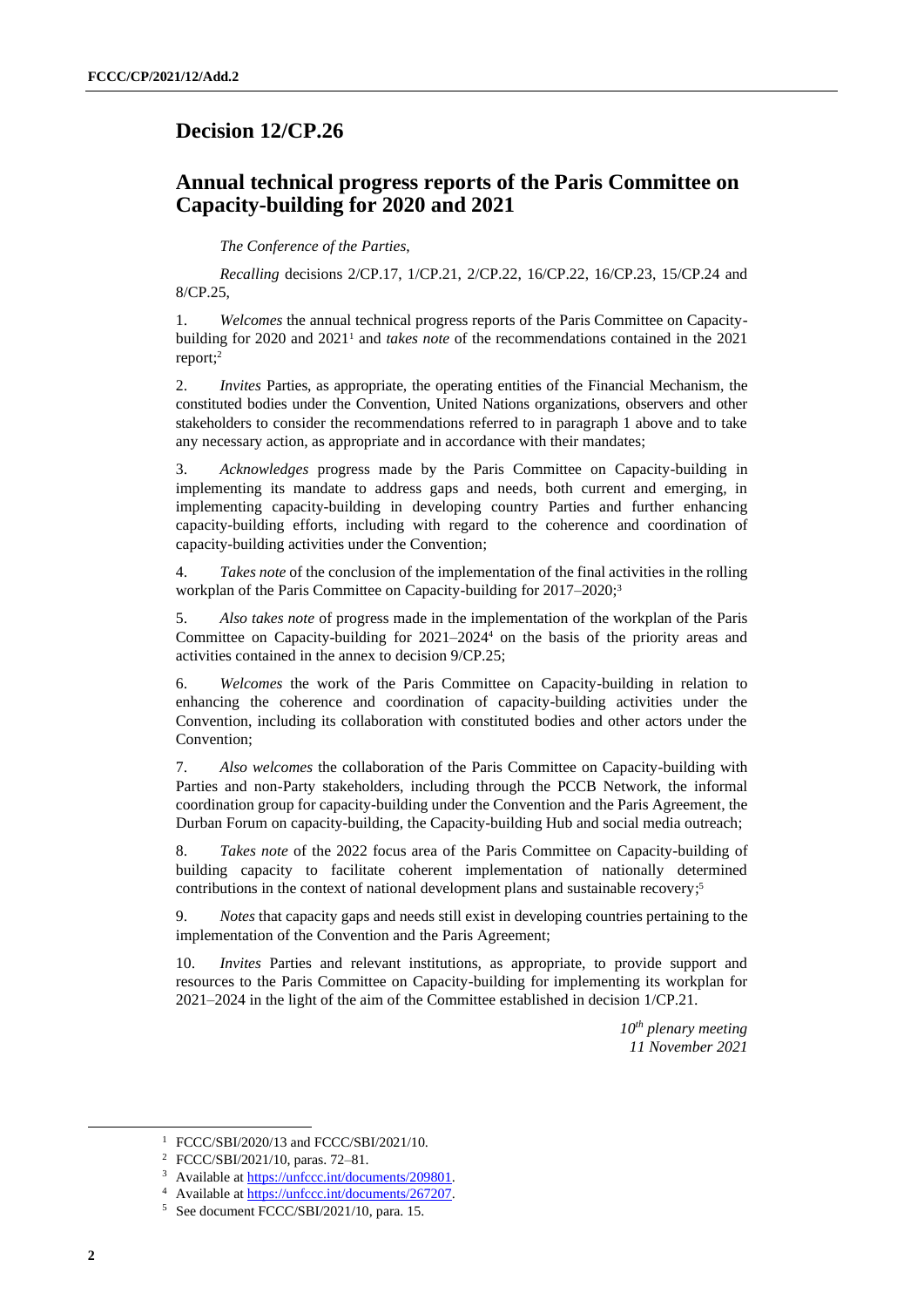## <span id="page-2-0"></span>**Decision 13/CP.26**

## **Fifth review of the implementation of the framework for capacity-building in countries with economies in transition under the Convention**

*The Conference of the Parties*,

*Recalling* decisions 3/CP.7, 9/CP.9, 3/CP.10, 2/CP.17, 21/CP.18 and 17/CP.23,

*Acknowledging* that capacity-building for countries with economies in transition is essential to enabling them to implement effectively their commitments under the Convention,

1. *Recognizes* that:

(a) Significant progress has been made in building the capacity of countries with economies in transition to mitigate and adapt to climate change, and that some recipients of assistance have started to transfer their own expertise, knowledge and lessons learned on capacity-building to Parties not included in Annex I to the Convention;

(b) Parties included in Annex I to the Convention and the Global Environment Facility, within its mandate, have provided adequate resources and assistance for the implementation of the framework for capacity-building in countries with economies in transition established under decision 3/CP.7;

(c) Support was also provided to countries with economies in transition by multilateral development banks and international financial institutions;

(d) Countries with economies in transition that are currently receiving support, notwithstanding the progress made, are in need of further capacity-building, in particular for regularly updating and implementing their emission reduction targets, for regularly updating and implementing their adaptation strategies, and for developing and implementing national long-term low-emission development strategies consistently with their national priorities;

2. *Reaffirms* that the scope of the needs identified in the framework for capacity-building in countries with economies in transition established under decision 3/CP.7 and the key factors identified in decision 3/CP.10 remain relevant and continue to be the basis for, and guide the implementation of, capacity-building activities in countries with economies in transition;

3. *Encourages* the engagement of countries with economies in transition in future discussions at the Durban Forum, as appropriate, to explore potential ways for enhancing capacity-building in countries with economies in transition by sharing examples of best practices and lessons learned;

4. *Invites* Parties to enhance reporting on best practices related to capacity-building in their national communications, biennial reports, submissions and other relevant documents with a view to furthering learning and broadening the impact of capacity-building activities in countries with economies in transition;

5. *Also invites* Parties included in Annex II to the Convention and other Parties in a position to do so, the Global Environment Facility, multilateral and bilateral agencies, international organizations, multilateral development banks, international financial institutions and the private sector or any further arrangements, as appropriate and within their mandates, to continue to provide support for capacity-building activities in countries with economies in transition;

6. *Further invites* Parties and relevant institutions to provide information on capacitybuilding activities in countries with economies in transition to the secretariat for inclusion in the capacity-building portal; $<sup>1</sup>$ </sup>

<sup>1</sup> [https://unfccc.int/topics/capacity-building/workstreams/capacity-building-portal.](https://unfccc.int/topics/capacity-building/workstreams/capacity-building-portal)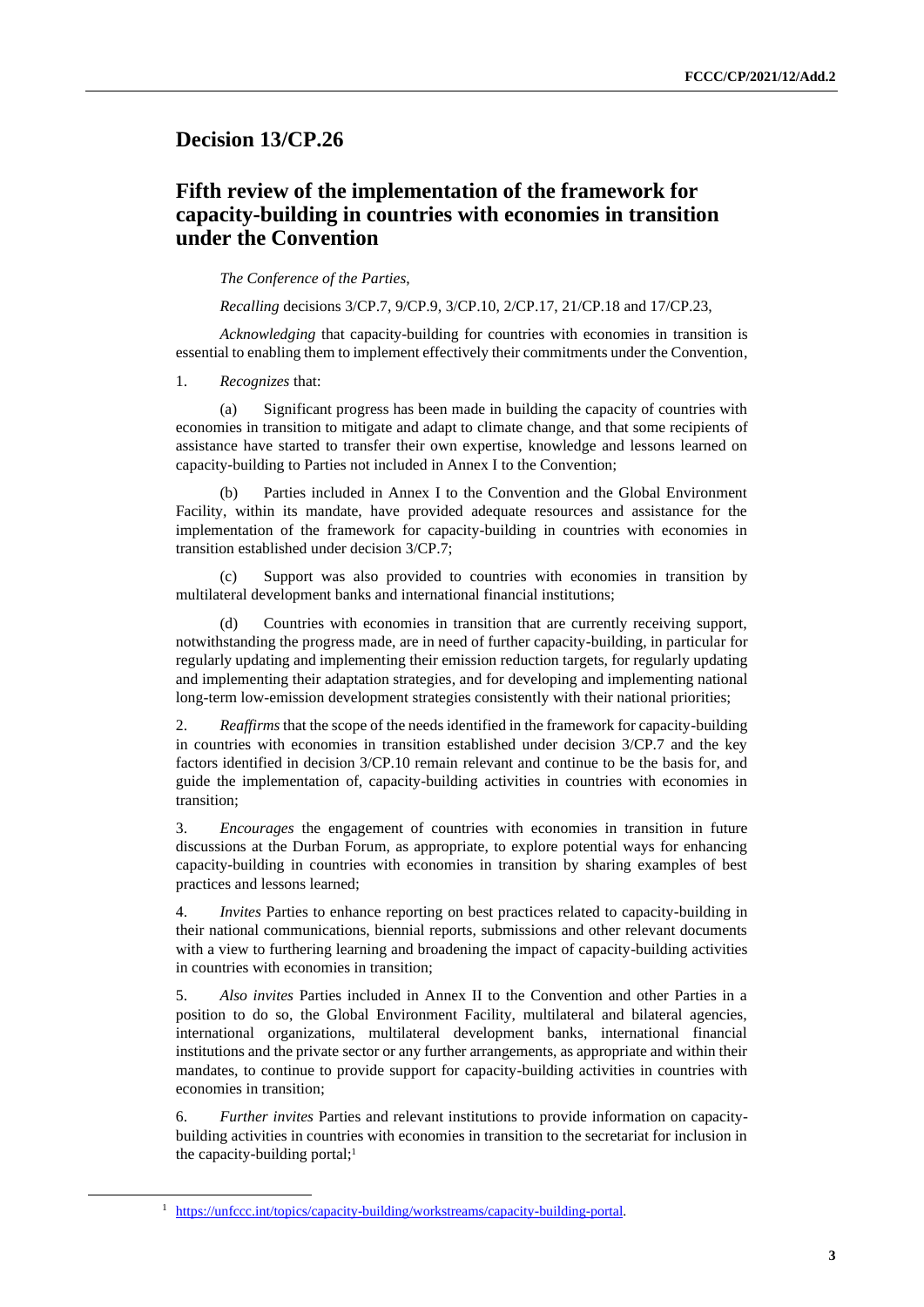7. *Decides* to conclude the fifth review of the implementation of the framework for capacity-building in countries with economies in transition and *requests* the Subsidiary Body for Implementation, at its sixty-fourth session (2026), to initiate the sixth review thereof with a view to the Conference of the Parties concluding it at its thirty-first session (2026);

8. *Also requests* the secretariat to prepare a synthesis report on the implementation of the framework for capacity-building in countries with economies in transition to support the sixth review thereof for consideration by the Subsidiary Body for Implementation at its sixtyfourth session.

> *10th plenary meeting 11 November 2021*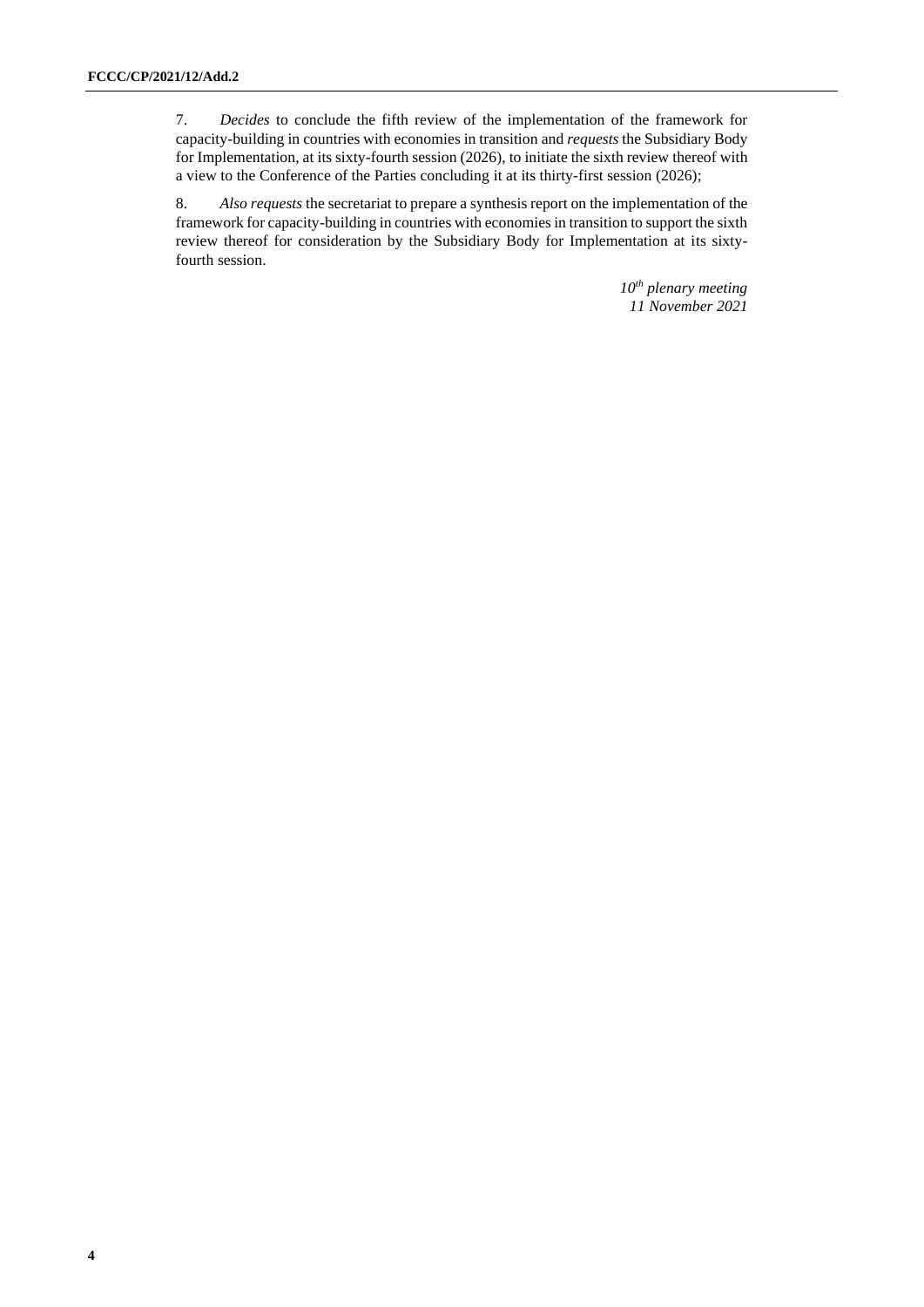### <span id="page-4-0"></span>**Decision 14/CP.26**

## **Revised terms of reference of the Consultative Group of Experts**

*The Conference of the Parties*,

*Recalling* Article 4, paragraphs 1, 3 and 7, and Article 12, paragraphs 1, 4, 5 and 7, of the Convention,

*Also recalling* Article 13, paragraphs 1, 14 and 15, of the Paris Agreement,

*Further recalling* decisions 8/CP.5, 3/CP.8, 17/CP.8, 5/CP.15, 1/CP.16, 2/CP.17, 14/CP.17, 17/CP.18, 18/CP.18, 19/CP.19, 20/CP.19, 1/CP.21, 20/CP.22 and 11/CP.24,

*Recalling* decision 18/CMA.1, paragraphs 12(c) and 15,

*Recognizing* that the Consultative Group of Experts plays an important role in facilitating the provision of technical advice and support to developing country Parties and in facilitating improved reporting over time, as applicable, in relation to the preparation and submission of national communications, biennial update reports and biennial transparency reports, as relevant,

*Noting* the 2020 and 2021 progress reports<sup>1</sup> of the Consultative Group of Experts, which identified facilitating the submission of biennial update reports as a priority in its workplans for 2020 and 2021,

1. *Adopts*, pursuant to decision 11/CP.24, paragraph 5, the revised terms of reference of the Consultative Group of Experts contained in the annex;

2. *Decides* that the representative of Parties referred to in decision 11/CP.24, paragraph 3, shall participate in the work of the Consultative Group of Experts in the same capacity as the other members of the Consultative Group of Experts, noting that this does not set a precedent for the consideration of the composition of other bodies under the UNFCCC;

3. *Also decides* to include in the composition of the Consultative Group of Experts, in addition to current members from Parties not included in Annex I to the Convention, one additional member from the least developed countries and one additional member from small island developing States, noting that this does not set a precedent for the consideration of the composition of other bodies under the UNFCCC;

4. *Requests* the Subsidiary Body for Implementation, at its sixty-second session (2025), to initiate consideration of the extension of the term of the Consultative Group of Experts after 2026, the composition of the Consultative Group of Experts and its terms of reference, taking into account the needs of developing countries for capacity-building in relation to reporting under the UNFCCC and the Paris Agreement, with a view to recommending a draft decision on these matters for consideration and adoption by the Conference of the Parties at its thirtieth session (2025);

5. *Also requests* the secretariat to facilitate the work of the Consultative Group of Experts pursuant to decision 11/CP.24 and this decision;

6. *Takes note* of the estimated budgetary implications of the activities to be undertaken by the secretariat referred to in paragraph 5 above;

7. *Requests* that the actions of the secretariat called for in this decision be undertaken subject to the availability of financial resources.

<sup>1</sup> FCCC/SBI/2020/15, FCCC/SBI/2020/16, FCCC/TP/2020/1, FCCC/SBI/2021/12, FCCC/SBI/2021/14 and FCCC/TP/2021/2.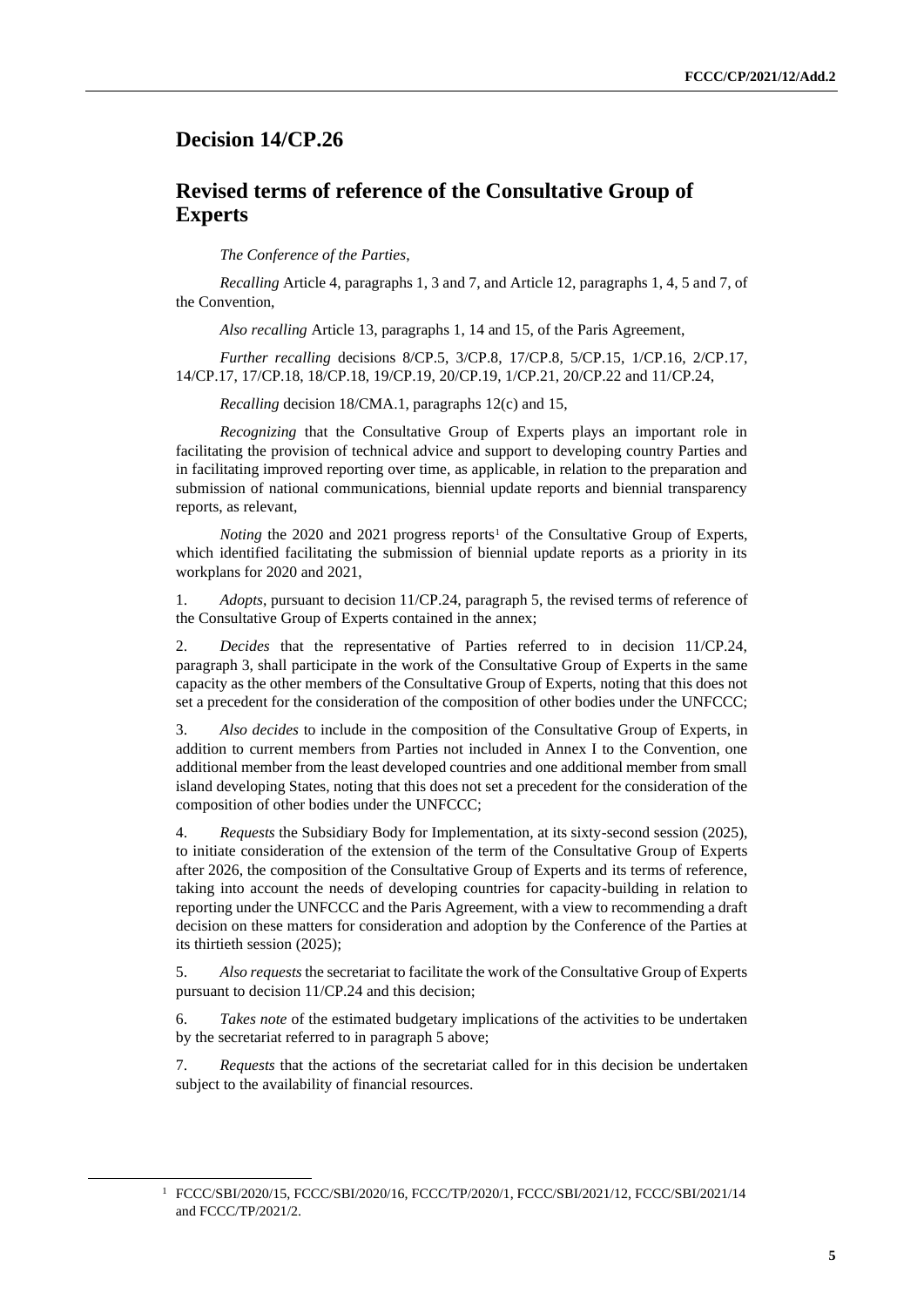### **Annex**

## **Revised terms of reference of the Consultative Group of Experts**

1. The objective of the Consultative Group of Experts shall be to provide technical advice and support to developing country Parties for enhancing their institutional and technical capacity to prepare and submit national communications, biennial update reports, national greenhouse gas inventories and biennial transparency reports, as applicable, with a view to facilitating improvements in their reporting over time. Taking into account decisions 1/CP.21, paragraph 98, 1/CP.24, paragraphs 38 and 43(a–b), and 18/CMA.1, paragraphs 3– 4, the Consultative Group of Experts shall ensure that it prioritizes its work in a manner that addresses the challenges, constraints and needs of developing country Parties.

2. In fulfilling its mandate<sup>1</sup> to support implementation of the existing measurement, reporting and verification arrangements under the Convention by Parties not included in Annex I to the Convention (non-Annex I Parties), the Consultative Group of Experts shall:

(a) Provide, taking into account decision 1/CP.24, paragraphs 38 and 43(a–b), technical assistance and support to non-Annex I Parties to facilitate the process of and the preparation of their national communications<sup>2</sup> and biennial update reports in accordance with the "Guidelines for the preparation of national communications from Parties not included in Annex I to the Convention", contained in the annex to decision 17/CP.8, and the "UNFCCC biennial update reporting guidelines for Parties not included in Annex I to the Convention", contained in annex III to decision 2/CP.17;

(b) Provide recommendations, as appropriate, on elements to be considered in a future revision of the "Guidelines for the preparation of national communications from Parties not included in Annex I to the Convention", taking into account the experience of non-Annex I Parties in preparing their national communications;

Provide technical advice and support to Parties, upon request, on the provision of the information to be reported on steps taken to integrate climate change considerations into relevant social, economic and environmental policies and actions in accordance with Article 4, paragraph 1(f), of the Convention;

Provide guidance and periodic advice to the secretariat to assist it in fulfilling the selection criteria for the composition of teams of technical experts, in accordance with decision 20/CP.19, annex, paragraphs 3–5, taking into account the reports provided by the secretariat in this regard on a semi-annual basis;

(e) Continue updating and organizing, as needed, with the assistance of the secretariat, the training programmes for nominated technical experts for the technical analysis of biennial update reports, on the basis of the most up-to-date training materials of the Consultative Group of Experts, with a view to improving the technical analysis, taking into account the experience of non-Annex I Parties, in particular the least developed countries and small island developing States, in preparing their biennial update reports, and increasing the representation of the least developed countries and small island developing States in teams of technical experts.

3. In fulfilling its mandate to support implementation of the enhanced transparency framework under Article 13 of the Paris Agreement, the Consultative Group of Experts shall:

(a) Facilitate the provision of technical advice and support to developing country Parties, as applicable, including for the preparation and submission of their biennial

<sup>&</sup>lt;sup>1</sup> Decision 11/CP.24.

<sup>&</sup>lt;sup>2</sup> In accordance with decision 1/CP.24, para. 43(a), Parties may submit their national communication and biennial transparency report as a single report in accordance with the modalities, procedures and guidelines contained in the annex to decision 18/CMA.1 for information also covered by the national communication reporting guidelines contained in, as applicable, decisions 4/CP.5 and 17/CP.8.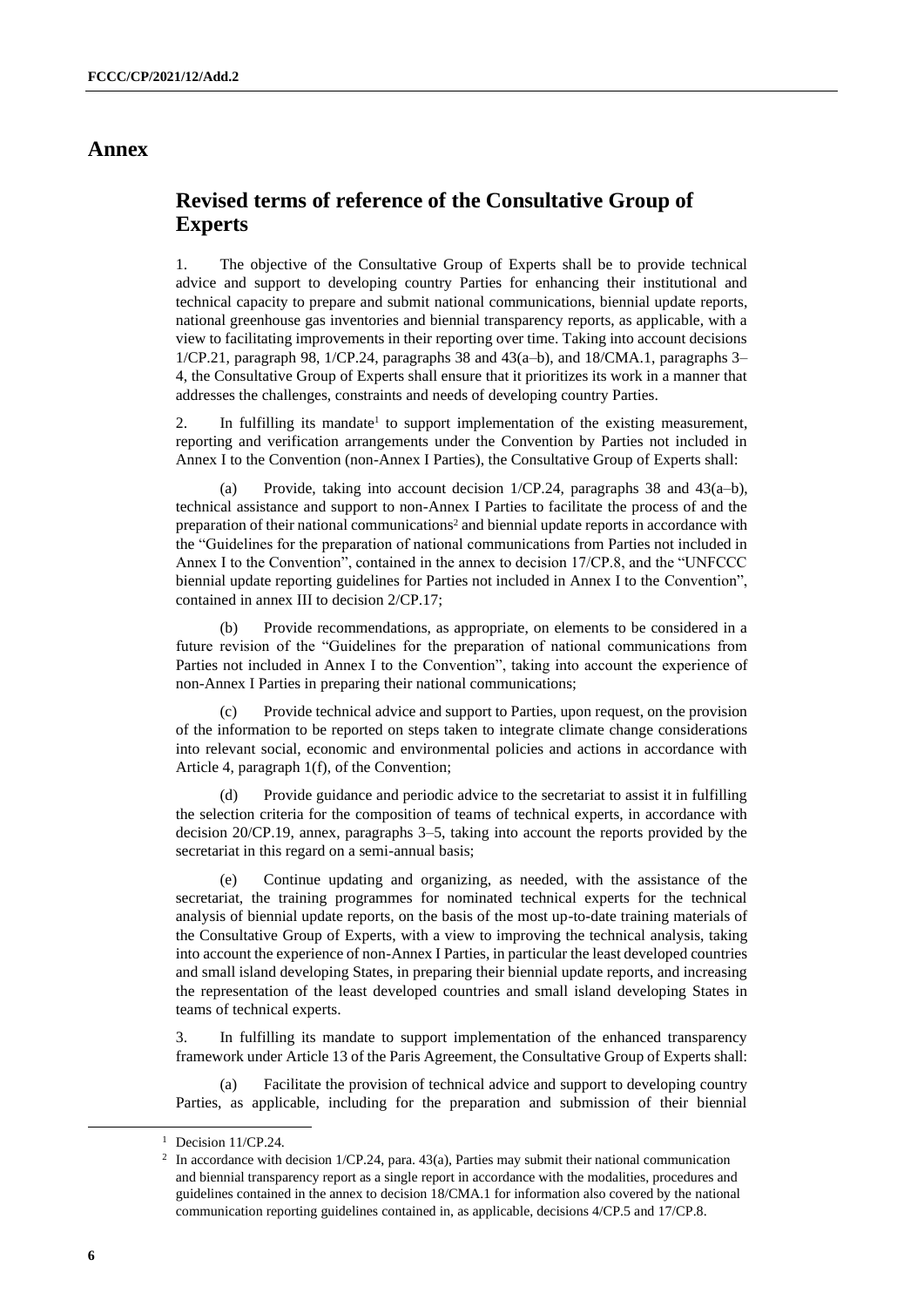transparency reports, and facilitate improved reporting over time in accordance with the modalities, procedures and guidelines for the transparency framework for action and support referred to in Article 13 of the Paris Agreement;<sup>3</sup>

(b) Provide technical advice to the secretariat on the implementation of the training for technical expert review teams referred to in decision 18/CMA.1, paragraph 12(c).

4. The Consultative Group of Experts, in providing technical advice and support, should, to the extent possible:

(a) Give special consideration to the least developed countries and small island developing States, including in the context of the need to improve the ability of experts to participate in technical expert reviews;

Identify and take into account, as appropriate, lessons learned and best practices, and the challenges, constraints and needs of developing country Parties in preparing, as appropriate, the reports referred to in paragraph 1 above, including in relation to financial and other support available, as well as the areas for improvement and capacitybuilding needs identified in the technical analyses of biennial update reports and the technical expert review of biennial transparency reports;

Seek to promote sectoral, gender and geographical balance among experts from developing countries eligible to participate in technical expert reviews;

(d) Facilitate the development and long-term sustainability of the processes for preparing, as appropriate and relevant, the reports referred to in paragraph 1 above, including by providing technical advice and support on elaborating appropriate institutional arrangements and establishing and maintaining national technical teams;

(e) Provide, upon request, information on existing activities and programmes, including bilateral, regional and multilateral sources of financial and technical assistance, to facilitate and support the preparation, as appropriate, of the reports referred to in paragraph 1 above.

5. The Consultative Group of Experts should collaborate, to the extent possible, with other expert groups and constituted bodies under the Convention and the Paris Agreement as well as with relevant multilateral programmes and organizations, while avoiding duplication of work.

6. The Consultative Group of Experts shall develop, at its first meeting in 2022, a work programme for 2022–2026.

7. The Consultative Group of Experts shall forward recommendations on the matters referred to in paragraphs 2–3 above for consideration by the Subsidiary Body for Implementation, as appropriate.

> *12th plenary meeting 13 November 2021*

<sup>3</sup> Decision 18/CMA.1, annex.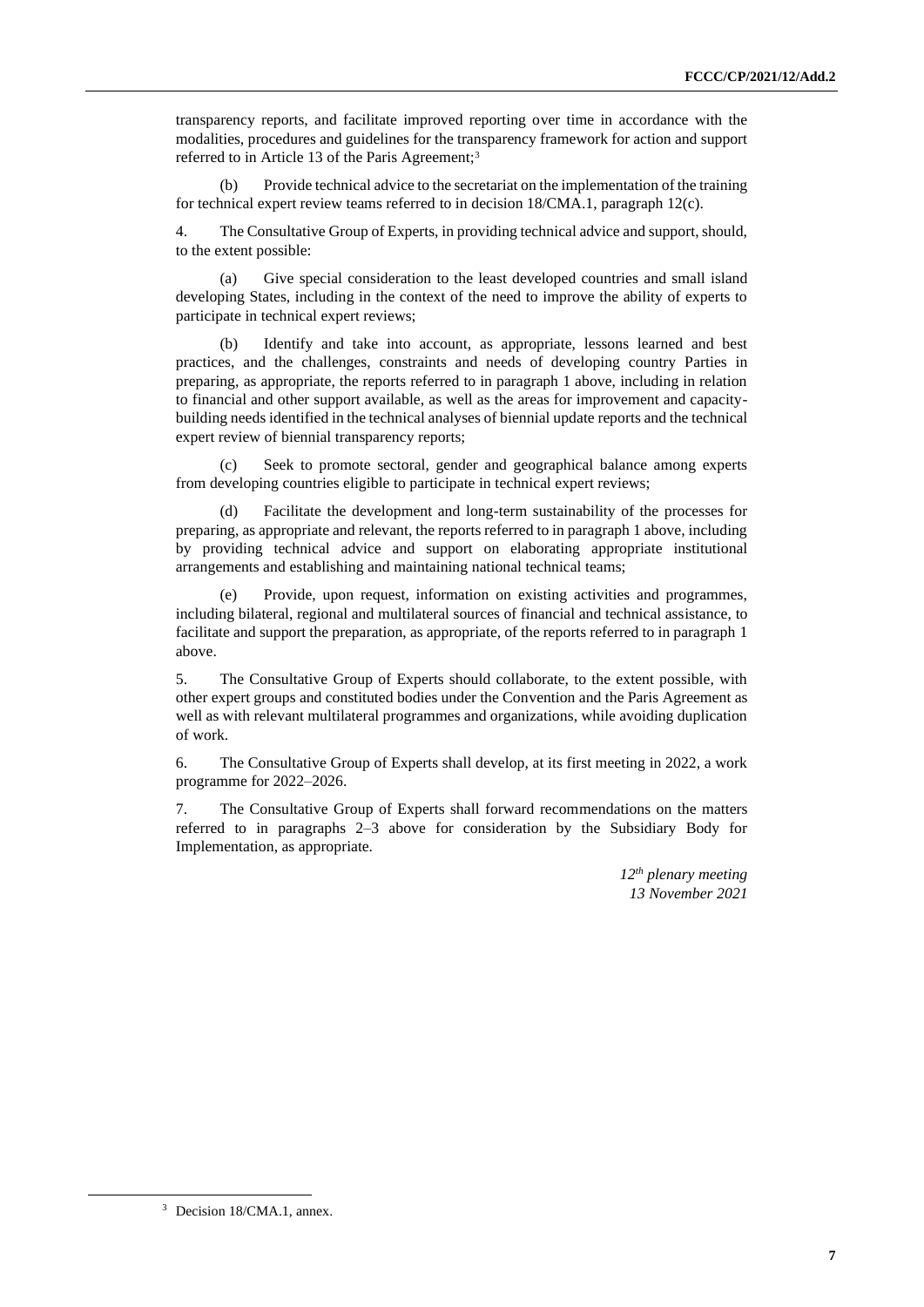## <span id="page-7-0"></span>**Decision 15/CP.26**

## **Extension of the mandate of the Least Developed Countries Expert Group**

*The Conference of the Parties*,

*Recalling* decisions 5/CP.7, 29/CP.7, 7/CP.9, 4/CP.10, 4/CP.11, 8/CP.13, 6/CP.16, 5/CP.17, 12/CP.18, 3/CP.20, 1/CP.21, 19/CP.21, 16/CP.24, 7/CP.25, 11/CMA.1 and 19/CMA.1,

*Recognizing* Article 4, paragraph 9, of the Convention and the preamble to the Paris Agreement on Parties to it taking full account of the specific needs and special situations of the least developed countries in their actions with regard to funding and transfer of technology,

*Noting* the importance of adaptation for the least developed countries and the role of national adaptation plans in addressing national, subnational, sectoral and local, as well as regional and transboundary issues,

*Having considered* the reports on the 37<sup>th</sup>, 38<sup>th</sup>, 39<sup>th</sup> and 40<sup>th</sup> meetings of the Least Developed Countries Expert Group, the report on the stocktaking meeting on the work of the Group, the views of Parties on the work of the Group, and the synthesis report on the progress, need for continuation and terms of reference of the Group and the recommendations contained therein,<sup>1</sup>

*Having also considered* the views shared by Parties during official events on this matter.<sup>2</sup>

*Recognizing* the value of the Least Developed Countries Expert Group in providing support for addressing the priority needs of the least developed countries,

*Expressing its special appreciation* to the Least Developed Countries Expert Group on its twentieth anniversary,

*Expressing its appreciation* to the Least Developed Countries Expert Group for its successful work in implementing its work programme for 2015–2021 and in supporting the preparation and implementation of national adaptation programmes of action, other elements of the least developed countries work programme, and the process to formulate and implement national adaptation plans,

*Recognizing* the experience of the Least Developed Countries Expert Group in successfully supporting the formulation and implementation of national adaptation programmes of action in the least developed countries,

*Also recognizing* the value of information provided by the Least Developed Countries Expert Group, in collaboration with other constituted bodies under the Convention and the Paris Agreement, to the least developed countries, and of the engagement of a wide range of organizations, including through the Open NAP initiative and the national adaptation plan technical working group, in supporting the least developed countries,

*Noting* the importance of the Least Developed Countries Expert Group as a body that provides high-quality information on adaptation for the least developed countries,

<sup>1</sup> FCCC/SBI/2020/6, FCCC/SBI/2020/7, FCCC/SBI/2020/8, FCCC/SBI/2020/14, FCCC/SBI/2021/6 and FCCC/SBI/2021/13.

<sup>&</sup>lt;sup>2</sup> The event on enhancing support to the least developed countries: insights from a recent stocktaking meeting of the work of the Least Developed Countries Expert Group (for information, see [https://unfccc.int/node/227958\)](https://unfccc.int/node/227958); the technical dialogue with Parties and observers held by the Chair of the Subsidiary Body for Implementation on experience, good practices and lessons learned from work of the Least Developed Countries Expert Group to inform the review of the Group (for information, see [https://unfccc.int/node/257183\)](https://unfccc.int/node/257183); and the information event on the work of the Group in supporting the least developed countries on adaptation (for information, see [https://unfccc.int/event/info\\_event\\_LEG\\_SB2021\)](https://unfccc.int/event/info_event_LEG_SB2021).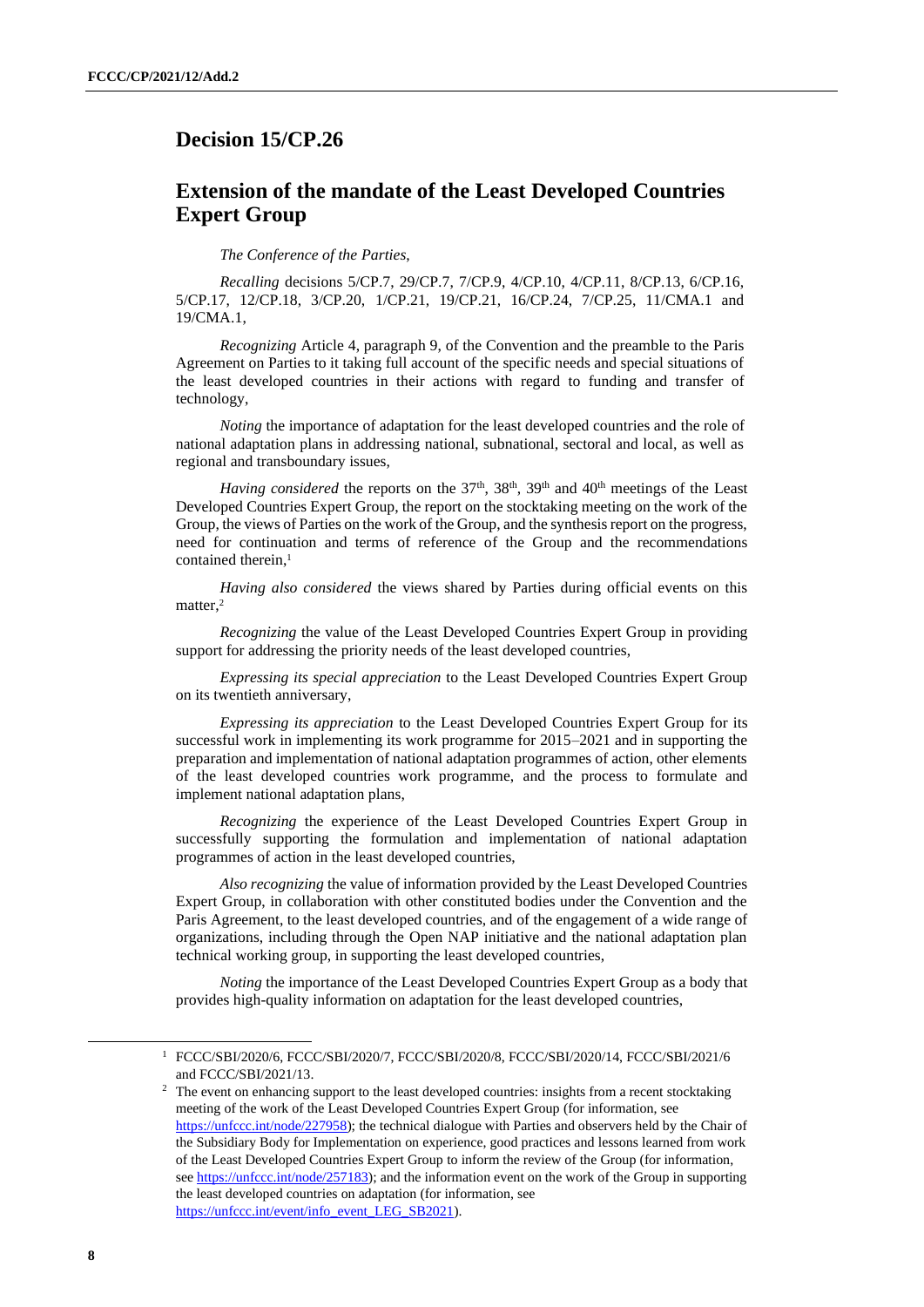*Recognizing* that the least developed countries continue to require support for, inter alia, undertaking the process to formulate and implement national adaptation plans, applying regional approaches to adaptation, engaging with the Green Climate Fund and implementing the least developed countries work programme,

*Noting* the need to continue to support the least developed countries in achieving their vision of having produced their first national adaptation plan by the end of 2020 or soon thereafter,

1. *Decides* to extend the mandate of the Least Developed Countries Expert Group (hereinafter referred to as the Group) under its current terms of reference;<sup>3</sup>

2. *Also decides* that the next review of the mandate of the Group will take place at its thirty-sixth session (2031);

3. *Further decides* to take stock of the work of the Group in order to review its progress and terms of reference at its thirty-first session (2026), the midway point before the review referred to in paragraph 2 above, as a way to reflect on the evolving needs of the least developed countries;

4. *Invites* the Conference of the Parties serving as the meeting of the Parties to the Paris Agreement to review the progress of the Group as it relates to implementation of the Paris Agreement at its eighth session (2026) as part of the stocktake referred to in paragraph 3 above;

5. *Decides* to outline at its twenty-ninth session (November 2024) the steps for the stocktake referred to in paragraphs 3–4 above;

6. *Welcomes* the efforts of the Group in enhancing the accessibility and transparency of its meetings and information and *requests* it to continue its efforts, building on the experience of other constituted bodies, while taking into account its nature as a technical expert group, and to provide information on these efforts in its reports;

7. *Invites* Parties and relevant organizations to continue to provide resources for supporting implementation of the Group's work programme;

8. *Requests* the Group to continue to provide technical guidance and support to the least developed countries for advancing the formulation and implementation of national adaptation plans, including in relation to the work on improving their access to funding under the Green Climate Fund, to build capacity to measure adaptation outcomes, and to enhance linkages among national adaptation plans, national and subnational development plans and strategies, the Sustainable Development Goals and relevant frameworks;

9. *Invites* the Group to consider under its workplan the possibility of creating, as needed, thematic working groups to expand its technical support in specific areas, building on the experience and success of its national adaptation plan technical working group and taking into account the ongoing workload of the Group and its available resources;

10. *Also invites* the Group, in the context of its outreach activities, to share information on relevant sources of finance for adaptation, including sources other than the UNFCCC Financial Mechanism;

*Requests* the Group to continue to support the least developed countries in understanding the modalities for and ways of accessing relevant sources of financing, capacity-building and technology transfer for adaptation in accordance with the Group's mandate;

12. *Also requests* the Group, in collaboration with relevant constituted bodies, to assist the least developed countries in addressing adaptation-related provisions of the Convention and the Paris Agreement, including the submission and updating of adaptation communications in accordance with decision 9/CMA.1;

<sup>3</sup> Decisions 29/CP.7, 7/CP.9, 4/CP.11, 8/CP.13, 6/CP.16, 5/CP.17, 12/CP.18, 3/CP.20, 19/CP.21, 8/CP.24, 16/CP.24 and 7/CP.25.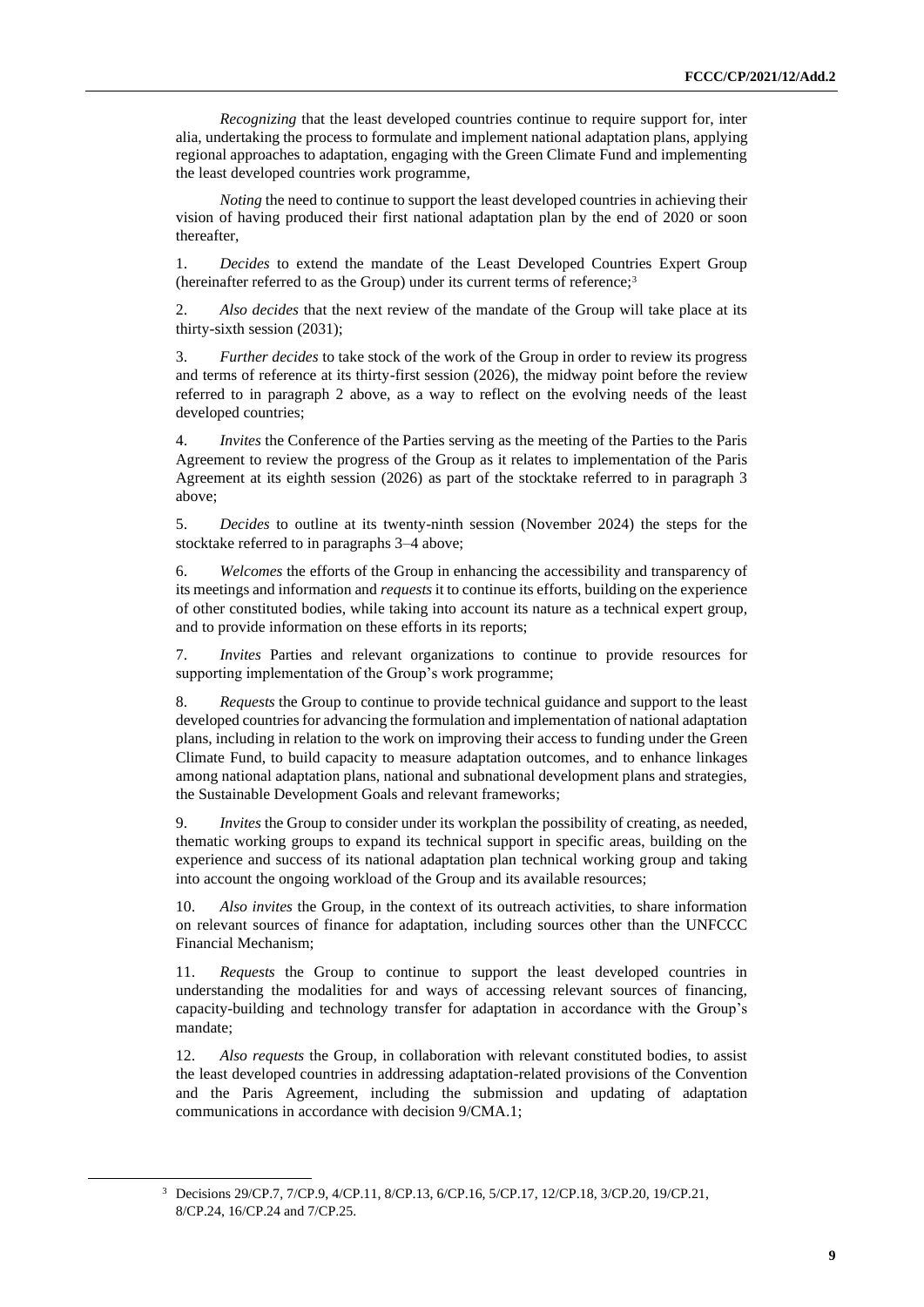13. *Further requests* the Group to continue to collaborate with the Standing Committee on Finance on matters relating to access to the Green Climate Fund and other funds under the Financial Mechanism by the least developed countries for funding the process to formulate and implement national adaptation plans;

14. *Requests* the Group to continue to collaborate with the Adaptation Committee and other constituted bodies working on adaptation, as well as on work under the Nairobi work programme on impacts, vulnerability and adaptation to climate change, in providing support to the least developed countries for the process to formulate and implement national adaptation plans and to include information thereon in its reports to the Subsidiary Body for Implementation;

15. *Encourages* the Group to prioritize elements of its mandate on the basis of the needs of the least developed countries and the availability of resources;

16. *Recognizes* the positive engagement of a broad range of organizations, networks and experts in supporting the process to formulate and implement national adaptation plans through the national adaptation plan technical working group;

17. *Requests* the Group to mobilize more partners to address specific priority needs of the least developed countries, as appropriate;

18. *Decides* to adjust the composition of the Group to be as follows:

- (a) Five members from African States that are least developed countries;
- (b) Two members from Asia-Pacific States that are least developed countries;

(c) Two members from small island developing States that are least developed countries;

- (d) Four members from the least developed country Parties;
- (e) Four members from developed country Parties;

19. *Requests* the Group to develop, taking into account its current practices and its terms of reference, its draft rules of procedure, for consideration and adoption by the Conference of Parties at its twenty-seventh session (November 2022) and the Conference of the Parties serving as the meeting of the Parties to the Paris Agreement at its fourth session (November 2022);

20. *Also requests* the Group to include in its draft rules of procedure provisions on, inter alia, the nomination, term limits and rotation of its members;

21. *Encourages* Parties, when nominating members to the Group, to take into account, inter alia, gender balance; youth engagement; experience in climate finance; and expertise in project design and implementation, indigenous and traditional knowledge, and education.

> *10th plenary meeting 11 November 2021*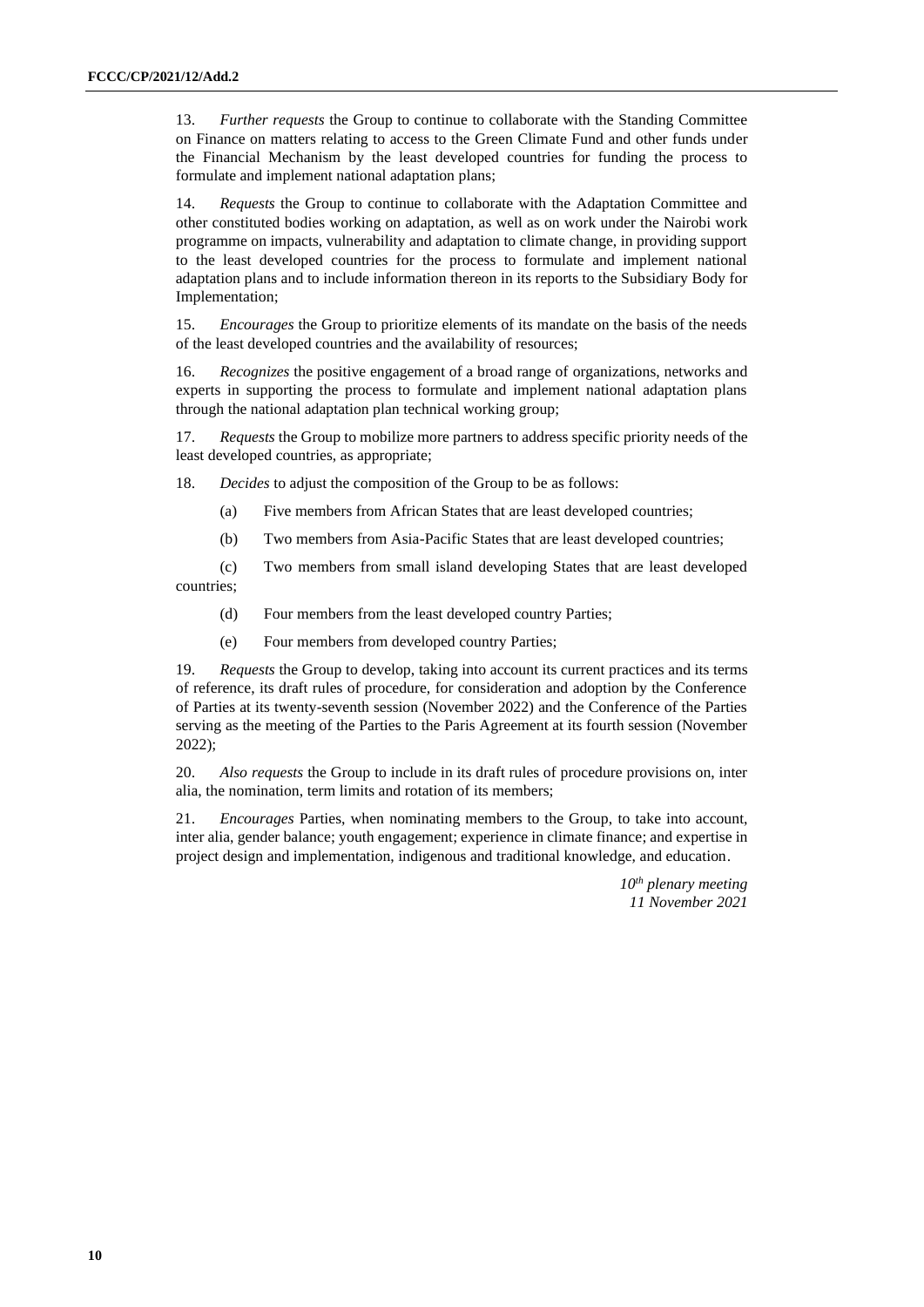## <span id="page-10-0"></span>**Decision 16/CP.26**

### **Local Communities and Indigenous Peoples Platform**

*The Conference of the Parties*,

*Recalling* decisions 1/CP.21 and 2/CP.24,

*Also recalling* decision 2/CP.23, in particular paragraph 8, in which it recommended that the processes under the Local Communities and Indigenous Peoples Platform, including its operationalization, take into account, inter alia, the interests and views of local communities and indigenous peoples as well as the following principles proposed by indigenous peoples organizations: full and effective participation of indigenous peoples; equal status of indigenous peoples and Parties, including in leadership roles; self-selection of representatives of indigenous peoples in accordance with their own procedures; and adequate funding from the secretariat and voluntary contributions to enable the functions of the Platform,

*Acknowledging* that Parties should, when taking action to address climate change, respect, promote and consider their respective obligations on human rights, the right to health, the rights of indigenous peoples, local communities, migrants, children, persons with disabilities and people in vulnerable situations and the right to development, as well as gender equality, empowerment of women and intergenerational equity,

*Noting* the importance of ensuring the integrity of all ecosystems, including oceans, and the protection of biodiversity, recognized by some cultures as Mother Earth, and the importance for some of the concept of 'climate justice' when taking action to address climate change,

*Recognizing* the role of local communities and indigenous peoples in relation to the stewardship of and living in harmony with nature,

*Also recognizing* the important role of the Local Communities and Indigenous Peoples Platform in bringing together Parties and indigenous peoples and local communities to work towards achieving the objectives of the Convention and the Paris Agreement,

*Recalling* decision 2/CP.24, paragraph 27, in which it decided to adopt, at its session in November 2021, a decision on the outcome of the review of the Facilitative Working Group of the Local Communities and Indigenous Peoples Platform by the Subsidiary Body for Scientific and Technological Advice,

1. *Welcomes* the report on the 5th meeting of the Facilitative Working Group of the Local Communities and Indigenous Peoples Platform; 1

2. *Invites* relevant bodies under the Convention to take into account the recommendations of the Facilitative Working Group to the Subsidiary Body for Scientific and Technological Advice on the engagement and input of indigenous peoples and local communities across the UNFCCC process;<sup>2</sup>

3. *Welcomes* the progress in implementing the three functions of the Local Communities and Indigenous Peoples Platform, including implementation of the initial two-year workplan;

4. *Recognizes* the role of the Facilitative Working Group in fostering full and effective participation of indigenous peoples and local communities in achieving the objective of the Paris Agreement;

5. *Decides* to continue the mandate of the Facilitative Working Group;

<sup>1</sup> FCCC/SBSTA/2021/1.

<sup>2</sup> FCCC/SBSTA/2021/1, annex V.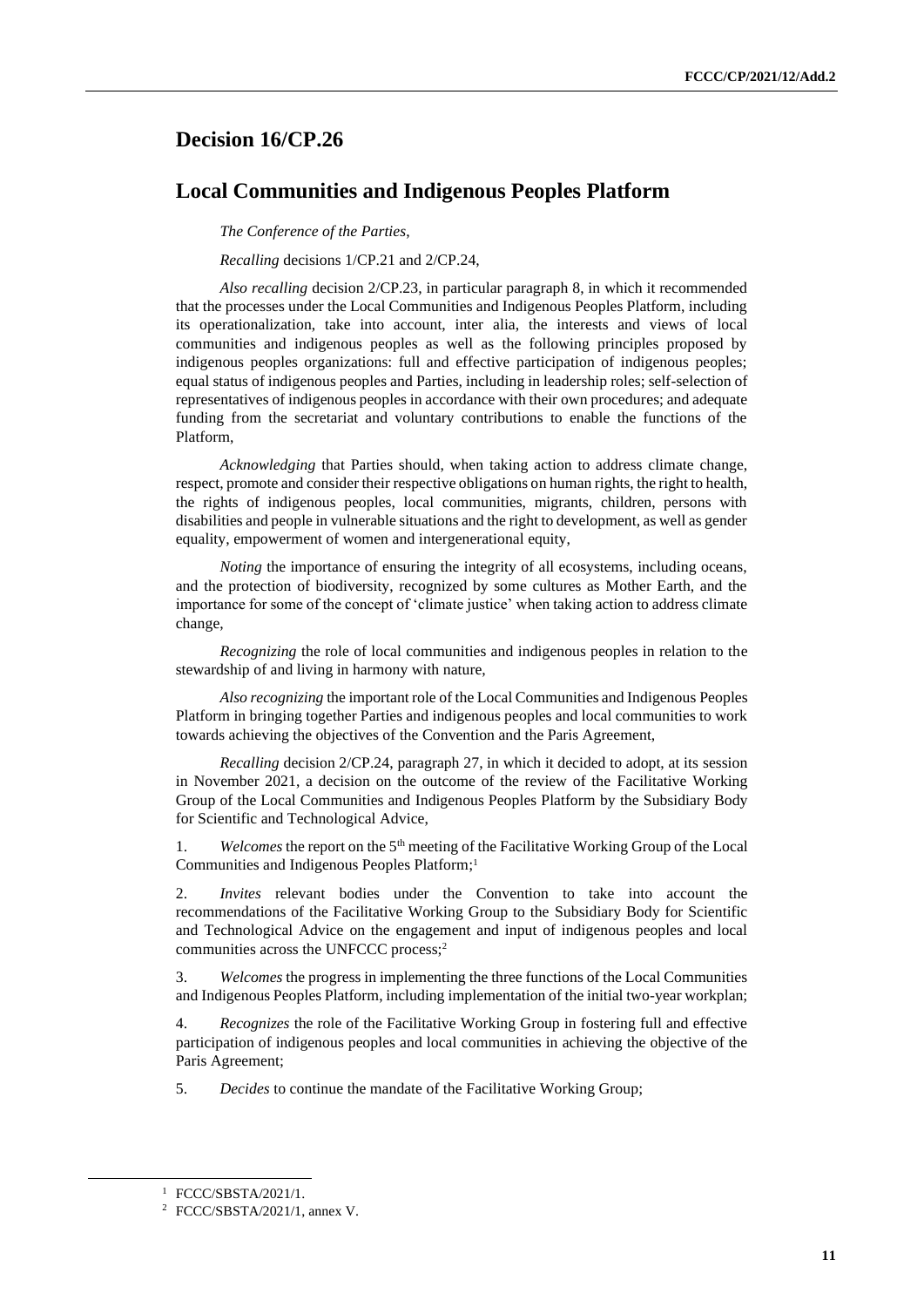6. *Welcomes* the second three-year workplan of the Local Communities and Indigenous Peoples Platform for 2022–2024;<sup>3, 4</sup>

7. *Recommends* that the activities under the second three-year workplan facilitate exchange of experience between indigenous peoples and local communities and Parties of approaches to managing all ecosystems, which are key to achieving the objectives of the Convention and the Paris Agreement, in order to enhance national climate policy, including nationally determined contributions;

8. *Requests*, in the context of implementation of the second three-year workplan, the Facilitative Working Group to take into account additional inputs from Parties via submissions through the Local Communities and Indigenous Peoples Platform web portal, as appropriate;

9. *Recognizes* that the second three-year workplan facilitates continued collaboration among Parties and indigenous peoples and local communities on addressing and responding to climate change;

10. *Invites* Parties and stakeholders to enhance engagement of indigenous peoples and representatives of local communities in diverse and innovative ways in addressing and responding to climate change;

11. *Requests* the Facilitative Working Group to report on its outcomes, including a draft third three-year workplan of the Local Communities and Indigenous Peoples Platform, and on the activities under the Platform for consideration by the Conference of the Parties at its twenty-ninth session (November 2024) through the Subsidiary Body for Scientific and Technological Advice at its sixtieth session (June 2024);

12. *Decides* that the next review of the Facilitative Working Group will be held in 2024, including consideration of the request in decision 2/CP.24, paragraph 4, with a view to the Conference of the Parties adopting a decision on the review at its twenty-ninth session;

13. *Requests* the Facilitative Working Group to invite Parties, indigenous peoples and local communities and other stakeholders to make submissions by the  $10<sup>th</sup>$  meeting of the Facilitative Working Group (November–December 2023) on the review referred to in paragraph 12 above;

14. *Notes with appreciation* the support provided by Canada, Finland, Germany, New Zealand, the Russian Federation and Sweden for implementing the functions of the Local Communities and Indigenous Peoples Platform, including as part of the initial two-year workplan;

15. *Requests* the secretariat to continue to support and facilitate the work of the Facilitative Working Group;

16. *Takes note* of the estimated budgetary implications of the activities to be undertaken by the secretariat referred to in this decision;

17. *Invites* interested Parties and organizations to provide financial support for implementation of the functions of the Local Communities and Indigenous Peoples Platform;

18. *Requests* that the actions of the secretariat called for in this decision be undertaken subject to the availability of financial resources.

> *10th plenary meeting 11 November 2021*

<sup>3</sup> FCCC/SBSTA/2021/1, annex IV.

<sup>4</sup> The workplan should not be read as creating new rights or obligations under international law.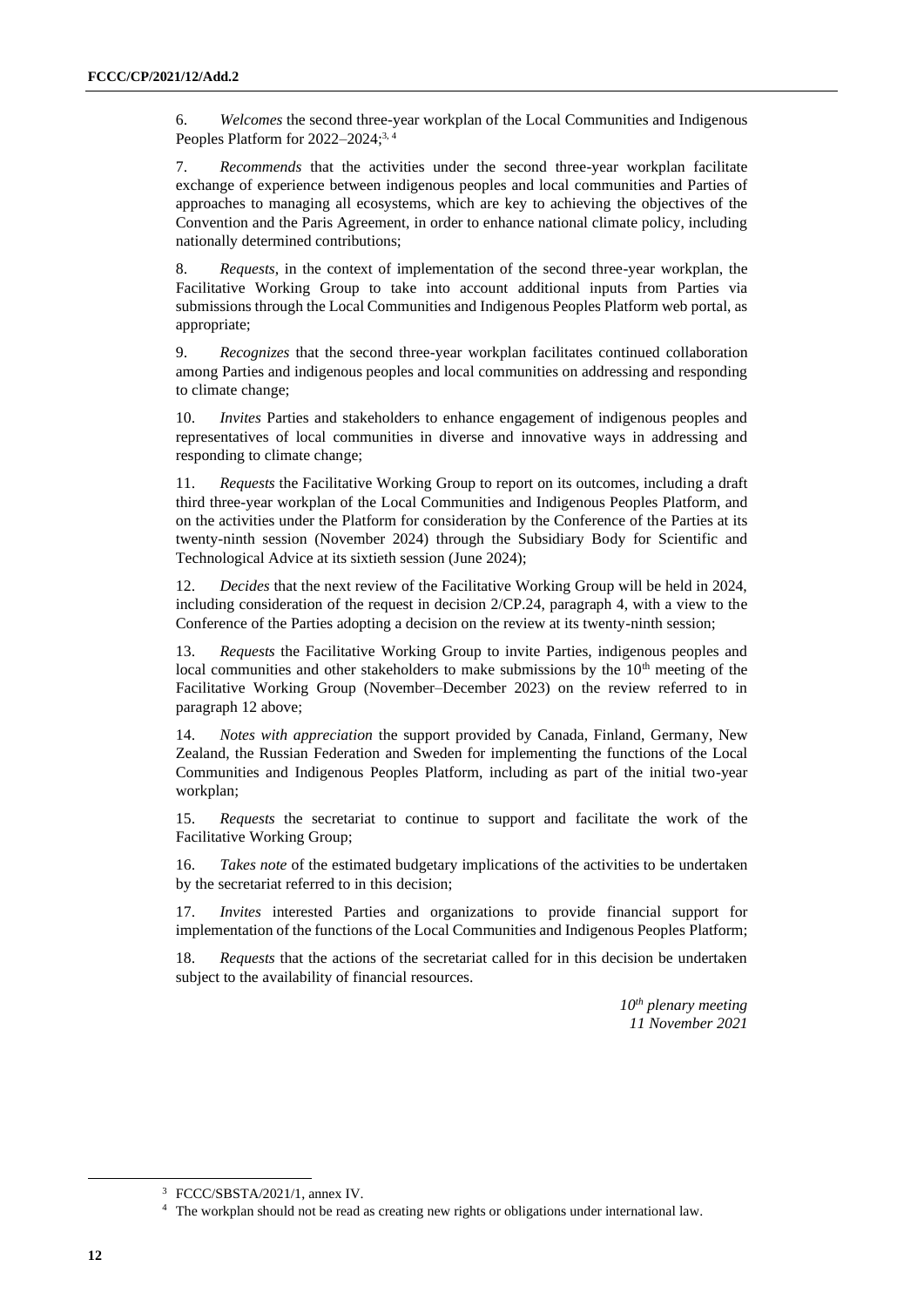### <span id="page-12-0"></span>**Decision 17/CP.26**

## **Warsaw International Mechanism for Loss and Damage associated with Climate Change Impacts**

#### *The Conference of the Parties*,

1. *Endorses* decision 19/CMA.3, on the Warsaw International Mechanism for Loss and Damage associated with Climate Change Impacts and the reports<sup>1</sup> of its Executive Committee, which provides as follows:

Welcomes the reports of the Executive Committee of the Warsaw International Mechanism for Loss and Damage associated with Climate Change Impacts for 2020 and 2021,<sup>2</sup> including the recommendations contained therein;

"2. *Also welcomes* the continued progress of the Executive Committee in implementing its five-year rolling workplan and that of its expert groups in implementing their plans of action, including in response to the relevant outcomes of the 2019 review of the Warsaw International Mechanism, despite the extraordinary challenges due to the coronavirus disease 2019 pandemic;

"3. *Further welcomes*:

(a) The adoption by the Executive Committee of the plans of action of its expert groups on non-economic losses, slow onset events, and action and support, and the continued progress of implementation of the plans of action of the task force on displacement and the technical expert group on comprehensive risk management;

(b) The decision of the Executive Committee to update its five-year rolling workplan in 2022;

(c) The provision of input to the Standing Committee on Finance relating to the draft guidance for the operating entities of the Financial Mechanism;

(d) The progress of the Executive Committee, further to decision 19/CMA.1, in preparing its contribution for the technical assessment component of the global stocktake;

"4. *Encourages* the Executive Committee to:

(a) Include in its contribution referred to in paragraph 3(d) above, to the extent possible, information on challenges, opportunities, best practices and lessons learned in implementing the functions of the Warsaw International Mechanism as well as on activities and products relevant to the loss and damage considerations under the global stocktake, including in the context of decision 19/CMA.1, paragraphs  $6(b)(ii)$  and  $36(e)$ ;

(b) Consider including in the agendas for its regular meetings a standing item on how the latest climate science can inform policymaking;

"5. *Expresses appreciation* to:

(a) Organizations and other stakeholders that contributed to the success of the work undertaken and to the constituted bodies that collaborated with the Executive Committee and its expert groups in 2020–2021;

(b) Organizations that have submitted information pursuant to decision 2/CMA.2, paragraph 44;

<sup>1</sup> FCCC/SB/2020/3 and FCCC/SB/2021/4 and Add.1–2.

<sup>&</sup>lt;sup>2</sup> As footnote 1 above.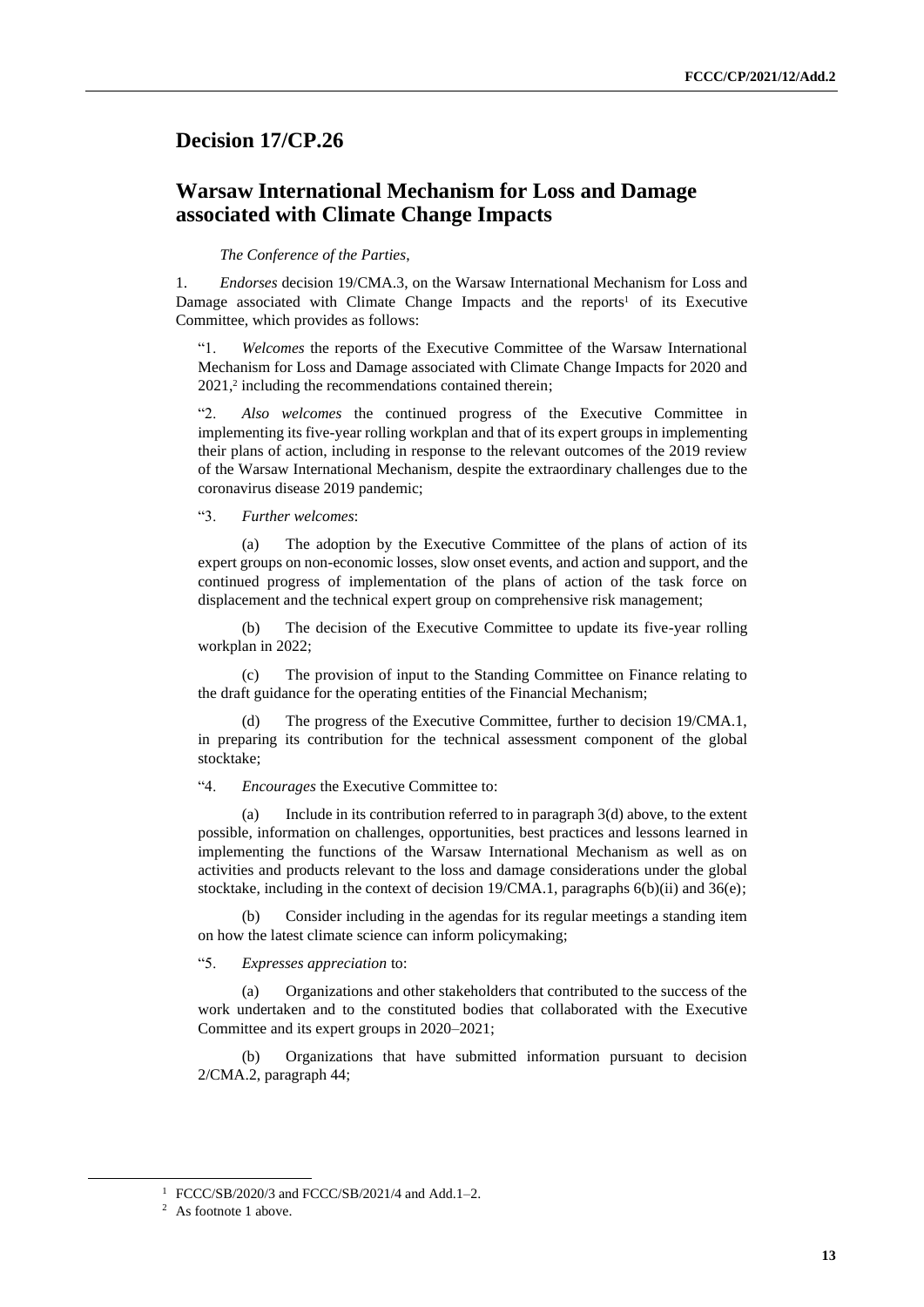"6. *Invites* organizations, bodies, networks and experts to include the following when reporting on the technical assistance provided to developing countries<sup>3</sup> with the aim of enhancing the information captured in the reports of the Executive Committee:

(a) The type of technical assistance provided;

(b) The developing countries to which technical assistance was provided and when;

(c) The involvement of and collaboration among stakeholders at the local, subnational, national, regional and international level, as applicable;

- (d) Challenges experienced in providing technical assistance;
- (e) The ways in which countries may access the technical assistance available;

"7. *Encourages*, noting the breadth of topics addressed in the strategic workstreams<sup>4</sup> of the Executive Committee, a broad range of organizations, bodies, networks and experts from all regions, working at the local, subnational, national, regional and international level, including those in developing countries and those that are represented in the expert groups of the Executive Committee, to engage in the Santiago network for averting, minimizing and addressing loss and damage associated with the adverse effects of climate change while avoiding duplication of their ongoing efforts;

"8. *Acknowledges* that the entities referred to in paragraph 7 above, particularly those that are based in developing countries, may need support, including financial support, in providing technical assistance;

"9. *Decides* that the Santiago network is to have the following functions:

(a) Contributing to the effective implementation of the functions<sup>5</sup> of the Warsaw International Mechanism, in line with the provisions in paragraph 7 of decision 2/CP.19 and Article 8 of the Paris Agreement, by catalysing the technical assistance of organizations, bodies, networks and experts;

(b) Catalysing demand-driven technical assistance, including of relevant organizations, bodies, networks and experts, for the implementation of relevant approaches to averting, minimizing and addressing loss and damage in developing countries that are particularly vulnerable to the adverse effects of climate change by assisting in:

(i) Identifying, prioritizing and communicating technical assistance needs and priorities;

(ii) Identifying types of relevant technical assistance;

(iii) Actively connecting those seeking technical assistance with best suited organizations, bodies, networks and experts;

(iv) Accessing technical assistance available, including from such organizations, bodies, networks and experts;

(c) Facilitating the consideration of a wide range of topics relevant to averting, minimizing and addressing loss and damage approaches, including but not limited to current and future impacts, priorities, and actions related to averting, minimizing and addressing loss and damage pursuant to decisions 3/CP.18 and 2/CP.19, the areas referred to in Article 8, paragraph 4, of the Paris Agreement and the strategic workstreams of the five-year rolling workplan of the Executive Committee;

Facilitating and catalysing collaboration, coordination, coherence and synergies to accelerate action by organizations, bodies, networks and experts, across communities of practices, and for them to deliver effective and efficient technical assistance to developing countries;

<sup>&</sup>lt;sup>3</sup> As per decision 2/CMA.2, para. 44.

<sup>4</sup> As contained in the annex to document FCCC/SB/2017/1/Add.1.

<sup>5</sup> Decision 2/CP.19, para. 5.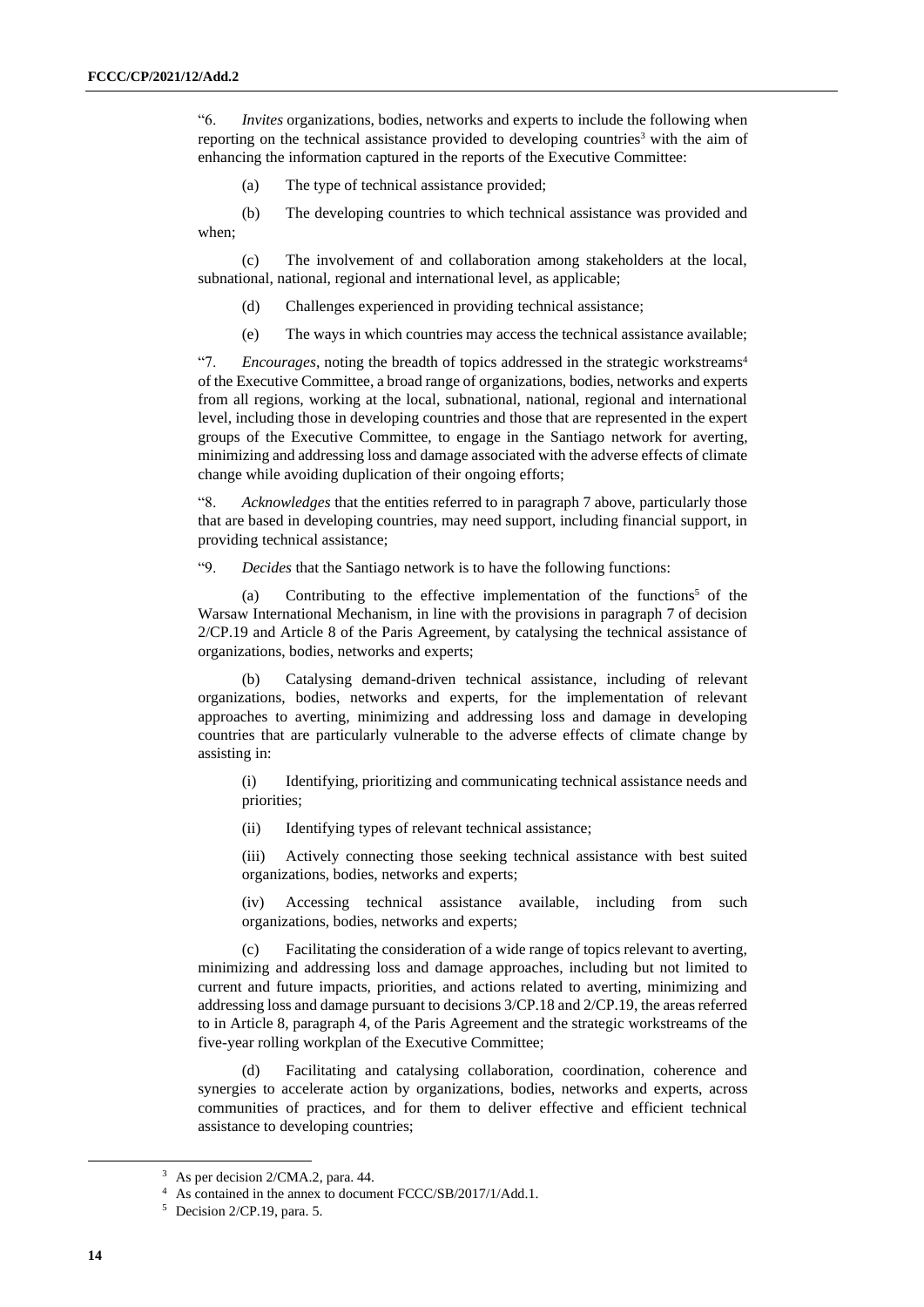(e) Facilitating the development, provision and dissemination of, and access to, knowledge and information on averting, minimizing and addressing loss and damage, including comprehensive risk management approaches, at the regional, national and local level;

(f) Facilitating, through catalysing technical assistance of organizations, bodies, networks and experts, access to action and support (finance, technology and capacity-building), under and outside the Convention and the Paris Agreement, relevant to averting, minimizing and addressing loss and damage associated with the adverse effects of climate change, including urgent and timely responses to the impacts of climate change;

"10. *Also decides* to further develop the institutional arrangements of the Santiago network by:

(a) Inviting Parties and relevant organizations to submit via the submission portal<sup>6</sup> by 15 March 2022 their views on the following aspects of the Santiago network:

- (i) Operational modalities;
- (ii) Structure;

(iii) The role of the Executive Committee and its expert groups, task force and technical expert group;

(iv) The role of loss and damage contact points and other relevant stakeholders at the subnational, national and regional level;

(v) Possible elements for the terms of reference of a potential convening or coordinating body that may provide secretarial services to facilitate work under the Santiago network;

(b) Requesting the secretariat to organize a technical workshop<sup>7</sup> prior to the fifty-sixth sessions of the subsidiary bodies (June 2022), under the guidance of the Chairs of those bodies, with inputs from the Executive Committee and the participation of Parties and relevant organizations, bodies, networks and experts, to elaborate on the submissions referred to in paragraph 10(a) above;

(c) Requesting the Subsidiary Body for Scientific and Technological Advice and the Subsidiary Body for Implementation, at their fifty-sixth sessions, to consider the submissions referred to in paragraph 10(a) above and the discussions at the technical workshop referred to in paragraph 10(b) above with a view to providing recommendations for consideration and adoption by the governing body at its next session or the governing bodies at their next sessions;

"11. *Requests* the secretariat to continue providing support for developing countries that are particularly vulnerable to the adverse effects of climate change that may seek or wish to benefit from the technical assistance available from organizations, bodies, networks and experts under the Santiago network, without prejudice to the outcomes of the consideration by the Subsidiary Body for Scientific and Technological Advice and the Subsidiary Body for Implementation of matters relating to the network;

"12. *Encourages*, recognizing the urgent need for scaling-up action and support, as appropriate, including finance, technology and capacity-building, for the implementation of relevant approaches<sup>8</sup> to averting, minimizing and addressing loss and damage in developing countries that are particularly vulnerable to the adverse effects of climate change, the Executive Committee, on the basis of its recommendations, to:

(a) Continue engaging and strengthening its dialogue with the Standing Committee on Finance, including by providing input to the Standing Committee on Finance when, in accordance with its mandate, it provides information, recommendations

<sup>6</sup> [https://www4.unfccc.int/sites/submissionsstaging/Pages/Home.aspx.](https://www4.unfccc.int/sites/submissionsstaging/Pages/Home.aspx)

<sup>7</sup> With the workshop to be held in a hybrid in-person and virtual format to encourage broad participation.

Approaches relevant to, inter alia, slow onset events, non-economic losses and human mobility.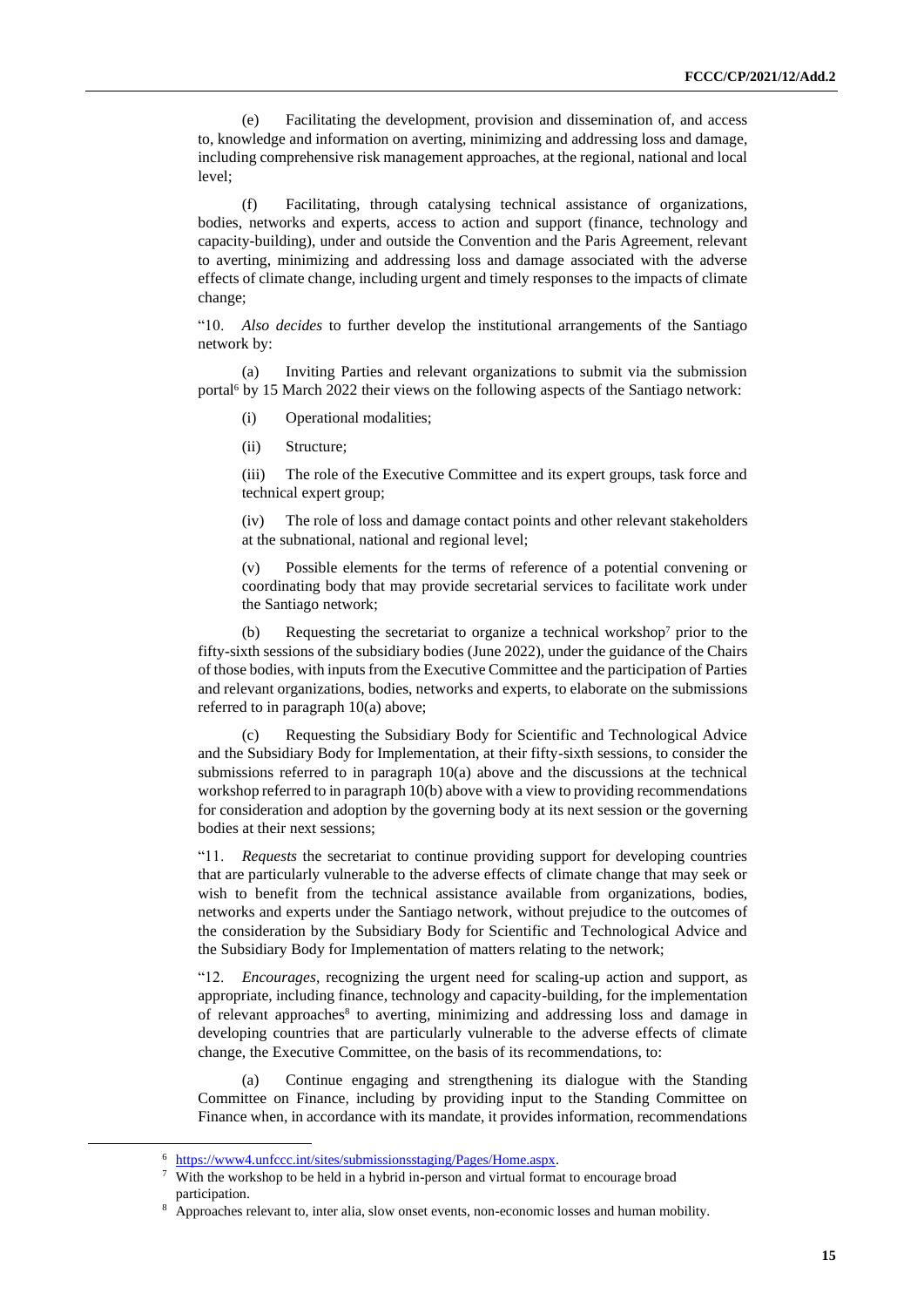and draft guidance relating to the operating entities of the Financial Mechanism, as appropriate;

(b) Commence, continue and/or explore potential ways to enhance, as appropriate, collaboration with the operating entities of the Financial Mechanism to inform the work of the Executive Committee and its expert group on action and support;

"13. *Notes* that considerations related to the governance of the Warsaw International Mechanism will continue at its fourth session (November 2022);<sup>9</sup>

"14. *Takes note* of the estimated budgetary implications of the activities to be undertaken by the secretariat referred to in this decision;

"15. *Requests* that the actions of the secretariat called for in this decision be undertaken subject to the availability of financial resources.";

2. *Notes* that considerations related to the governance of the Warsaw International Mechanism will continue at its twenty-seventh session (November 2022).<sup>10</sup>

> *12th plenary meeting 13 November 2021*

<sup>&</sup>lt;sup>9</sup> It is noted that discussions on the governance of the Warsaw International Mechanism did not produce an outcome; this is without prejudice to further consideration of this matter.

<sup>&</sup>lt;sup>10</sup> As footnote 9 above.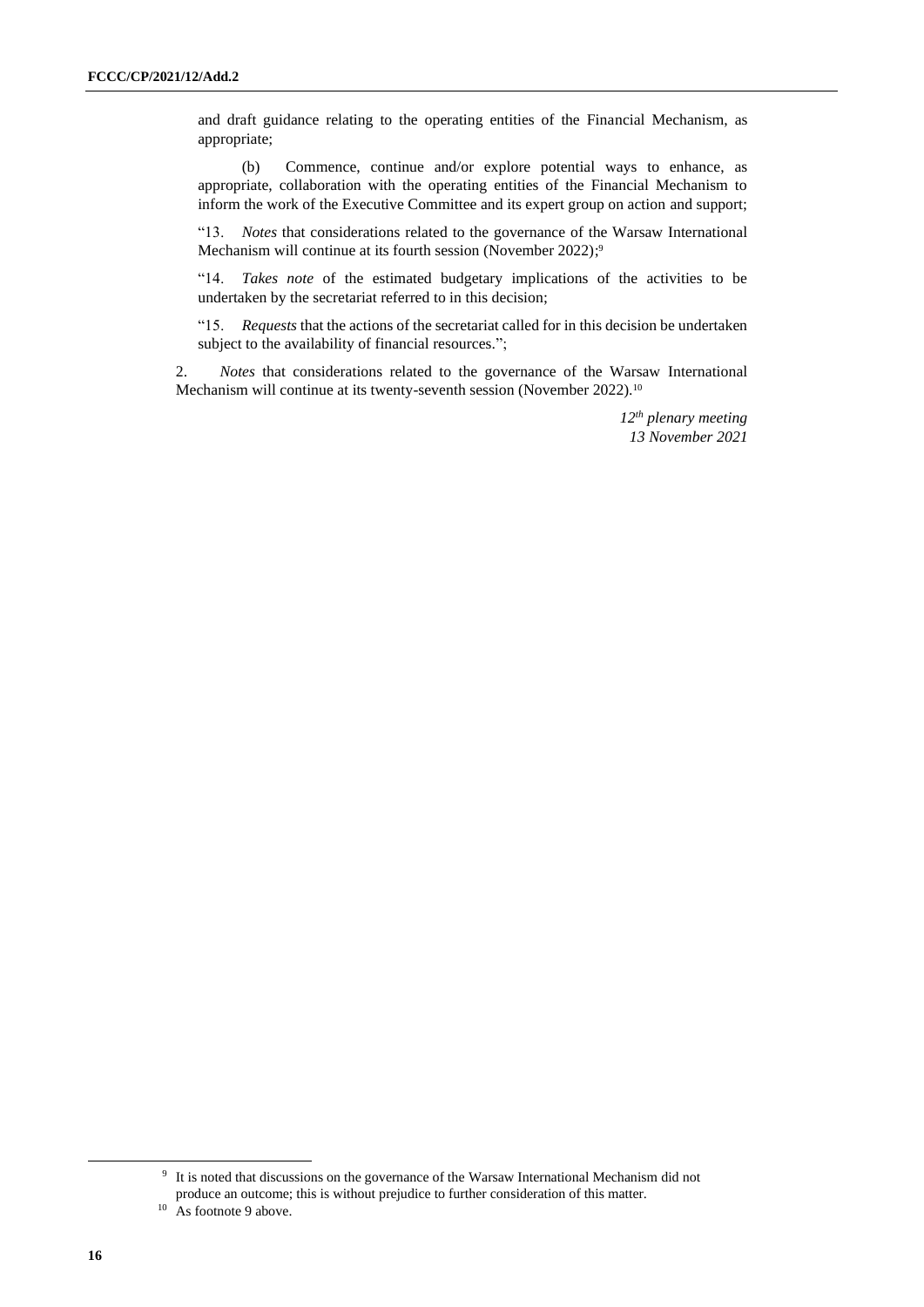### <span id="page-16-0"></span>**Decision 18/CP.26**

### **Glasgow work programme on Action for Climate Empowerment**

*The Conference of the Parties and the Conference of the Parties serving as the meeting of the Parties to the Paris Agreement*,

*Recalling* Articles 4 and 6 of the Convention and Article 12 of the Paris Agreement,

*Also recalling* decisions 15/CP.18, 19/CP.20, 17/CP.22, 15/CP.25 and 17/CMA.1,

*Further recalling* decisions 17/CP.22 and 17/CMA.1, in which it was decided that efforts related to implementing Article 6 of the Convention and Article 12 of the Paris Agreement should be referred to as Action for Climate Empowerment,

*Reaffirming* the importance of all six elements of Action for Climate Empowerment – education, training, public awareness, public participation, public access to information and international cooperation on climate change – to achieving the objective of the Convention and the purpose and goals of the Paris Agreement,

*Recognizing* that Action for Climate Empowerment plays a key role in promoting the changes in lifestyles, attitudes and behaviours needed to foster low-emission, climateresilient and sustainable development,

*Reaffirming* the key role that a broad range of stakeholders, such as national, regional and local governments, educational and cultural institutions, museums, the private sector, intergovernmental organizations, non-governmental organizations, international organizations, decision makers, scientists, the media, teachers, youth, women and indigenous peoples, play in ensuring Action for Climate Empowerment,

*Acknowledging* the importance of linkages between activities undertaken to support Action for Climate Empowerment and other relevant international arrangements, including the 2030 Agenda for Sustainable Development and Education for Sustainable Development for 2030, as well as regional agreements,

*Noting with appreciation* the contributions of Parties and observers, including the members of the United Nations Alliance on Climate Change Education, Training and Public Awareness, to supporting Action for Climate Empowerment work undertaken to date,

*Recognizing* the importance of taking a long-term, strategic and country-driven approach to Action for Climate Empowerment at the local, national, regional and international level, including strengthening support for local, national and regional institutional and sectoral expertise and capacity for its implementation,

*Acknowledging* the growing interest and engagement of youth in climate action and the critical role of youth as agents of change and *calling for* further enhancement of youth participation in climate change processes and in unleashing the potential of Action for Climate Empowerment,

*Recognizing* that ensuring the availability of and access to sufficient financial resources and technical support for adequately implementing Action for Climate Empowerment continues to be a challenge for all Parties, but particularly for developing country Parties,

*Having completed* the review of the Doha work programme on Article 6 of the Convention,

1. *Notes with appreciation* the relevant submissions from Parties and relevant organizations<sup>1</sup> and the relevant reports prepared by the secretariat;<sup>2</sup>

<sup>&</sup>lt;sup>1</sup> As per decision 15/CP.25, paras.  $2-4$ .

<sup>2</sup> FCCC/SBI/2020/9, FCCC/SBI/2020/INF.4 and FCCC/SBI/2021/1.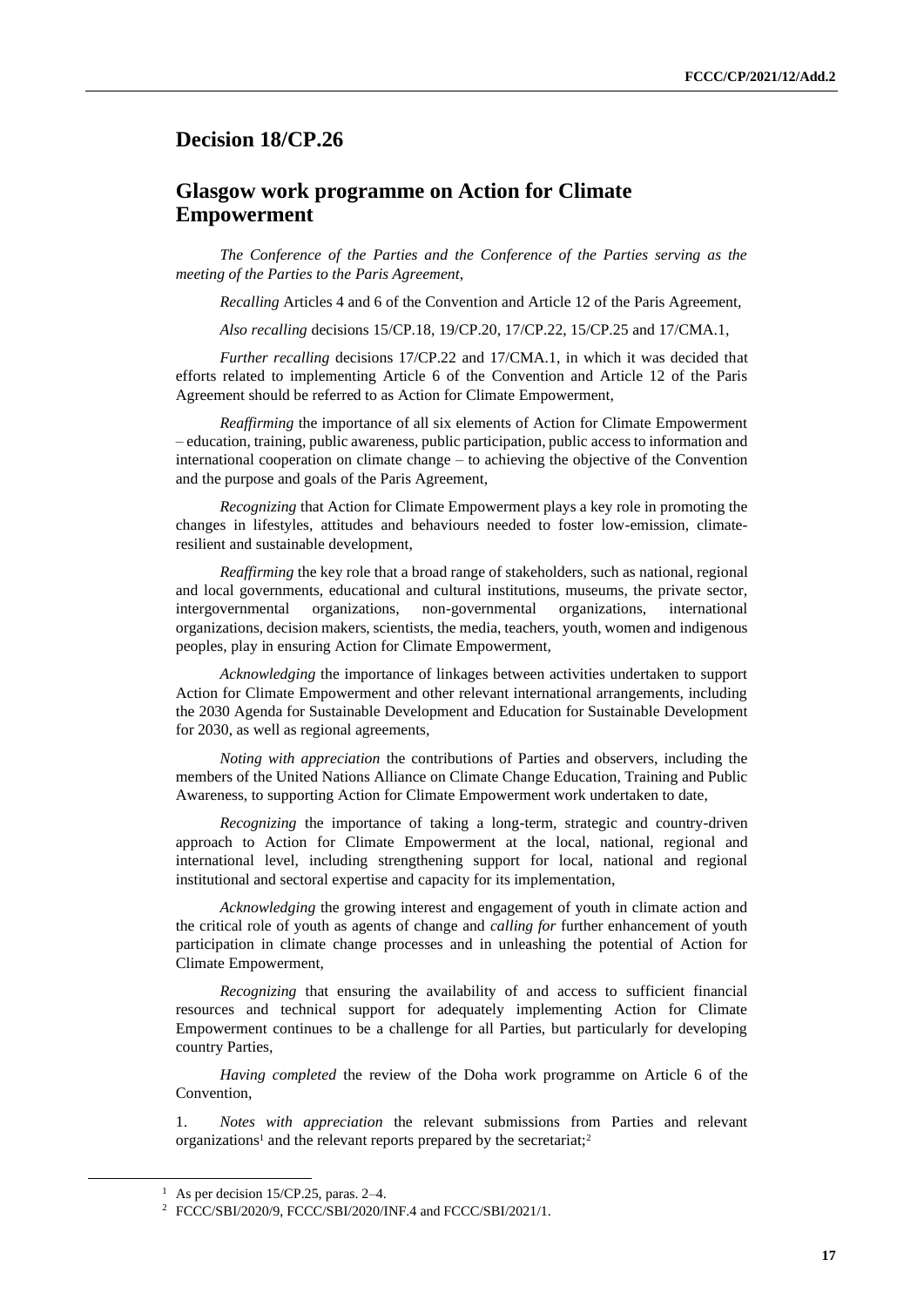2. *Acknowledges* that the Doha work programme on Article 6 of the Convention provided good guidance for action on implementing the six elements of Action for Climate Empowerment;

3. *Recognizes* the importance of enhancing the implementation of Action for Climate Empowerment across all relevant areas of implementation of the Convention and the Paris Agreement;

4. *Adopts* the 10-year Glasgow work programme on Action for Climate Empowerment, contained in the annex, taking into account the elements identified as effective in supporting implementation as well as gaps, needs and opportunities for improvement;

5. *Invites* Parties and relevant non-Party stakeholders to engage in and support implementation of the Glasgow work programme while maintaining a country-driven approach;

6. *Also invites* multilateral and bilateral institutions and organizations, including the operating entities of the Financial Mechanism, as appropriate, to provide financial support for activities related to implementing Action for Climate Empowerment;

7. *Encourages* Parties to strengthen the integration of Action for Climate Empowerment into the development and implementation of national climate policies, plans, strategies and action, including by developing and implementing a national strategy that covers all six elements of Action for Climate Empowerment and facilitates broad cross-sectoral coordination and collaboration;

8. *Also encourages* Parties to continue designating, assigning responsibilities to, and providing support, including technical and financial support, and access to information and materials to national Action for Climate Empowerment focal points;

9. *Further encourages* intergovernmental and non-governmental organizations in a position to do so to provide technical or financial support for Action for Climate Empowerment activities;

10. *Requests* the secretariat to promote partnerships with other organizations, the private sector and donors in order to support implementation of the Glasgow work programme;

11. *Also requests* the Subsidiary Body for Implementation to:

(a) Facilitate implementation of the Glasgow work programme under the guidance of its Chair, subject to the availability of financial resources;

(b) Hold an annual in-session Action for Climate Empowerment dialogue at its first regular session of each year with the participation of Parties, representatives of relevant constituted bodies, and relevant experts, practitioners and stakeholders that focuses on the progress of implementation of the Glasgow work programme and on its four priority areas: policy coherence; coordinated action; tools and support; and monitoring, evaluation and reporting;

(c) Focus the first in-session dialogue, to be held at its fifty-sixth session (June 2022), on the engagement of children and youth in implementation of the four priority areas of the Glasgow work programme referred to in paragraph 11(b) above;

(d) Consider, at its second regular session of each year, the annual summary report to be prepared by the secretariat on progress in implementing activities under the Glasgow work programme (see para. 12(a) below);

(e) Undertake the development of an action plan at its fifty-sixth session focusing on immediate action through short-term, clear and time-bound activities, guided by the priority areas set out in the Glasgow work programme, with a view to recommending a draft decision on this matter for adoption by Conference of the Parties at its twenty-seventh session (November 2022) and the Conference of the Parties serving as the meeting of the Parties to the Paris Agreement at its fourth session (November 2022);

Convene at its fifty-sixth session an in-session technical workshop for Parties on how the priority areas listed in paragraph 11(b) above can guide implementation of the six elements of Action for Climate Empowerment, through a short-term action plan guiding,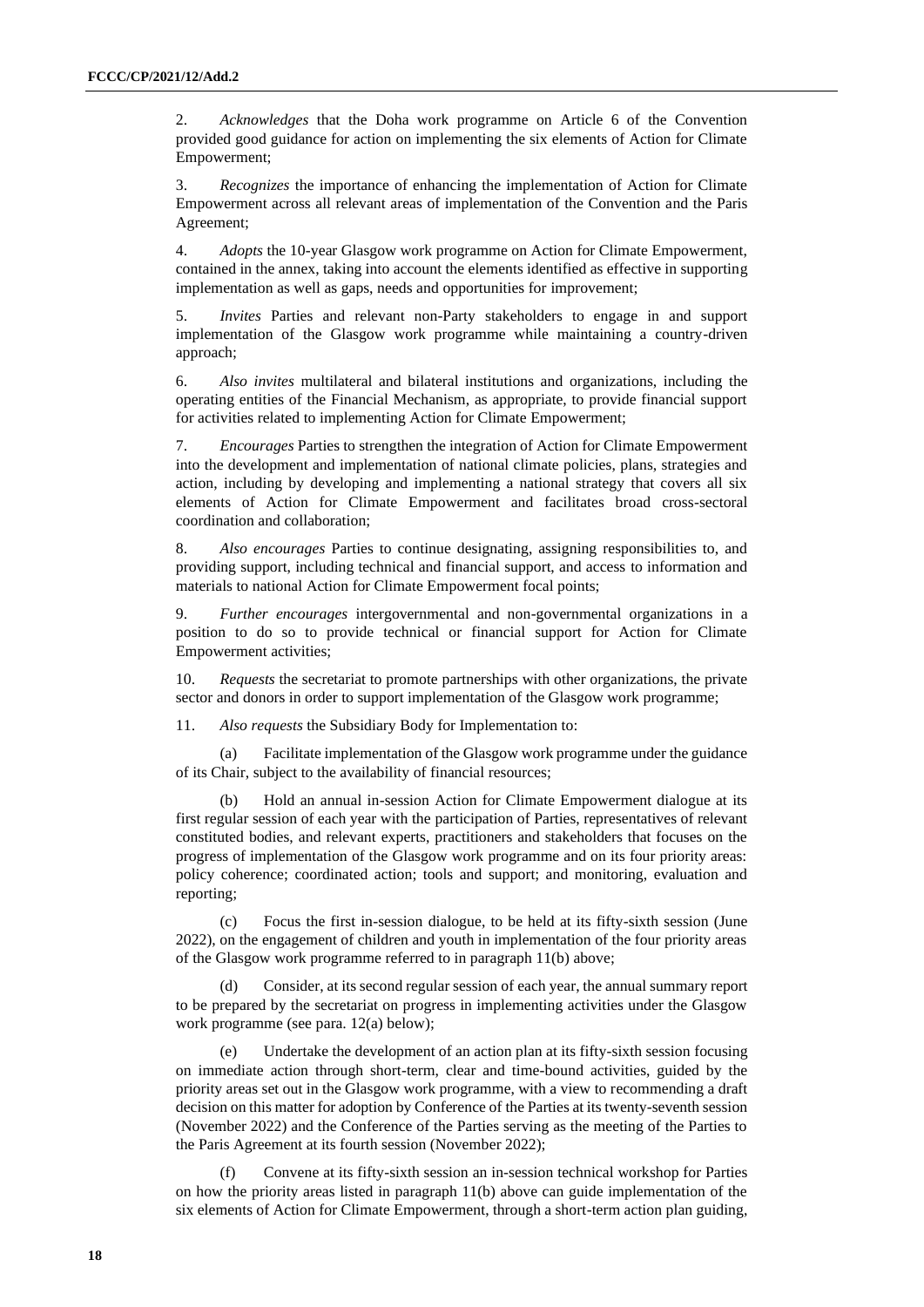inter alia, the organization of the annual in-session Action for Climate Empowerment dialogue;

(g) Undertake a midterm review of progress at its sixty-fourth session (2026) and a final review of progress at its seventy-fourth session (2031) of the Glasgow work programme to evaluate its effectiveness, identify any emerging gaps and needs, and inform any consideration of improving the work programme, as appropriate;

12. *Further requests* the secretariat to assist the Chair of the Subsidiary Body for Implementation with activities related to the facilitation of implementation referred to in paragraph 11(a) above and, under the guidance of the Chair, to:

(a) Prepare an annual summary report on progress in implementing activities under the Glasgow work programme for consideration by the Subsidiary Body for Implementation at its second regular session of each year;

(b) Prepare a synthesis report ahead of the midterm review and the final review of the Glasgow work programme on the integration of Action for Climate Empowerment into relevant reports and communications submitted by Parties to the secretariat as part of the UNFCCC process for consideration by the Subsidiary Body for Implementation at its sixtyfourth and seventy-fourth sessions, respectively;

13. *Invites* Parties and observers to submit their views on matters to be addressed at the in-session workshop referred to in paragraph  $11(f)$  above via the submission portal<sup>3</sup> by 28 February 2022;

14. *Takes note* of the estimated budgetary implications of the activities to be undertaken by the secretariat referred to in paragraph 12 above and paragraphs 6(b–c) and 11 of the annex;

15. *Requests* that the actions of the secretariat called for in this decision be undertaken subject to the availability of financial resources.

<sup>3</sup> [https://www4.unfccc.int/sites/submissionsstaging/Pages/Home.aspx.](https://www4.unfccc.int/sites/submissionsstaging/Pages/Home.aspx)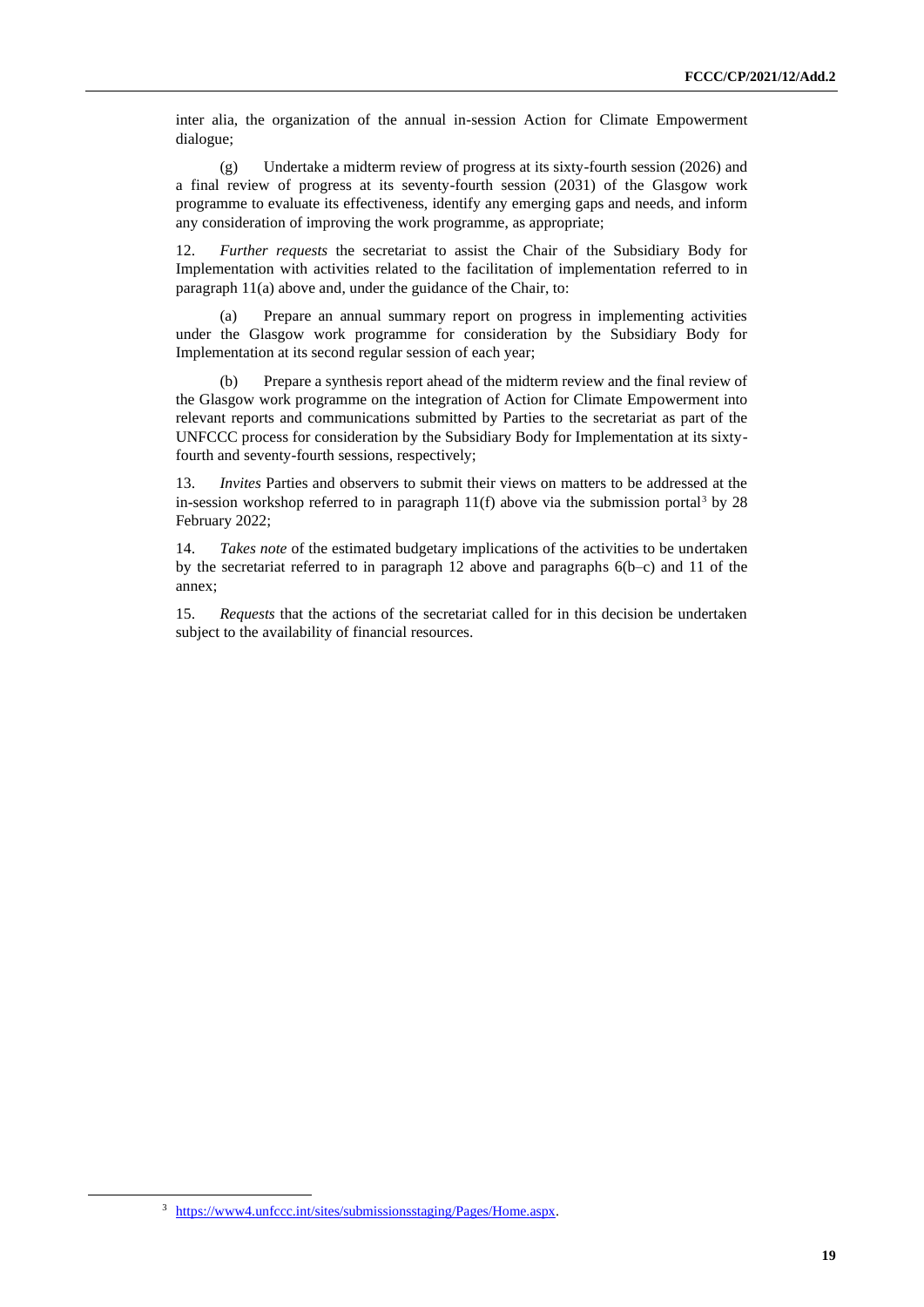#### **Annex**

## **Glasgow work programme on Action for Climate Empowerment**

## **I. Guiding principles**

1. The Glasgow work programme on Action for Climate Empowerment (ACE) sets out the scope of and provides the basis for activities related to implementing ACE in accordance with the provisions of the Convention and the Paris Agreement. The work programme serves as a flexible framework for country-driven action that addresses the specific needs and circumstances of Parties and reflects their national priorities and initiatives while building long-term capacity and expertise in developed and developing countries for implementing ACE, including by promoting strong domestic enabling environments.

2. The Glasgow work programme builds on work undertaken in response to relevant decisions of the Conference of the Parties (COP) and the Conference of the Parties serving as the meeting of the Parties to the Paris Agreement (CMA).<sup>1</sup>

3. The Glasgow work programme shall be guided by:

- (a) A country-driven approach;
- (b) Cost-effectiveness;
- (c) Flexibility;
- (d) A gender and intergenerational approach;

(e) A phased approach that integrates activities under Article 6 of the Convention and Article 12 of the Paris Agreement into climate change programmes and strategies;

(f) The promotion of partnerships, networks and synergies, in particular synergies among conventions;

(g) An interdisciplinary multisectoral, multi-stakeholder and participatory approach;

(h) A holistic systematic approach;

(i) The principles of sustainable development.

### **II. Scope**

4. The Glasgow work programme comprises activities under four action-oriented priority areas and the six ACE elements that Parties, taking into account national circumstances, and non-Party stakeholders may carry out to enhance implementation of ACE, including through cooperation, collaboration and partnerships.

## **III. Priority areas**

5. Four thematic priority areas have been identified as relevant to addressing gaps and challenges in implementing the six ACE elements and for creating opportunities to accelerate that implementation.

<sup>&</sup>lt;sup>1</sup> Decisions 15/CP.18, 19/CP.20, 17/CP.22, 15/CP.25 and 17/CMA.1.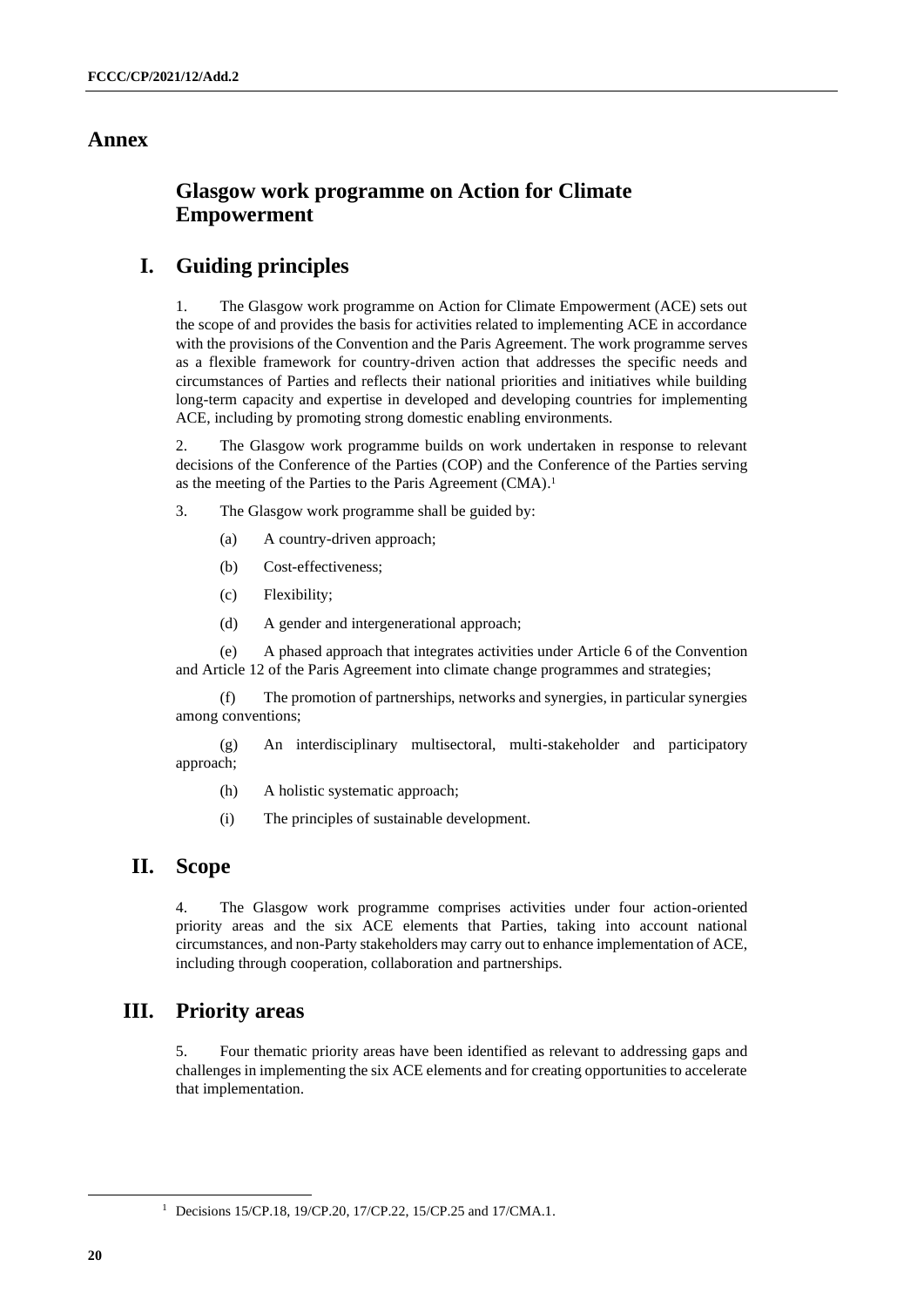#### **A. Policy coherence**

6. Recognizing that activities related to ACE are also carried out under workstreams that are part of the UNFCCC process, as well as under frameworks and processes of the United Nations system and in multiple sectors and strategies at the national level, the priority area of policy coherence has the aim of strengthening coordination of work under ACE. Efficient and effective ACE implementation can be enabled by undertaking the following at the international level:

(a) Inviting all constituted bodies under the Convention and the Paris Agreement to include in their regular reports information on how ACE is implemented under their respective workstreams;

(b) Inviting the Presidencies of the COP and the CMA, with the support of the secretariat, to convene an in-session event at each of their sessions focused on a thematic area relevant to the Convention and the Paris Agreement to promote coherence and strengthen coordination of work on ACE undertaken by constituted bodies and other United Nations entities and under other United Nations processes;

Encouraging the secretariat and other United Nations and intergovernmental organizations to strengthen their collaboration with a view to ensuring the provision of coordinated support to Parties for their activities related to ACE and avoiding duplication of work.

7. At the national level, Parties are encouraged to strengthen integration of ACE into the development and implementation of national climate policies, plans, strategies and action, including by developing and implementing a national strategy that covers all six ACE elements and facilitates broad cross-sectoral coordination and collaboration.

8. In addition, at the national level, Parties are also encouraged to continue designating, assigning responsibilities to, and providing support, including technical and financial support, and access to information and materials to national ACE focal points. Such responsibilities could include identifying areas for possible international cooperation and opportunities for strengthening synergies with action under other conventions, and coordinating the preparation of the chapter on ACE in national communications, ensuring that relevant contact information, including weblinks, is provided therein.

### **B. Coordinated action**

9. This priority area has the aim of continuing to build long-term, strategic, operational, multilevel, multi-stakeholder, intergenerational partnerships that bring together different expertise, resources and knowledge to accelerate ACE implementation. Such partnerships can be fostered by undertaking the following activities at the international level:

(a) Holding an annual in-session ACE dialogue at the first regular session of the Subsidiary Body for Implementation each year with the participation of Parties, representatives of relevant constituted bodies, and relevant experts, practitioners and stakeholders that focuses on the progress of implementation of the Glasgow work programme and on its four priority areas:

- (i) Policy coherence;
- (ii) Coordinated action;
- (iii) Tools and support;
- (iv) Monitoring, evaluation and reporting;

(b) Organizing an annual youth forum in collaboration with children and youth organizations, including the constituency of youth non-governmental organizations (NGOs) and other youth NGOs;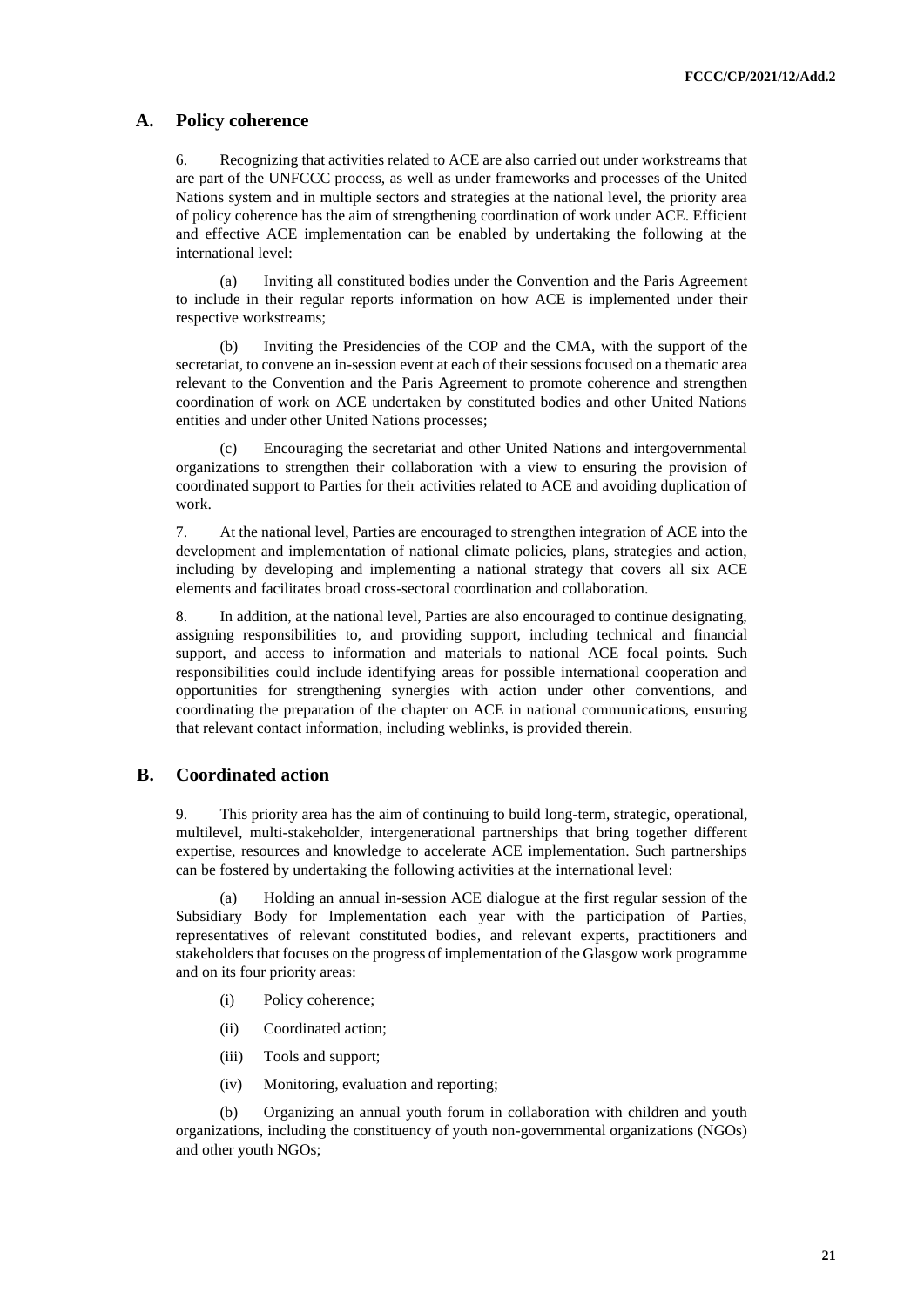(c) Inviting Parties and stakeholders to develop international, regional and national programmes and activities, including the preparation of training and education materials and tools, using local languages where applicable and practical.

10. At the national level, Parties are encouraged to:

Prepare assessments of needs specific to national circumstances in the area of ACE implementation, including use of social research methods and other relevant instruments to determine target audiences and partnerships;

(b) Strengthen in-country coordination and institutional arrangements at different levels to avoid duplication of efforts, promote knowledge-sharing, foster local networks and enhance collaboration among all stakeholders in relation to ACE implementation.

#### **C. Tools and support**

11. This priority area is aimed at enhancing access to tools and support for building capacity and raising awareness among Parties, national ACE focal points and non-Party stakeholders with regard to ACE. ACE implementation can be enhanced by undertaking the following activities at the international level:

(a) Requesting the secretariat to:

(i) Strengthen the network of national ACE focal points at the international and regional level, including by facilitating regular exchanges of views, good practices and lessons learned to build and strengthen capacity and skills, and by facilitating peer support for ACE implementation;

(ii) Raise awareness of and promote bilateral and multilateral initiatives and programmes related to ACE implementation;

(iii) Enhance communication and information-sharing about ACE and its six elements through existing UNFCCC web-based resources and communication activities;

(b) Inviting relevant international organizations, including United Nations organizations, and other non-Party stakeholders to:

(i) Support implementation of ACE activities through their work programmes and through specific programmes focused on climate change, including, as appropriate, by providing and disseminating information and resources, such as visual materials that could be easily translated and adapted, and by providing financial and technical support;

(ii) Facilitate partnerships and networking among Parties, intergovernmental organizations, NGOs, academia, the private sector, state and local governments and community-based organizations with the aim of jointly designing, implementing and evaluating ACE activities and policies;

(iii) Contribute to implementation of the Glasgow work programme in their areas of competence;

(iv) Support Parties in developing long-term, strategic and country-driven approaches to ACE that are linked to national climate change objectives, and in strengthening relevant national institutions;

(v) Design and implement training programmes, develop guidelines and provide other direct support to national ACE focal points;

(vi) Facilitate, in partnership with Parties and civil society actors, the organization of global, regional, subregional and national workshops focusing on specific priority areas of the Glasgow work programme.

12. At the national level, Parties are encouraged to determine the most efficient and costeffective way to implement ACE activities, and to develop funding instruments at the national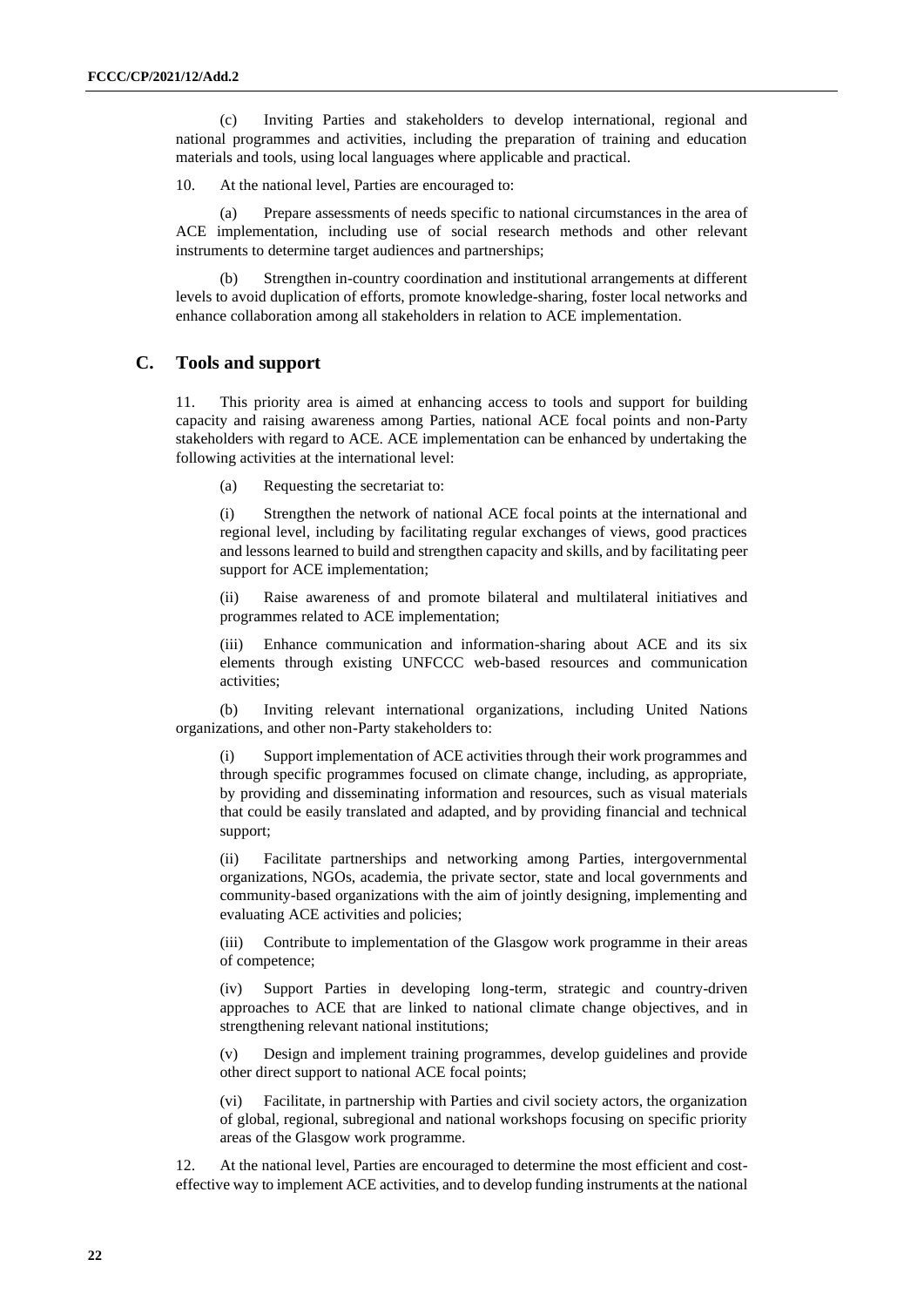level, where appropriate, to support such activities, in particular at the subnational and local level.

13. Parties are also encouraged to establish partnerships with other Parties, as well as with intergovernmental organizations, NGOs and other stakeholders, to facilitate implementation of ACE activities, including with a view to developing institutional and technical capacity to:

- (a) Identify gaps and needs related to ACE implementation;
- (b) Assess the effectiveness of ACE activities;

(c) Consider linkages between ACE activities, implementation of policies and measures to mitigate and adapt to climate change, and other means of implementation under the Convention and the Paris Agreement, such as technology transfer and capacity-building.

14. Parties are further encouraged to build the capacity of youth to embark on and lead ACE implementation and promote youth participation in relevant climate processes at the national and international level, including by including youth in national delegations at UNFCCC meetings.

#### **D. Monitoring, evaluation and reporting**

15. This priority area is aimed at strengthening monitoring, evaluation and reporting of the implementation of all six ACE elements at all levels, according to Parties' specific priorities, needs and national circumstances. Monitoring, evaluation and reporting can be strengthened by undertaking the following activities at the international level:

(a) Inviting Parties to provide information in their national communications, where possible, and in other reports on activities and policies involving ACE implementation, reporting on accomplishments, lessons learned, experience, and challenges and opportunities, noting that the six ACE elements provide a useful guide for this reporting;

(b) Inviting United Nations agencies, intergovernmental organizations and other non-Party stakeholders to submit information to the secretariat on ACE implementation at all levels for inclusion in the annual summary report on progress in implementing activities under the Glasgow work programme.

16. At the national level, Parties are encouraged to share with the public and all stakeholders the findings contained in their national communications and national action plans or domestic programmes on climate change regarding ACE implementation, using tools such as social media to reach and engage multiple stakeholders, as appropriate. Parties are also encouraged to promote greater involvement of non-Party stakeholders to support them in monitoring, evaluating and reporting ACE activities.

## **IV. Implementing the six elements of Action for Climate Empowerment**

#### **A. Parties and non-Party stakeholders**

17. As part of their national programmes to implement the Convention and the Paris Agreement, and taking into account national circumstances, Parties and non-Party stakeholders are encouraged to undertake activities under the six ACE elements, which are listed in paragraphs 18–23 below.

#### **1. Education**

18. Parties and non-Party stakeholders are encouraged to collaborate on, promote, facilitate, develop and implement formal and non-formal education and training programmes focused on climate change at all levels, targeting the involvement of women and youth in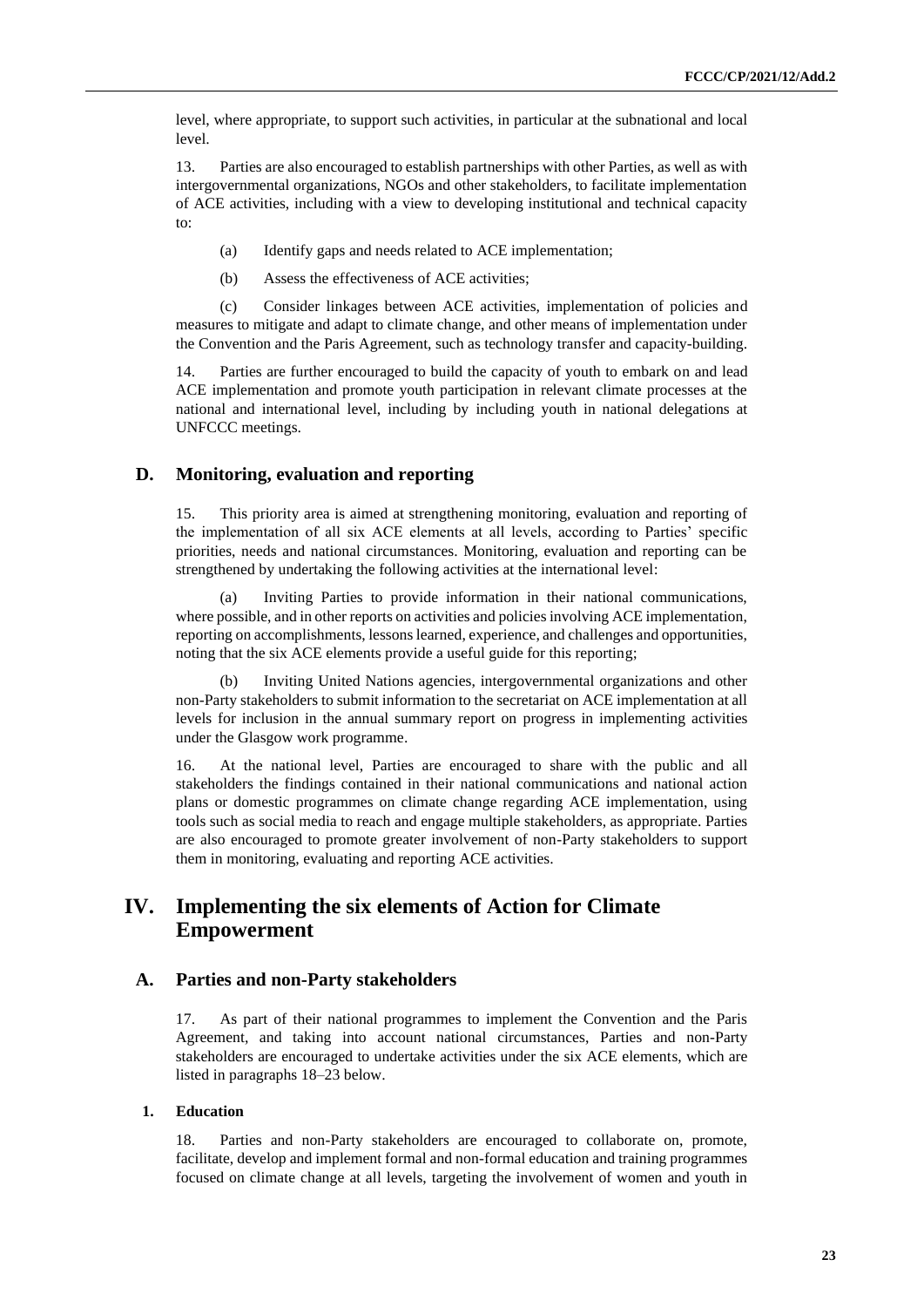particular, including by organizing exchanges or secondments of personnel to provide training for experts.

#### **2. Training**

19. Parties and non-Party stakeholders are encouraged to collaborate on, promote, facilitate, develop and implement training programmes focused on climate change for groups with a key role in climate action, such as scientific, technical and managerial personnel, journalists, teachers and community leaders at the international, national, regional, subregional and local level, as appropriate. Technical skills and knowledge are required to adequately address and respond to climate change issues.

#### **3. Public awareness**

20. Parties and non-Party stakeholders are encouraged to cooperate in, promote, facilitate, develop and implement public awareness programmes on climate change and its effects at the national and, as appropriate, subregional, regional and international level by, inter alia, encouraging individuals to contribute to and take their own action to address climate change, supporting climate-friendly policies and fostering behavioural change, including through the use of popular media, noting the important role that social media platforms and strategies can play in this context.

#### **4. Public access to information**

21. Parties and non-Party stakeholders are encouraged to facilitate public access to data and information by providing information on climate change initiatives, policies and results of actions that enables the public and other stakeholders to understand, address and respond to climate change. This should take into account such factors as quality of Internet access, level of literacy and language differences.

#### **5. Public participation**

22. Parties and non-Party stakeholders are encouraged to promote public participation in addressing climate change and its effects and in developing adequate responses by facilitating feedback, debate and partnership in relation to climate change activities and relevant governance, noting the important role that social media platforms and strategies can play in this context.

#### **6. International cooperation**

23. Parties and non-Party stakeholders are encouraged to promote subregional, regional and international cooperation in undertaking activities within the framework of the Glasgow work programme, which has the potential to enhance the collective ability of Parties to implement the Convention and the Paris Agreement. Intergovernmental organizations and NGOs can also contribute to its implementation. Such cooperation can further enhance synergies of action under different conventions and improve the effectiveness of all sustainable development efforts.

#### **B. Parties**

24. As part of their national programmes and activities in implementing the Convention and the Paris Agreement, and within the framework of the Glasgow work programme, Parties could undertake the activities listed in paragraphs 25–30 below, as appropriate.

#### **1. Education**

25. Parties are encouraged to:

(a) Integrate climate change learning into the curricula of schools and other institutions that provide formal education, and support non-formal and informal education on climate change, including respect for and inclusion of indigenous and traditional knowledge;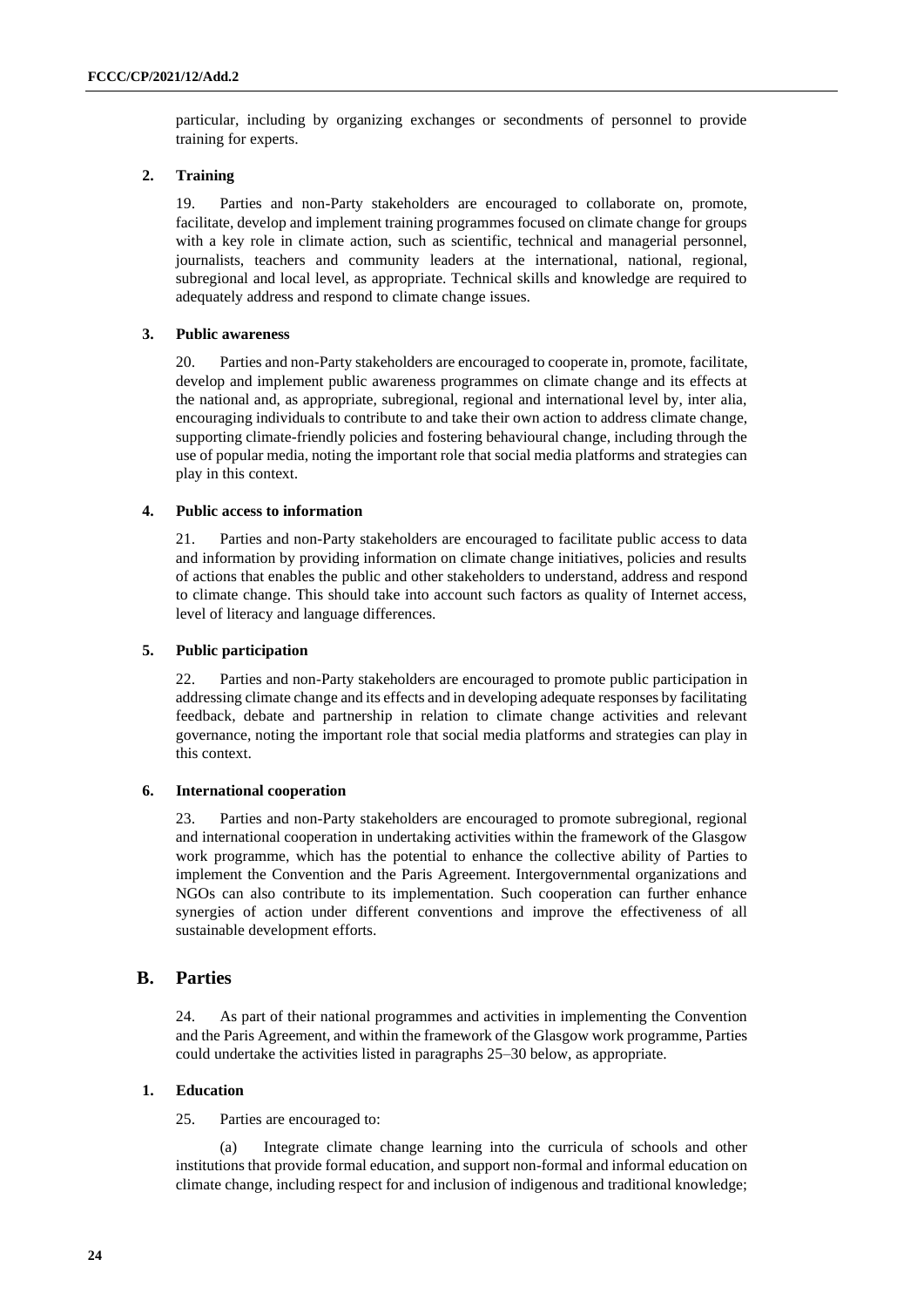(b) Strengthen education, training and skills development in national institutions to deliver action on climate change learning.

#### **2. Training**

26. Parties are encouraged to:

(a) Develop tools and methodologies for supporting climate change training and skills development through collaboration, and provide training programmes for groups with a key role in climate change communication and education, including journalists, teachers, academics, youth, children and community leaders;

(b) Enhance the capacity of teachers and academics to integrate climate into their curricula by developing materials and promoting training focused on climate change at the regional and international level, where appropriate;

Train government officials from different ministries and departments, including those working in local government, on how climate change relates to their respective areas of work with a view to strengthening institutional and technical capacity.

#### **3. Public awareness**

27. Parties are encouraged to:

Inform the public on the causes of climate change and sources of greenhouse gas emissions, as well as on actions that can be taken at all levels to address climate change;

(b) Encourage the public to contribute to mitigation and adaptation actions as part of public awareness programmes;

Develop strategies for communicating on climate change on the basis of targeted sociological research with a view to encouraging behavioural change;

Conduct surveys, including of knowledge, attitudes, behaviour and practices, to establish the level of public awareness of climate issues, which can serve as a basis for further work and support the monitoring of the impact of activities;

(e) Develop criteria for identifying good practices for ACE and disseminate information thereon, at the national or regional level according to national circumstances and capacities, and promote the sharing of such practices;

Conduct government campaigns to inform the public on issues such as climate change, climate action and vulnerabilities, including through social media, electronic communication, festivals and cultural events, or by partnering with urban and rural local communities;

(g) Create communities of practice, knowledge and learning that are available and accessible to a wide range of stakeholders, including women, children and youth, the elderly and persons with disabilities.

#### **4. Public access to information**

28. Parties are encouraged to:

(a) Increase the availability of copyright-free and translated material on climate change, in accordance with laws and standards relating to the protection of copyrighted material;

(b) Seek opportunities to widely disseminate information on climate change. Measures could include translating information into other languages, as appropriate, and distributing simplified versions of key documents on climate change, including Intergovernmental Panel on Climate Change Assessment Reports;

Include accurate information on climate change science and mitigation on national and subnational government websites;

(d) Make scientific information on climate change mitigation and adaptation freely available and accessible to the public;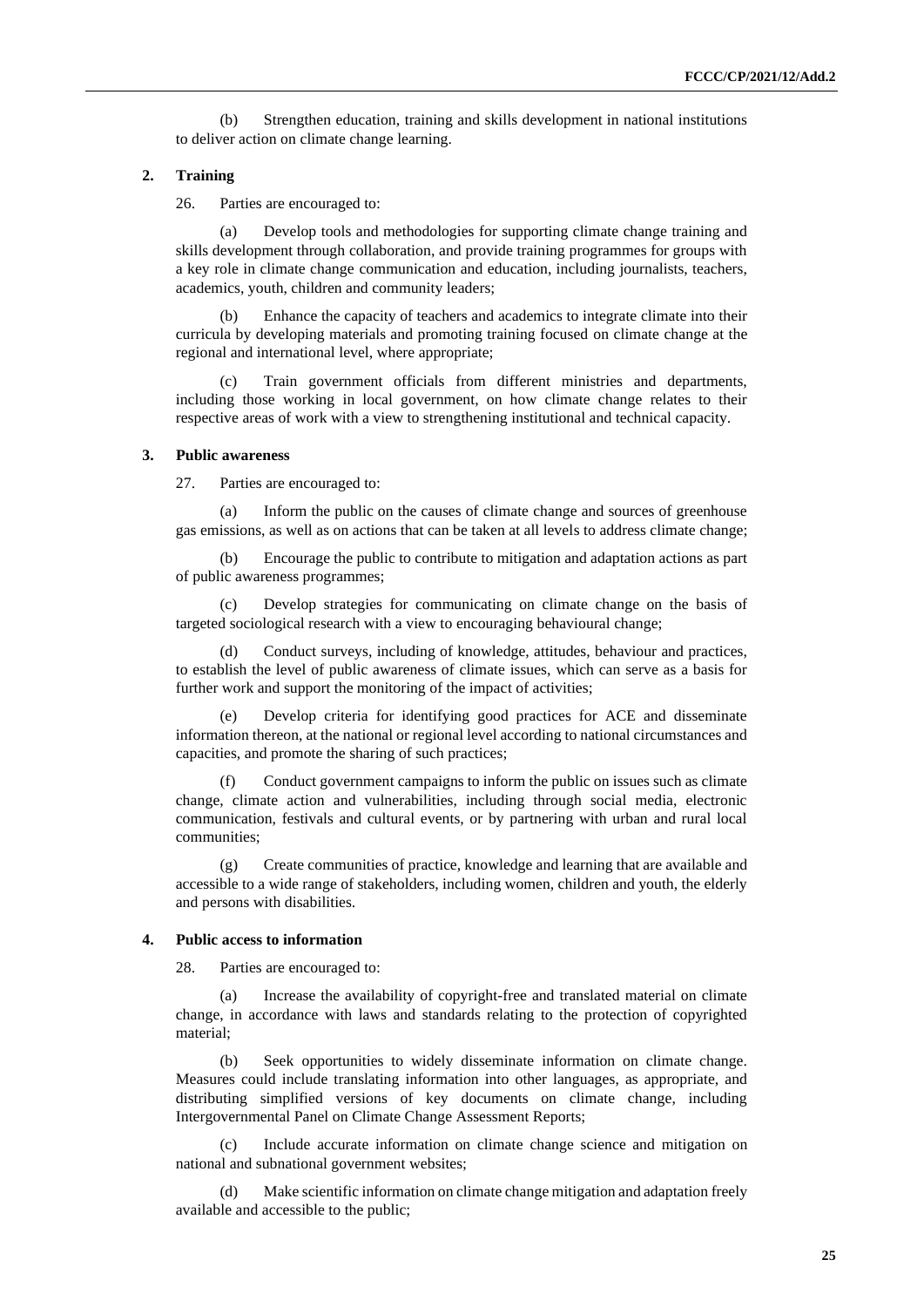(e) Make national climate reports available in local languages for vulnerable communities, including people with special needs;

(f) Improve public access to information on climate change at the national and local level using a range of methods and tools, taking into account the different ways particular communities, groups and individuals, including women and children and youth, may be impacted by climate change.

#### **5. Public participation**

29. Parties are encouraged to:

(a) Seek public participation and input, including from youth, women, civil society organizations and other groups, in formulating and implementing efforts to address climate change and in relation to preparing national communications, and encourage the involvement and participation of representatives of all stakeholders and major groups in the climate change negotiation process;

(b) Foster the participation of all stakeholders in ACE implementation and invite them to report thereon. In particular, enhance the active participation of youth, women, civil society organizations and the media;

Establish public–private or public–non-profit partnerships between national ACE focal points for implementing ACE activities (e.g. university partnerships);

(d) Hold frequent, inclusive civil society consultations on climate decisionmaking, including follow-up processes with specific outcomes such as feedback surveys that enable participants to express how they feel their input was used;

(e) Develop guidelines for enhancing public participation in climate change decision-making and the inclusion of children and youth, and for assisting local governments and the public in climate change decision-making.

#### **6. International cooperation**

30. Parties are encouraged to:

Seek to enhance cooperation and coordination in developing and implementing ACE activities at the international and regional level. This includes identifying partners and building networks with other Parties, intergovernmental organizations, NGOs, the private sector, provincial and local governments, and community-based organizations. Parties should also promote and facilitate the exchange of information and materials and the sharing of experience and good practices;

(b) Promote and encourage regional programmes and projects developed by Parties, intergovernmental organizations, NGOs, the private sector, provincial and local governments, and community-based organizations that support the implementation of ACE and promote the sharing of experience, including through the dissemination of best practices and lessons learned and the exchange of information and data.

> *10th plenary meeting 11 November 2021*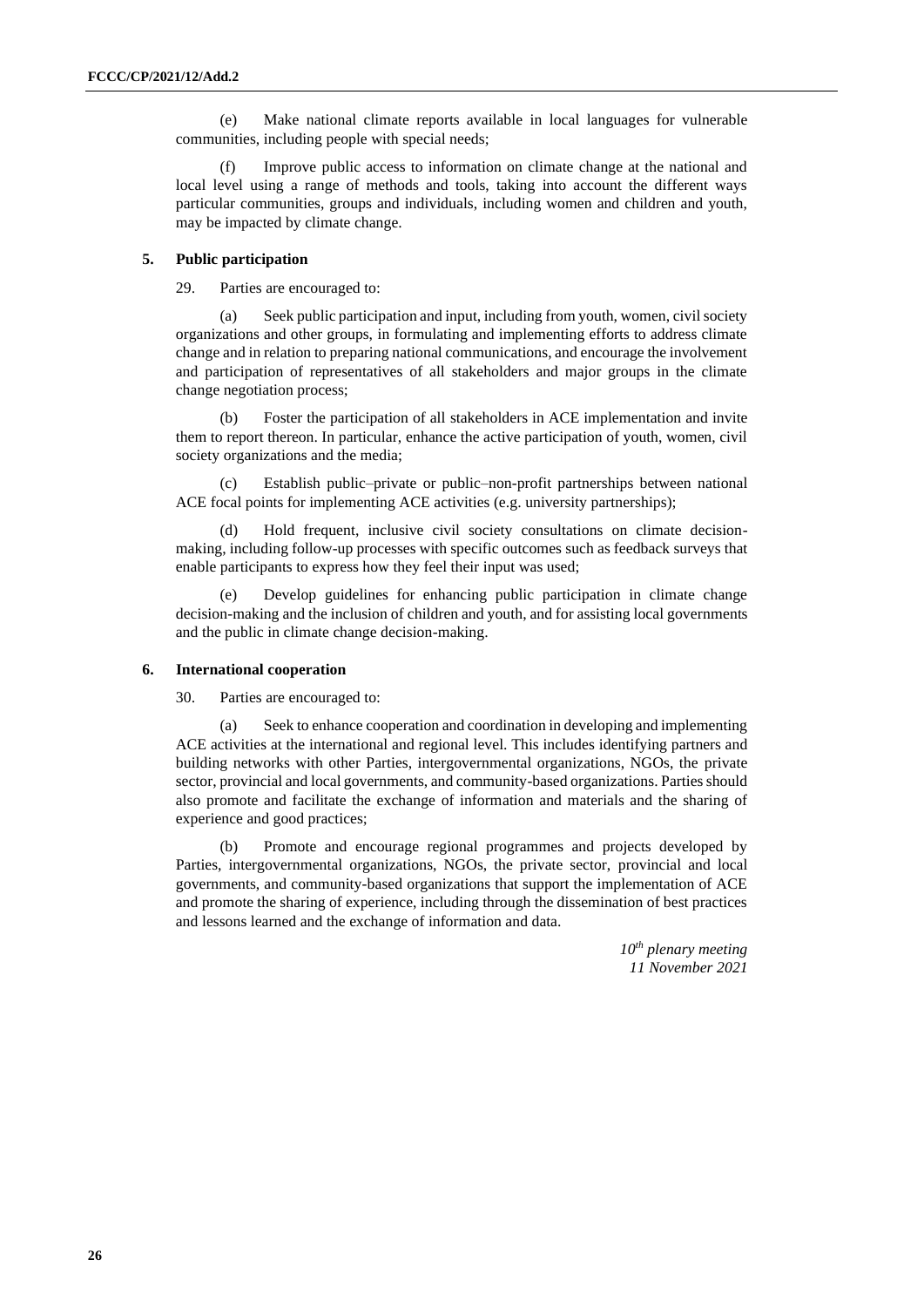## <span id="page-26-0"></span>**Decision 19/CP.26**

## **Matters relating to the forum on the impact of the implementation of response measures**

*The Conference of the Parties and the Conference of the Parties serving as the meeting of the Parties to the Kyoto Protocol*,

*Recalling* decisions 7/CP.24, 4/CP.25, 3/CMP.14, 4/CMP.15 and 7/CMA.1,

1. *Welcome with appreciation* the annual report of the Katowice Committee of Experts on the Impacts of the Implementation of Response Measures (hereinafter referred to as the Katowice Committee on Impacts) for 2020–2021<sup>1</sup> and the progress of the Katowice Committee on Impacts in supporting the work of the forum on the impact of the implementation of response measures (hereinafter referred to as the forum), noting that, on an exceptional basis, the 2020–2021 annual report was considered before consideration of the 2020 annual report and continuation of consideration of the 2019 annual report;

2. *Welcome* the informal event and technical expert meetings held virtually in 2020 and 2021<sup>2</sup> by the Chairs of the Subsidiary Body for Scientific and Technological Advice and the Subsidiary Body for Implementation, which served as input to the forum's work on implementing the relevant activities in the workplan of the forum and its Katowice Committee on Impacts, <sup>3</sup> and *underscore* the challenges experienced with participating in meetings in a virtual setting in 2020 and 2021;

3. *Note* the limitations to progress and limited progress in the implementation of the functions and modalities of the forum and of certain activities in the workplan by the forum, including due to the exceptional circumstances, and therefore *request* the secretariat to hold a two-day workshop in conjunction with the fifty-sixth sessions of the subsidiary bodies (June 2022) to further advance the implementation of workplan activities 3, 4 and 11;

4. *Welcome* the progress made by the Katowice Committee on Impacts in implementing the workplan and the inputs of experts, practitioners and relevant organizations to the work of the forum and its Katowice Committee on Impacts;

5. *Adopt* the recommendations pertaining to activity 1 of the workplan contained in annex I, forwarded by the forum in the 2020–2021 annual report of the Katowice Committee on Impacts, and *invite* Parties to implement them, as applicable;

6. *Adopt* the revised rules of procedure of the Katowice Committee on Impacts contained in annex II;

7. *Recall* decision 7/CMA.1 and the functions of the forum and *note* that the forum, when considering the annual reports of the Katowice Committee on Impacts and the recommendations contained therein, should consider ways to promote actions to minimize the adverse impacts and maximize the positive impacts of the implementation of response measures;

8. *Request* the forum, at the fifty-sixth sessions of the subsidiary bodies, to consider ways to promote actions to minimize the adverse impacts and maximize the positive impacts of the implementation of response measures on the recommendations contained in annex I;

9. *Recall* the rules of procedure of the Katowice Committee on Impacts<sup>4</sup> and *encourage* groups to nominate members to the Katowice Committee on Impacts taking into account the goal of achieving gender balance;

<sup>&</sup>lt;sup>1</sup> Katowice Committee on Impacts document KCI/2021/4/8. Available a[t https://unfccc.int/process-and](https://unfccc.int/process-and-meetings/bodies/constituted-bodies/KCI)[meetings/bodies/constituted-bodies/KCI.](https://unfccc.int/process-and-meetings/bodies/constituted-bodies/KCI)

<sup>&</sup>lt;sup>2</sup> Se[e https://unfccc.int/topics/mitigation/workstreams/response-measures/workshops-and-events.](https://unfccc.int/topics/mitigation/workstreams/response-measures/workshops-and-events)

<sup>&</sup>lt;sup>3</sup> Contained in annex II to decisions 4/CP.25, 4/CMP.15 and 4/CMA.2.

<sup>4</sup> Decision 4/CMA.2, annex I.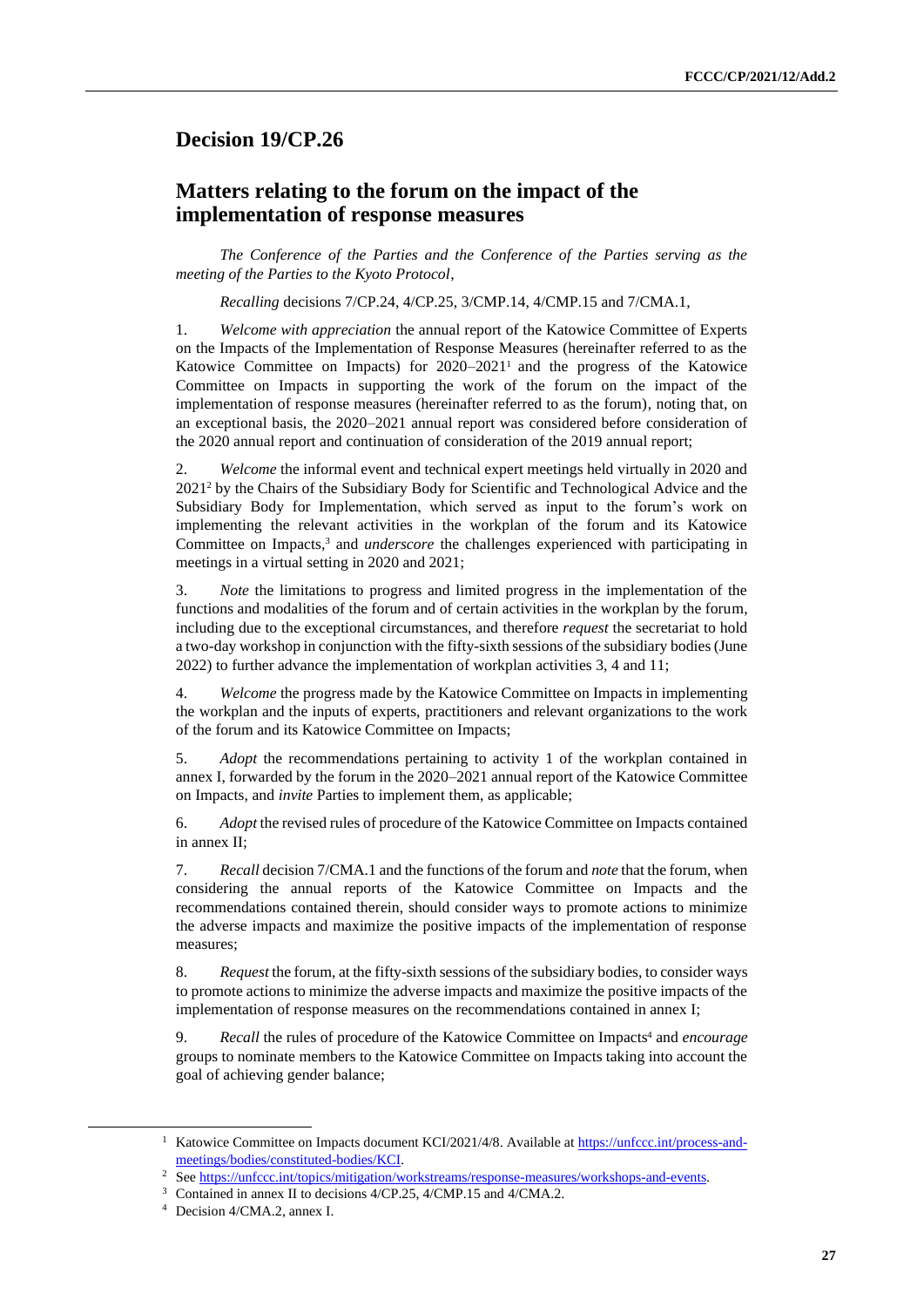10. *Request* the secretariat to organize a regional workshop on activity 3 of the workplan before the fifty-sixth sessions of the subsidiary bodies in collaboration with relevant organizations and stakeholders to address regional needs and acknowledge the work that is being carried out by the Katowice Committee on Impacts and *note* that further regional workshops on activity 3 could be decided by the forum;

11. *Invite* Parties and observers to submit via the submission portal<sup>5</sup> by April 2022 their views on the elements of the midterm review of the workplan of the forum and its Katowice Committee on Impacts and *request* the secretariat to prepare a summary of the submissions with a view to informing Parties' discussion on the midterm review starting at the fifty-sixth sessions of the subsidiary bodies;<sup>6</sup>

12. *Take note* of the estimated budgetary implications of the activities to be undertaken by the secretariat referred to in paragraphs 3 and 11 above;

13. *Request* that the actions of the secretariat called for in this decision be undertaken subject to the availability of financial resources.

<sup>5</sup> [https://www4.unfccc.int/sites/submissionsstaging/Pages/Home.aspx.](https://www4.unfccc.int/sites/submissionsstaging/Pages/Home.aspx)

<sup>6</sup> As per decision 19/CMA.1, para. 24.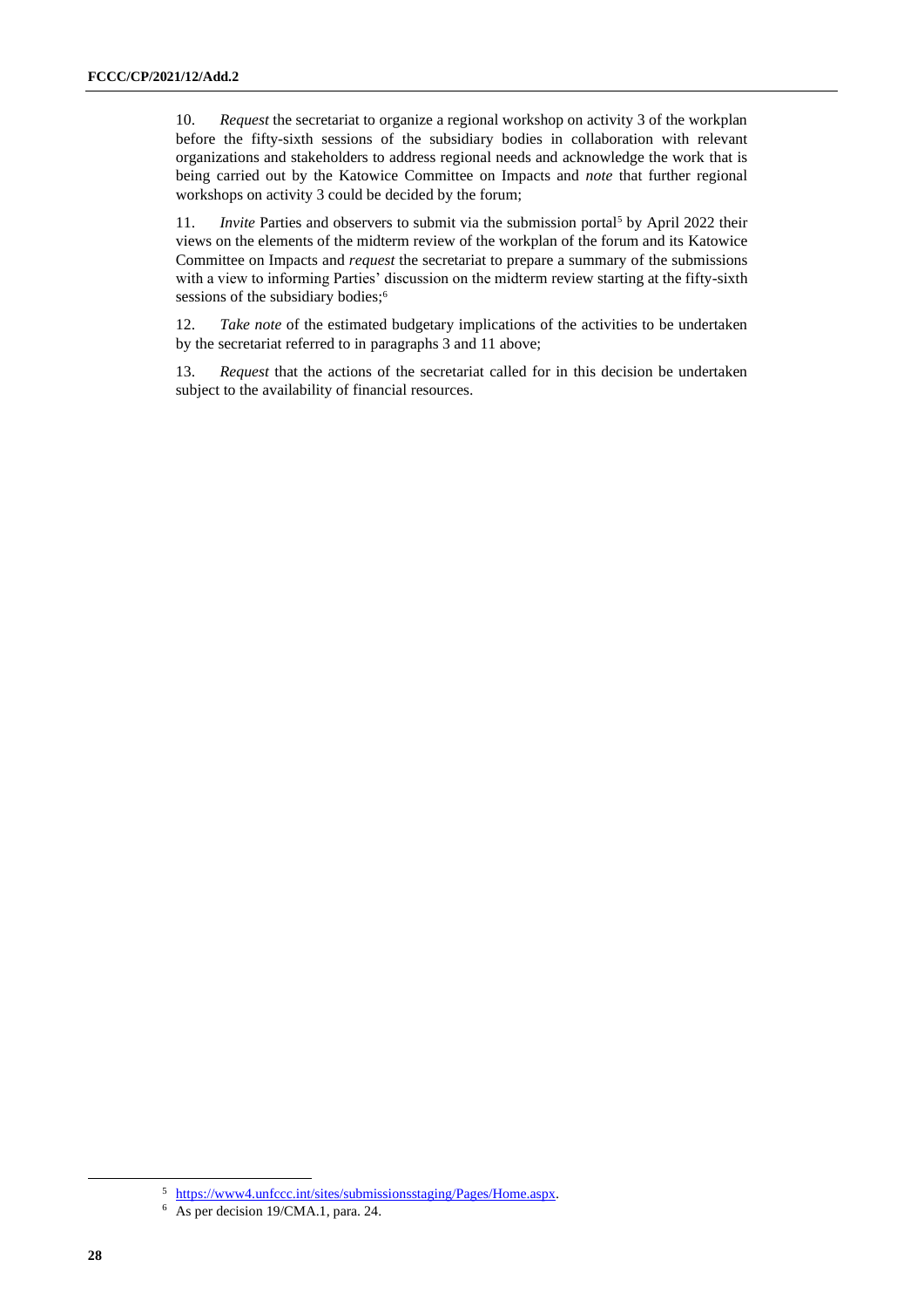## **Annex I**

**Recommendations forwarded by the forum pertaining to activity 1 of the workplan: exploring approaches to inform the development and implementation of climate change mitigation strategies, plans, policies and programmes that maximize the positive and minimize the negative impacts of response measures**

1. Encourage Parties to engage relevant stakeholders at each step of the process of designing and implementing climate mitigation policies and policies to achieve sustainable development, including through social dialogue, when possible and subject to national circumstances. The relevant stakeholders among others include workers, employers, organizations, academia, the public and private sectors, women and civil society.

2. Encourage Parties to explore complementary policies, such as economic policies, social protection and labour policies, to help strengthen the outcomes of the implementation of mitigation strategies, plans, policies and programmes, including nationally determined contributions and low-emission development strategies.

3. Encourage Parties to strengthen international and regional cooperation as it contributes to planning and implementation of mitigation policies with environmental and socioeconomic benefits, for example to help facilitate technology development and transfer in accordance with Article 10 of the Paris Agreement, and strive towards harmonized regional approaches.

4. Encourage Parties to use existing qualitative and quantitative assessment methodologies and tools to understand social, economic and employment effects of proposed mitigation measures as a way to inform and guide climate policies and to maximize the positive and minimize the negative effects of the implementation of response measures. More analysis of impacts, including, inter alia, sectoral, national, subnational, domestic and cross border, would be useful for informing climate policies and understanding how to maximize the positive and minimize the negative effects of the implementation of response measures.

5. Encourage the forum and its Katowice Committee of Experts on the Impacts of the Implementation of Response Measures to enhance the capacity of Parties, particularly developing country Parties, through training and capacity-building efforts, including existing initiatives. This will enable Parties to carry out their own assessments and analyses of the impacts of response measures.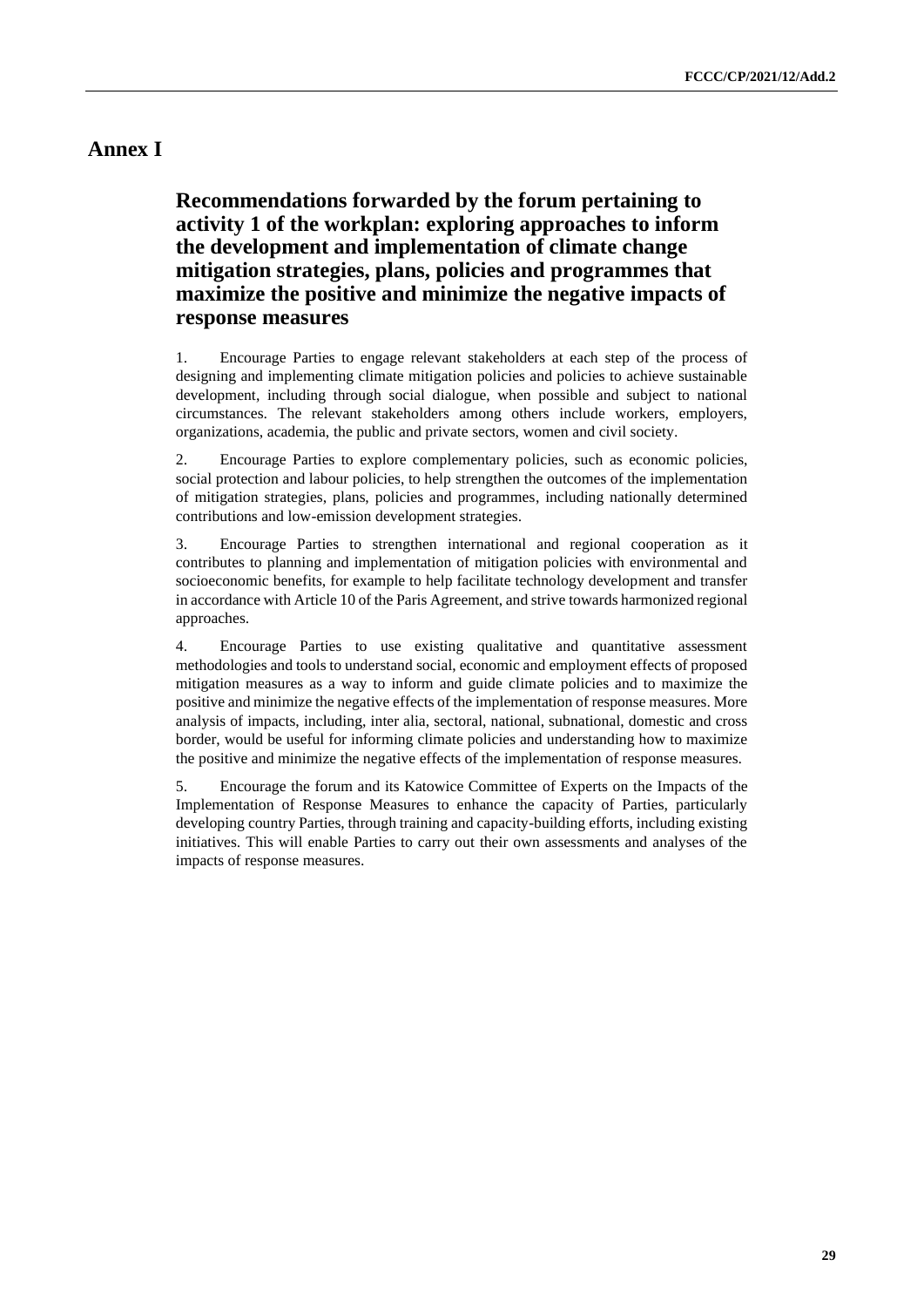### **Annex II**

## **Revised rules of procedure of the Katowice Committee of Experts on the Impacts of the Implementation of Response Measures**

### **I. Scope**

1. These rules of procedure shall apply to the Katowice Committee of Experts on the Impacts of the Implementation of Response Measures (KCI) in accordance with decision 7/CMA.1 and its annex.

#### **II. Mandate**

2. The Conference of the Parties serving as the meeting of the Parties to the Paris Agreement (CMA), by decision 7/CMA.1, decided to establish the KCI to support the work of the forum on the impact of the implementation of response measures in implementing its work programme and operating in accordance with the terms of reference contained in the annex to that decision.

3. The forum and the KCI may use the following modalities, as appropriate and as decided on a case-by-case basis, to carry out the work programme of the forum:

(a) Building awareness and enhancing information-sharing through the exchange and sharing of experience and best practices;

- (b) Preparing technical papers, case studies, specific examples and guidelines;
- (c) Receiving inputs from experts, practitioners and relevant organizations;
- (d) Organizing workshops.

### **III. Members**

4. The CMA, by decision 7/CMA.1, decided that the KCI shall be composed of 14 members, of which:

- (a) Two members from each of the five United Nations regional groups;
- (b) One member from the least developed countries;
- (c) One member from the small island developing States;
- (d) Two members from relevant intergovernmental organizations.<sup>1</sup>

5. By the same decision, the CMA also decided that members shall be nominated by their respective groups. Groups are encouraged to nominate members taking into account the goal of achieving gender balance. The Chairs of the Subsidiary Body for Scientific and Technological Advice (SBSTA) and the Subsidiary Body for Implementation (SBI) shall be notified of these appointments.<sup>2</sup>

6. The CMA further decided that members shall serve in their expert capacity and should have relevant qualifications and expertise in the technical and socioeconomic fields related to the areas of the work programme of the forum.<sup>3</sup>

<sup>&</sup>lt;sup>1</sup> Decision  $7/CMA.1$ , annex, para.  $4(b)$ .

<sup>&</sup>lt;sup>2</sup> Decision 7/CMA.1, annex, para.  $4(d)$ .

<sup>3</sup> Decision 7/CMA.1, annex, para. 4(c).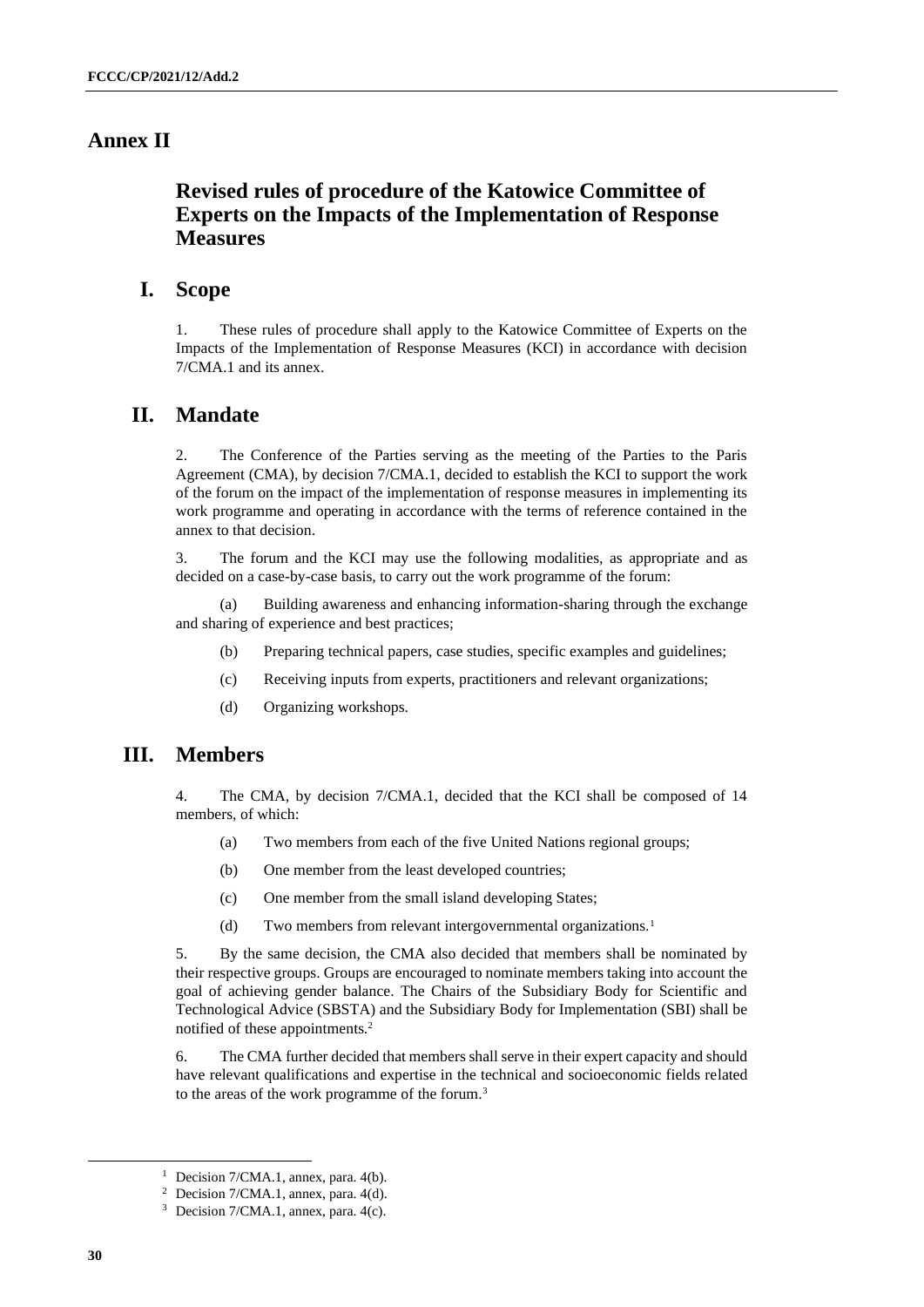7. Further, the CMA decided that members shall serve a term of two years and be eligible to serve a maximum of two consecutive terms in office.<sup>4</sup> The following rules shall apply:

(a) Half of the members shall be nominated initially for a term of three years and half of the members for a term of two years;

(b) Thereafter, members are nominated for a term of two years;

(c) The members shall remain in office until their successors are nominated. In such a case, the KCI shall notify the Chairs of the SBSTA and the SBI.

8. The term of office of a member shall commence at the first meeting of the KCI in the calendar year of their appointment and end immediately before the first meeting of the KCI in the calendar year after their second calendar year<sup>5</sup> in office.

9. If a member of the KCI resigns or is otherwise unable to complete the assigned term of office or to perform the functions of that office, the KCI shall request the group that nominated the member to nominate another member for the remainder of the unexpired term, in which case the appointment shall count as one term. In such a case, the KCI shall notify the Chairs of the SBSTA and the SBI.

10. If a member is unable to participate in two consecutive meetings of the KCI or unable to perform the functions and tasks set by the KCI, the Co-Chairs of the KCI will bring this matter to the attention of the KCI and seek clarification from the group that nominated that member on the status of their membership.

### **IV. Conflict of interest**

11. The KCI members must promptly disclose, and recuse themselves from, any deliberations or decision-making that could have a bearing on their personal or financial interests, in order to avoid a conflict of interest or the appearance of one. Further, KCI members shall not disclose any information deemed by the KCI as confidential which they receive in the course of their duties, even after leaving the KCI.

## **V. Co-Chairs**

12. The CMA decided that the KCI shall elect, on a consensus basis, two members from among its members to serve as Co-Chairs for a term of two years each, taking into account the need to ensure equitable geographical representation.<sup>6</sup>

13. The CMA also decided that if one of the Co-Chairs is temporarily unable to fulfil the obligations of the office, another member designated by the KCI shall serve as Co-Chair.<sup>7</sup>

14. If one of the Co-Chairs is unable to complete the term of office, the KCI shall elect a replacement from among its members of the relevant group of the incumbent Co-Chair, if available, to complete that term of office.

15. The Co-Chairs shall collaborate in chairing meetings of the KCI and in facilitating the work of the KCI throughout the year, in accordance with the workplan of the forum and its KCI, to ensure coherence between meetings.

16. Following the completion of the Co-Chairs' two-year term of office, the KCI shall nominate two members as Co-Chairs to serve the next two-year term of office.

17. The Co-Chairs shall declare the opening and closing of meetings of the KCI, ensure the observance of these rules of procedure and rule on points of order.

<sup>4</sup> Decision 7/CMA.1, annex, para. 4(e).

<sup>5</sup> Third calendar year for members serving an initial term of three years in accordance with para. 7(a) above.

 $6$  Decision 7/CMA.1, annex, para. 4(f).

<sup>7</sup> Decision 7/CMA.1, annex, para. 4(g).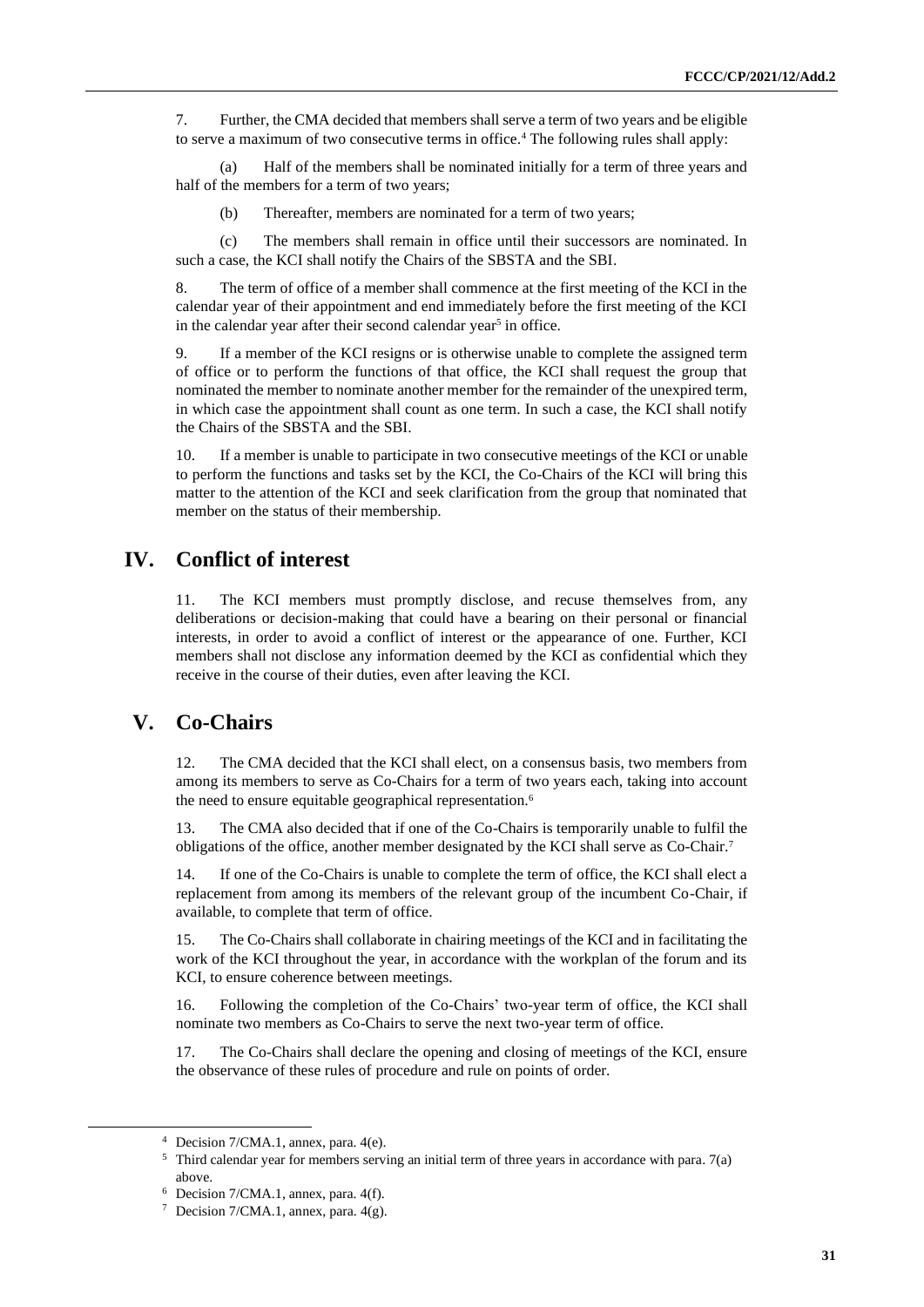18. The Co-Chairs shall call upon speakers at meetings of the KCI in the order in which they signify their desire to speak. The secretariat shall maintain a list of speakers. The Co-Chairs may call a speaker to order if their remarks are not relevant to the subject under discussion.

19. The KCI may further define additional roles and responsibilities for the Co-Chairs.

20. In exercising their functions, the Co-Chairs shall remain under the authority of the KCI.

## **VI. Secretariat**

21. The secretariat shall support and facilitate the work of the KCI, by:

(a) Making the necessary arrangements for the meetings of the KCI, including announcing meetings, issuing invitations, making the necessary travel arrangements for members eligible for funding for their participation in meetings and making available relevant documents for meetings;

(b) Maintaining meeting records and arranging for the storage and preservation of documents of meetings of the KCI;

(c) Making documents of meetings of the KCI available to the public, unless otherwise decided by the KCI.

22. The secretariat shall assist the KCI in tracking its actions, in accordance with the workplan of the forum and its KCI, in its annual report.

23. In addition, the secretariat shall perform any other functions assigned by the KCI, in accordance with the workplan of the forum and its KCI.

### **VII. Meetings**

24. The KCI shall meet twice per year, for two days per meeting, in conjunction with the sessions of the subsidiary bodies.

25. At least nine members of the KCI must be present to constitute a quorum.

26. Members are requested to confirm their attendance at meetings of the KCI as early as possible, and at least four weeks prior to a meeting for members eligible for funding for their participation, to enable sufficient time for the secretariat to make the necessary travel arrangements.

27. Should technical and financial resources permit, open meetings of the KCI shall be webcast on the UNFCCC website.

28. At each of its meetings, the KCI shall propose the dates of its next meeting. The Co-Chairs will agree the dates of the next meeting in consultation with the secretariat.

## **VIII. Agenda and documentation for meetings**

29. The Co-Chairs, assisted by the secretariat, shall prepare the provisional agenda and provisional annotated agenda for each meeting of the KCI in accordance with the workplan of the forum and its KCI. The Co-Chairs will prepare a report on the meeting, to be agreed by members, and this will be made available on the UNFCCC website. The Co-Chairs will report back to the forum on the meeting of the KCI.

30. The provisional agenda and provisional annotated agenda for each meeting shall be transmitted to the members of the KCI at least four weeks in advance of the meeting.

31. Members may propose additions or changes to the provisional agenda and provisional annotated agenda, in writing, to the secretariat within one week of receiving the documents,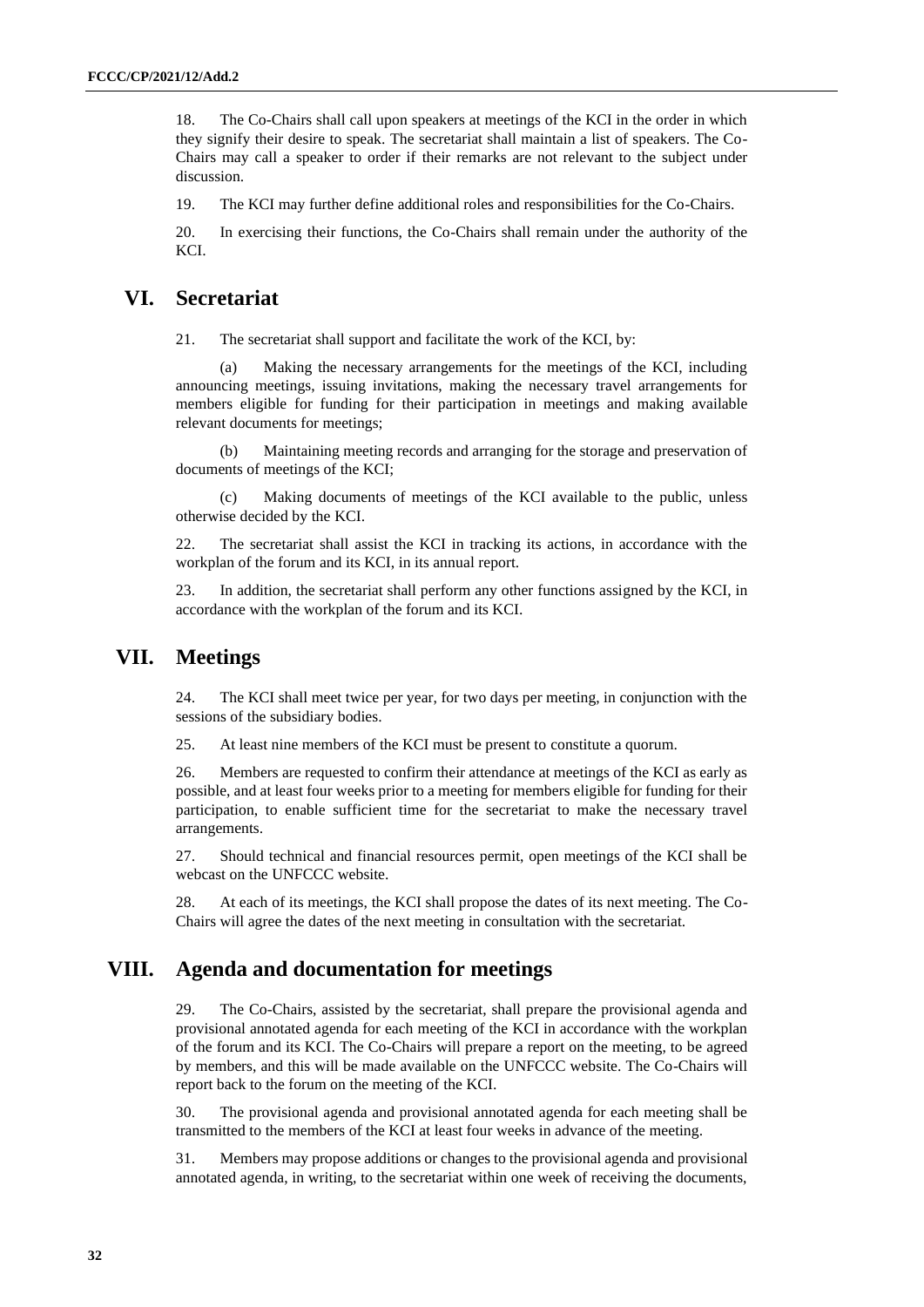and these additions or changes shall be considered for a revised provisional agenda and provisional annotated agenda by the secretariat in agreement with the Co-Chairs.

32. The secretariat shall transmit the provisional agenda and provisional annotated agenda and any supporting documentation to the members at least two weeks prior to a meeting. Documents may be transmitted after that date with the approval of the Co-Chairs.

33. Documents for a meeting shall be published on the UNFCCC website at least two weeks prior to that meeting, to the extent possible.

34. The KCI shall, at the beginning of each meeting, adopt the agenda for that meeting.

35. The CMA decided that members of the KCI shall prepare an annual report for consideration by the forum with a view to making recommendations for consideration by the SBSTA and the SBI, which, in turn, are to recommend actions to the Conference of the Parties (COP), the Conference of the Parties serving as the meeting of the Parties to the Kyoto Protocol (CMP) and the CMA for their consideration and adoption.<sup>8</sup>

36. The annual report shall be made available on the UNFCCC website before the relevant sessions of the COP, the CMP and the CMA.

### **IX. Decision-making**

37. The CMA decided that the KCI shall operate on the basis of consensus of its members.<sup>9</sup>

38. The KCI may use electronic means to facilitate its work, as appropriate and in accordance with the workplan of the forum and its KCI.

### **X. Working language**

39. The working language of the KCI shall be English.

### **XI. Participation of expert advisers in meetings**

40. The KCI, in fulfilling its mandate, should draw upon outside expertise at its meetings.

41. The Co-Chairs may, in consultation with the KCI, invite representatives of international organizations, the private sector, academia and/or civil society to participate in a meeting of the KCI as expert advisers on specific issues under consideration at the meeting.

### **XII. Participation of observers**

42. The CMA decided that meetings of the KCI shall be open to attendance as observers by all Parties and accredited observer organizations, unless otherwise decided by the KCI.<sup>10</sup>

43. The KCI may decide to close a meeting or part thereof to observers at any time.

44. The secretariat shall make the dates and venues of the meetings available to the public to enable participation by observers.

45. Observers may, with the agreement of the KCI, be invited to address the KCI on matters under consideration by the KCI. The Co-Chairs shall notify the KCI one week in advance of the meeting of any proposed interventions by observers.

46. The KCI may request interventions from observers throughout the meeting, as appropriate.

<sup>&</sup>lt;sup>8</sup> Decision  $7/CMA.1$ , para. 12, and annex, para.  $4(i)$ .

<sup>9</sup> Decision 7/CMA.1, annex, para. 4(i).

 $10$  Decision 7/CMA.1, annex, para. 4(h).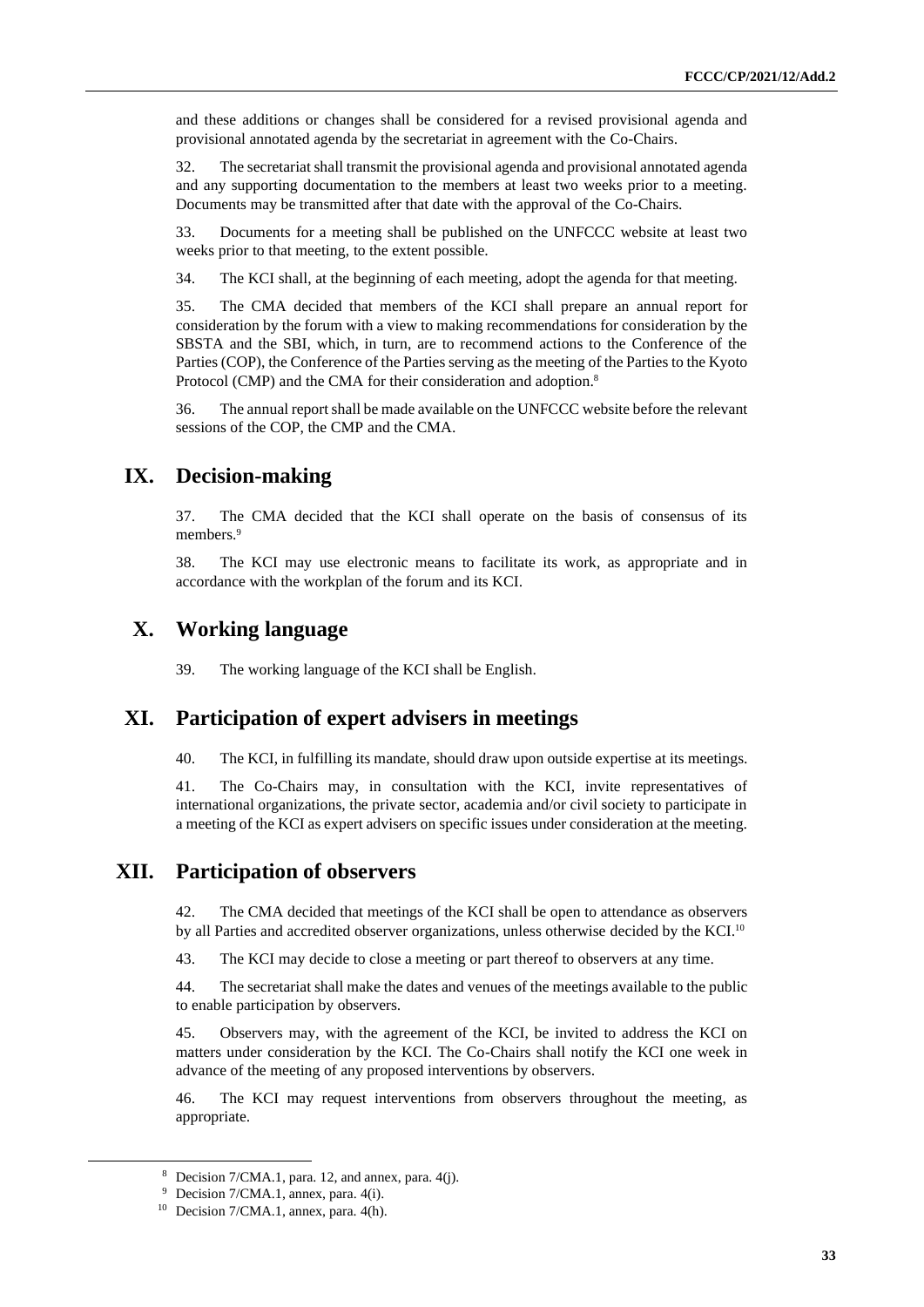## **XIII. Use of electronic means of communication**

47. The KCI shall use electronic means of communication to facilitate intersessional work, as appropriate and in accordance with the workplan of the forum and its KCI. The secretariat shall ensure that a secure and dedicated web interface is established and maintained to facilitate the work of the KCI.

## **XIV. Working groups**

48. The KCI may establish working groups among its members to support the forum in performing its functions. The working groups may receive inputs from experts, practitioners and relevant organizations in accordance with the workplan of the forum and its KCI and in line with paragraphs 40–41 above.

## **XV. Workplan**

49. The KCI will support the work of the forum in line with the workplan of the forum and its KCI.

### **XVI. Amendments to the rules of procedure**

50. The KCI may recommend amendments to these rules of procedure for consideration by the forum and approval by the subsidiary bodies.

51. Proposals and amendments to proposals for the rules of procedure may be introduced and submitted to the secretariat in writing by KCI members; such proposals and amendments shall be circulated for consideration by all members of the KCI.

52. No proposal for the rules of procedure shall be discussed or put forward for a decision at any meeting unless copies have been circulated to the KCI members no later than two weeks before the meeting.

## **XVII. Overriding authority of the Convention, the Kyoto Protocol and the Paris Agreement**

53. In the event of a conflict between any provision of these rules and any provision of the Convention, the Kyoto Protocol or the Paris Agreement, the provision of the Convention, the Kyoto Protocol or the Paris Agreement shall take precedence.

#### **Document information**

| Version   | Description                                          |
|-----------|------------------------------------------------------|
| Version 2 | Revision of paragraph 7 and addition of paragraph 11 |
| Version 1 | Adopted by decisions 4/CP.25, 4/CMA.15 and 4/CMA.2   |

*12th plenary meeting 13 November 2021*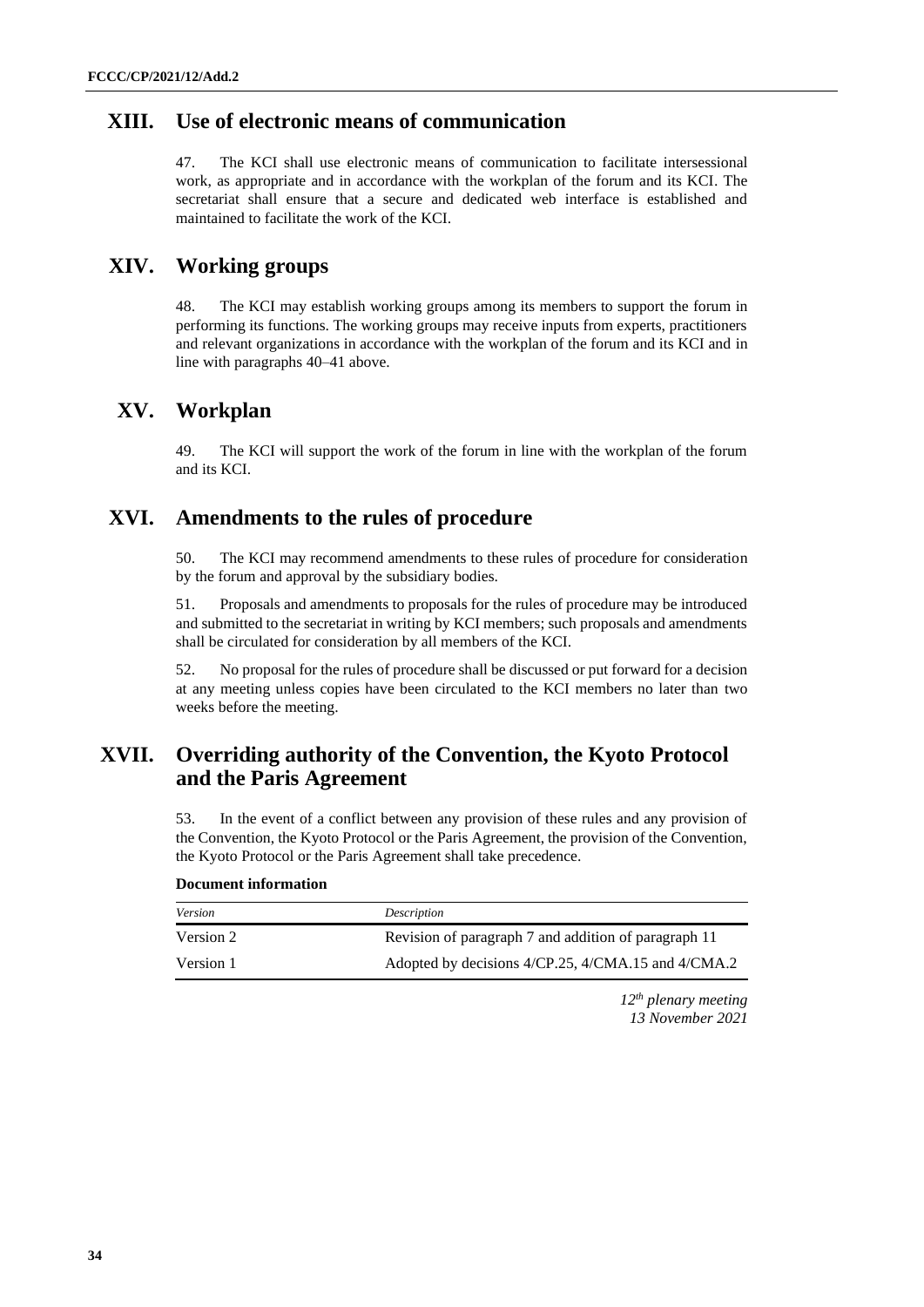### <span id="page-34-0"></span>**Decision 20/CP.26**

#### **Gender and climate change**

*The Conference of the Parties*,

*Recalling* decisions 36/CP.7, 1/CP.16, 23/CP.18, 18/CP.20, 1/CP.21, 21/CP.22, 3/CP.23 and 3/CP.25, the Paris Agreement and the Katowice climate package,

*Expressing its appreciation* for the contributions received from Parties and observers in support of gender mainstreaming work undertaken through the enhanced Lima work programme on gender and its gender action plan to date,

*Acknowledging with appreciation* the constructive, ongoing engagement in virtual meetings and workshops in support of gender action plan activities A.2 and D.6 <sup>1</sup> and *taking note* that, while participation has broadened beyond the UNFCCC process as a result of the virtual format of meetings and workshops, some participants, particularly those in developing countries, continue to experience significant challenges related to Internet access and connectivity and the technological equipment required for virtual participation,

*Recognizing with concern* the unprecedented crisis caused by the coronavirus disease 2019 pandemic, the uneven nature of the global response to the pandemic and the pandemic's multifaceted effects on all spheres of society, including the deepening of pre-existing inequalities, including gender inequality, and resulting vulnerabilities, which may negatively impact the implementation of effective gender-responsive climate action and *urging* Parties to accelerate their efforts to advance implementation of the enhanced Lima work programme on gender and its gender action plan,

*Acknowledging* the important role of the enhanced Lima work programme on gender and its gender action plan<sup>2</sup> in advancing gender equality and the empowerment of women and girls in the UNFCCC process,

*Reminding* Parties of its encouragement to appoint and provide support for a national gender and climate change focal point for climate negotiations, implementation and monitoring<sup>3</sup> and *noting* that 94 countries have appointed such a focal point to date,

*Recognizing* that the full, meaningful and equal participation and leadership of women in all aspects of the UNFCCC process and in national- and local-level climate policy and action is vital for achieving long-term climate goals<sup>4</sup> and *inviting* Parties to engage youth and indigenous peoples in climate action, including by considering their inclusion in Party delegations,

*Noting* the engagement of Parties, the secretariat and other relevant stakeholders in activities and events under the United Nations system related to gender equality and climate change and in line with the gender action plan priority areas,

*Taking note* of Parties' efforts in integrating gender considerations into their nationally determined contributions<sup>5</sup> and *encouraging* Parties to make greater efforts in integrating gender into nationally determined contributions and national climate change policies, plans, strategies and action,

1. *Recalls* that the intermediate review of the progress of implementation of the activities contained in the gender action plan is due at the fifty-sixth session of the Subsidiary Body for Implementation (June 2022);<sup>6</sup>

<sup>&</sup>lt;sup>1</sup> See decision 3/CP.25, annex, tables 1 (activity A.2) and 4 (activity D.6).

<sup>&</sup>lt;sup>2</sup> Decision 3/CP.25.

<sup>&</sup>lt;sup>3</sup> See decision 3/CP.25, para. 11.

<sup>4</sup> See decision 3/CP.25, para. 7.

<sup>5</sup> FCCC/PA/CMA/2021/8/Rev.1, paras. 106–113.

<sup>6</sup> See decision 3/CP.25, para. 10.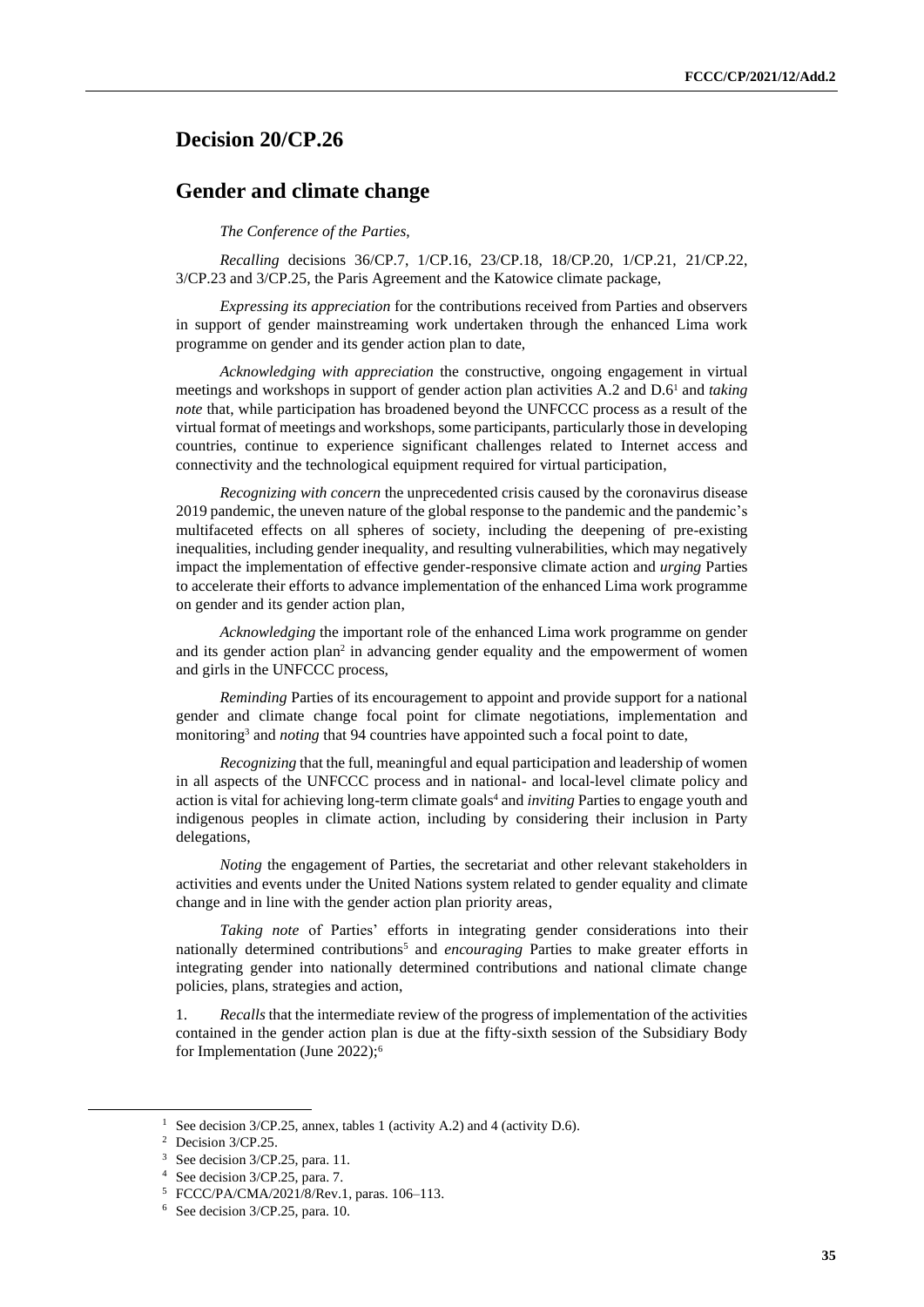2. *Invites* Parties, United Nations entities, other stakeholders and implementing entities, in accordance with their respective mandates and priorities, to take stock of and map progress in advancing gender equality and the empowerment of women and girls in line with the priority areas of the gender action plan;

3. *Also invites* Parties and observers to submit via the submission portal, <sup>7</sup> by 31 March 2022, information on the progress of implementation of the activities contained in the gender action plan, areas for improvement and further work to be undertaken, including, as appropriate, information on the multidimensional impacts of the coronavirus disease 2019 pandemic on progress, and consideration of other diverse challenges that may impact future implementation of the gender action plan at all levels;

4. *Further invites* the International Labour Organization to prepare a technical paper exploring linkages between gender-responsive climate action and just transition for promoting inclusive opportunities for all in a low-emission economy, and to submit the paper to the secretariat by 31 March 2022;

5. *Requests* the secretariat to prepare a synthesis report on the submissions referred to in paragraph 3 above, information and recommendations arising from virtual and in-person workshops and events held between 1 December 2019 and 31 March 2022, and any relevant research conducted in preparation for the fifty-sixth session of the Subsidiary Body for Implementation;

6. *Takes note* of the annual reports on gender composition for 2020 and 2021, <sup>8</sup> which highlight the persistent lack of progress in in-person participation, the challenges identified in promoting women's full, equal and meaningful participation in virtual forums, and the urgent need for improving the representation and leadership of women in Party delegations and in all bodies established under the Convention, the Kyoto Protocol and the Paris Agreement and *welcomes* the strengthened reporting on two case studies, including data disaggregated by sex that provide further information on the participation of women in Party delegations;

7. *Requests* the secretariat to explore ways of automating the analysis of data disaggregated by sex on speaking times at UNFCCC meetings in order to continue to strengthen the annual report on gender composition, and to report on its findings at the fifty-sixth session of the Subsidiary Body for Implementation;

8. *Encourages* Parties and constituted bodies under the Convention to consider the case studies referred to in paragraph 6 above and promote the full, meaningful and equal participation of women in the UNFCCC process;

9. *Reminds* Parties and observers of the invitation for submissions, by 31 March 2022, on the gender-differentiated impacts of climate change, the role of women as agents of change and opportunities for women;<sup>9</sup>

10. *Takes note* of the report on progress of constituted bodies in integrating gender considerations into their respective workstreams<sup>10</sup> and of their efforts to institutionalize such integration in their work and *encourages* constituted bodies to continue to strengthen their efforts in this area and promote coordination and coherence in the context of this work, taking into consideration the recommendations contained in the report;

11. *Requests* the secretariat to prepare an informal summary report prior to the fifty-sixth session of the Subsidiary Body for Implementation reflecting clearly the proposed responsibilities of and support for national gender and climate change focal points to enable them to perform their role, taking into account the multifarious, evolving and Party-driven nature of the work and role of such focal points;

<sup>7</sup> [https://www4.unfccc.int/sites/submissionsstaging/Pages/Home.aspx.](https://www4.unfccc.int/sites/submissionsstaging/Pages/Home.aspx)

<sup>8</sup> FCCC/CP/2020/3 and FCCC/CP/2021/4.

<sup>9</sup> See decision 3/CP.25, annex, table 1, activity A.4.

<sup>10</sup> FCCC/CP/2021/5.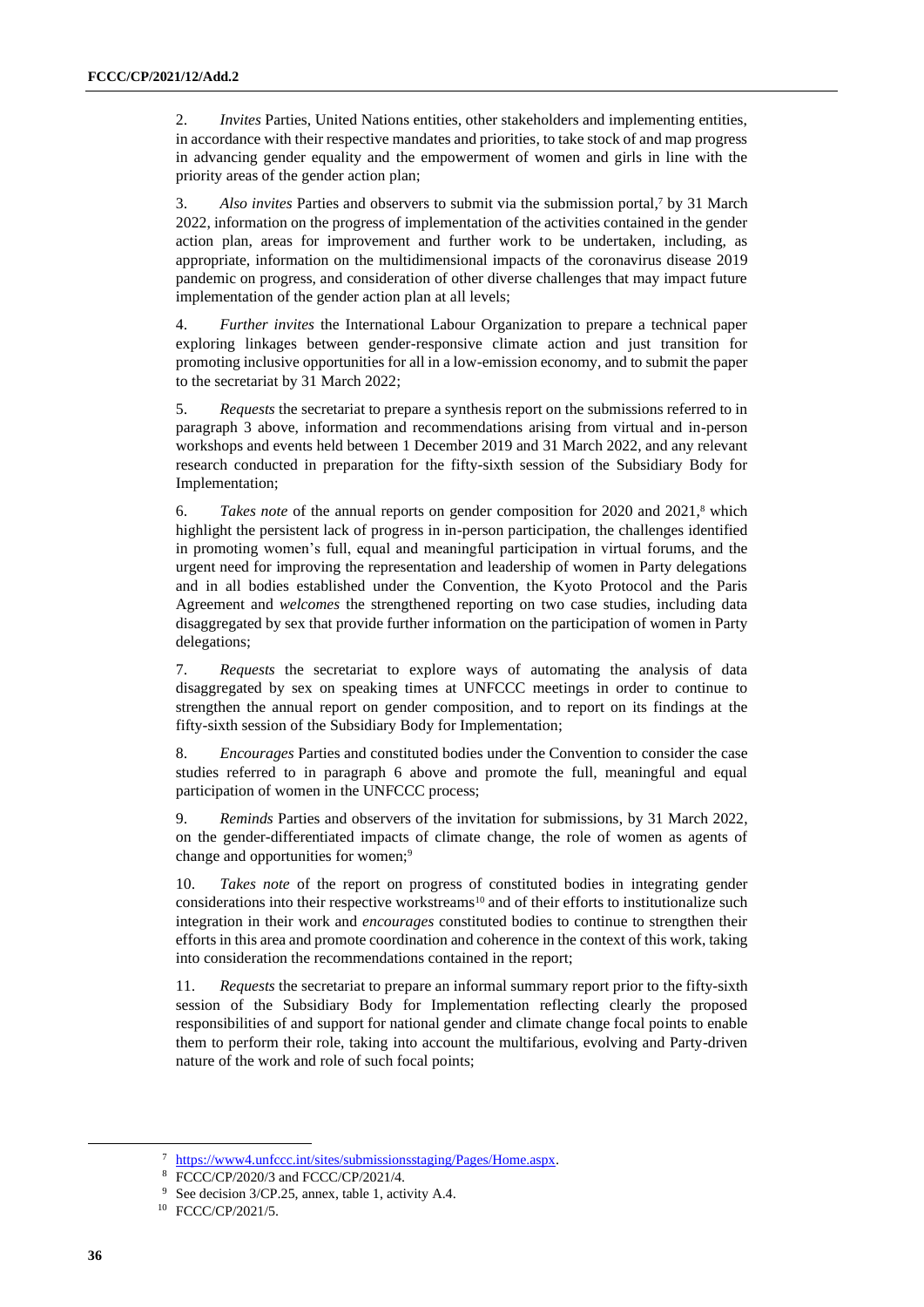12. *Takes note* of the recommendations arising from the workshop on the role of national gender and climate change focal points<sup>11</sup> and *invites* Parties to consider those recommendations and take action, as appropriate, to provide support for the focal points in undertaking their activities;

13. *Encourages* Parties to be more explicit about the gender-responsiveness of climate finance with a view to strengthening the capacity of women and furthering work under the gender action plan in order to facilitate access to climate finance for grass-roots women's organizations as well as for indigenous peoples and local communities;

14. *Takes note* of the estimated budgetary implications of the activities to be undertaken by the secretariat referred to in paragraphs 5, 7 and 11 above;

15. *Requests* that the actions of the secretariat called for in this decision be undertaken subject to the availability of financial resources.

> *10th plenary meeting 11 November 2021*

<sup>&</sup>lt;sup>11</sup> See decision 3/CP.25, annex, table 1, activity A.2. The workshop was held in two parts: virtually on 22 October 2020 and in person from 1 to 2 November 2021 in Glasgow.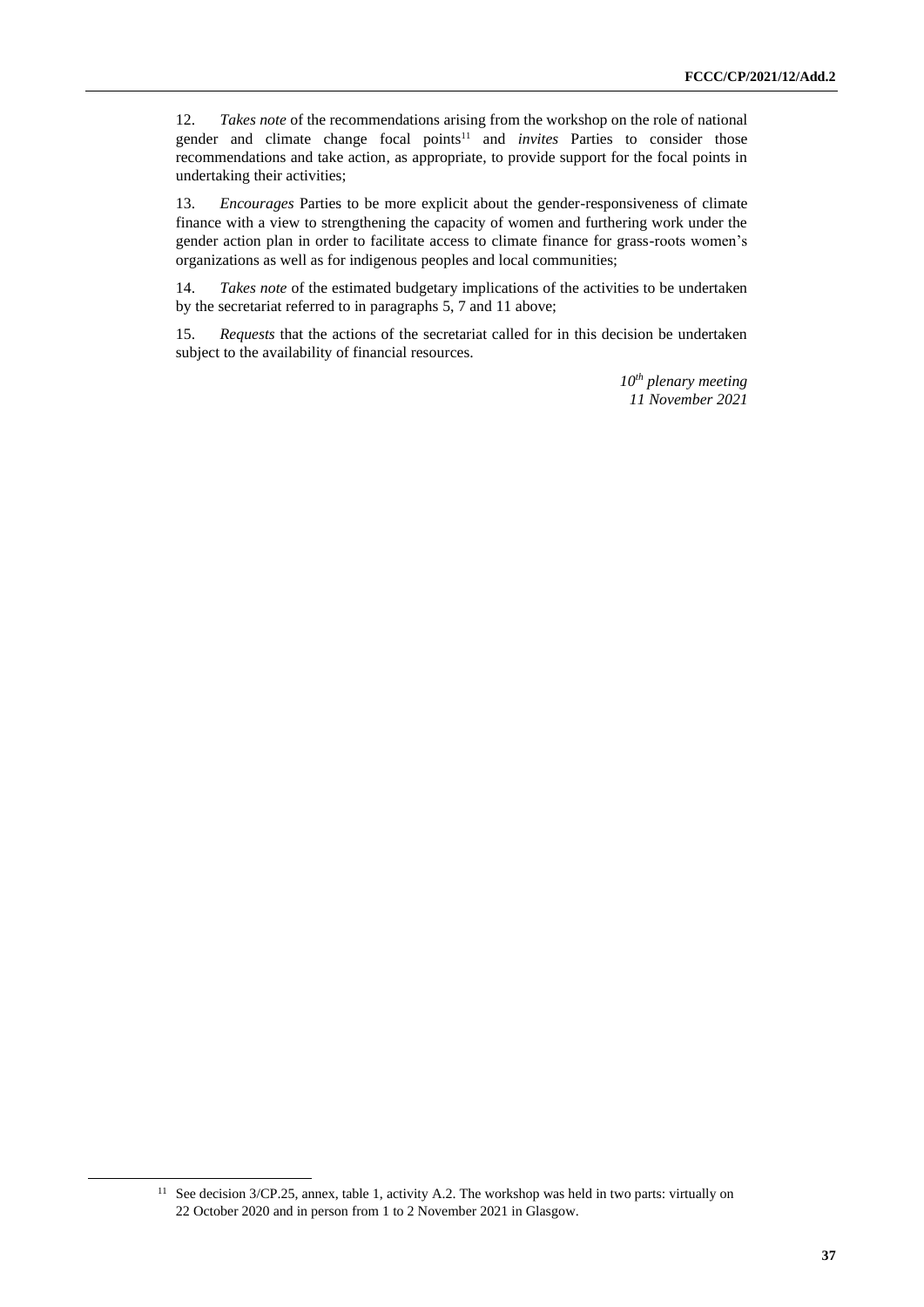## <span id="page-37-0"></span>**Decision 21/CP.26**

## **Dates and venues of future sessions**

*The Conference of the Parties*,

*Recalling* Article 7, paragraph 4, of the Convention,

*Also recalling* United Nations General Assembly resolution 40/243 of 18 December 1985 on the pattern of conferences,

*Further recalling* rule 22, paragraph 1, of the draft rules of procedure being applied regarding the rotation of the office of President among the five United Nations regional groups,

### **I. 2022**

1. *Accepts with appreciation* the offer of the Government of Egypt to host the twenty-seventh session of the Conference of the Parties, the seventeenth session of the Conference of the Parties serving as the meeting of the Parties to the Kyoto Protocol and the fourth session of the Conference of the Parties serving as the meeting of the Parties to the Paris Agreement from Monday, 7 November, to Friday, 18 November 2022;

2. *Requests* the Executive Secretary to continue consultations with the Government of Egypt and to conclude a Host Country Agreement for convening the sessions, pursuant to United Nations General Assembly resolution 40/243 and the provisions of United Nations administrative instruction ST/AI/342, including its annex, containing the model conference agreement, with a view to signing the Host Country Agreement as soon as possible, preferably before the fifty-sixth sessions of the subsidiary bodies (June 2022), so as to allow for its prompt implementation;

3. *Also requests* the Executive Secretary to provide the host country with technical support and guidance on UNFCCC policies and requirements, taking into account the issues raised by Parties regarding the organization of sessions, and to report back regularly to the Bureau of the governing bodies;

## **II. 2023**

4. *Accepts with appreciation* the offer of the Government of the United Arab Emirates to host the twenty-eighth session of the Conference of the Parties, the eighteenth session of the Conference of the Parties serving as the meeting of the Parties to the Kyoto Protocol and the fifth session of the Conference of the Parties serving as the meeting of the Parties to the Paris Agreement from Monday, 6 November, to Friday, 17 November 2023;

5. *Requests* the Executive Secretary to initiate consultations with the Government of the United Arab Emirates and to conclude a Host Country Agreement for convening the sessions, pursuant to United Nations General Assembly resolution 40/243 and the provisions of United Nations administrative instruction ST/AI/342, including its annex, containing the model conference agreement, with a view to signing the Host Country Agreement as soon as possible, preferably before the fifty-eighth sessions of the subsidiary bodies (June 2023), so as to allow for its prompt implementation;

6. *Also requests* the Executive Secretary to provide the host country with technical support and guidance on UNFCCC policies and requirements, taking into account the issues raised by Parties regarding the organization of sessions, and to report back regularly to the Bureau of the governing bodies;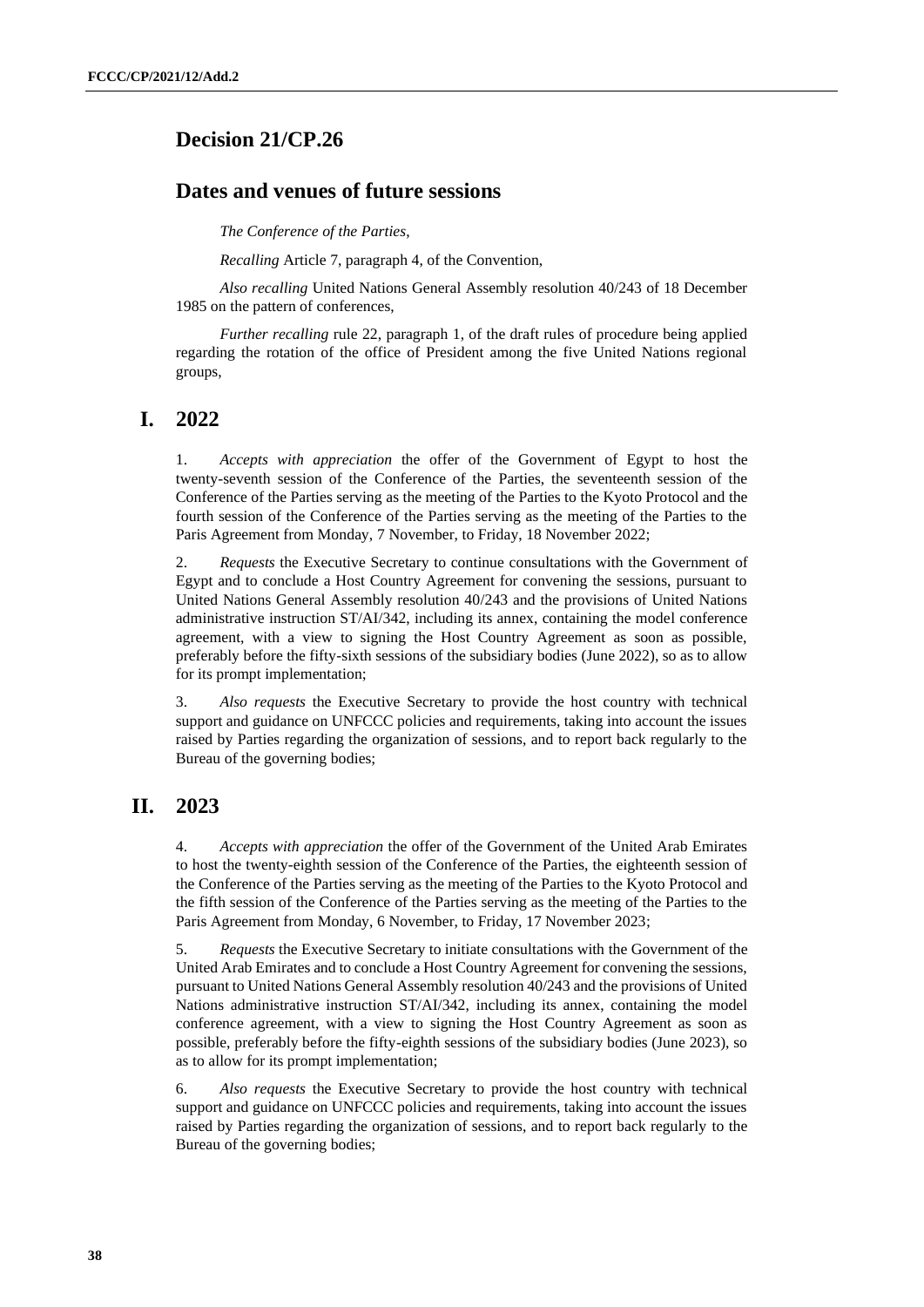## **III. 2024**

7. *Notes*that, in keeping with the principle of rotation among the United Nations regional groups, the President of the twenty-ninth session of the Conference of the Parties, the nineteenth session of the Conference of the Parties serving as the meeting of the Parties to the Kyoto Protocol and the sixth session of the Conference of the Parties serving as the meeting of the Parties to the Paris Agreement (November 2024) would come from the Eastern European States;

8. *Invites* Parties to come forward with offers to host the sessions referred to in paragraph 7 above, which will be held from Monday, 11 November, to Friday, 22 November 2024, noting the logistical and financial risks associated with delays in selecting a host country and the need for the secretariat to conduct fact-finding missions to the host country in a timely manner;

9. *Requests*the Subsidiary Body for Implementation, at its fifty-sixth session, to consider the issue of the host of the sessions referred to in paragraph 7 above and to recommend a draft decision on the matter for consideration and adoption by the Conference of the Parties at its twenty-eighth session (November 2023).

> *10th plenary meeting 11 November 2021*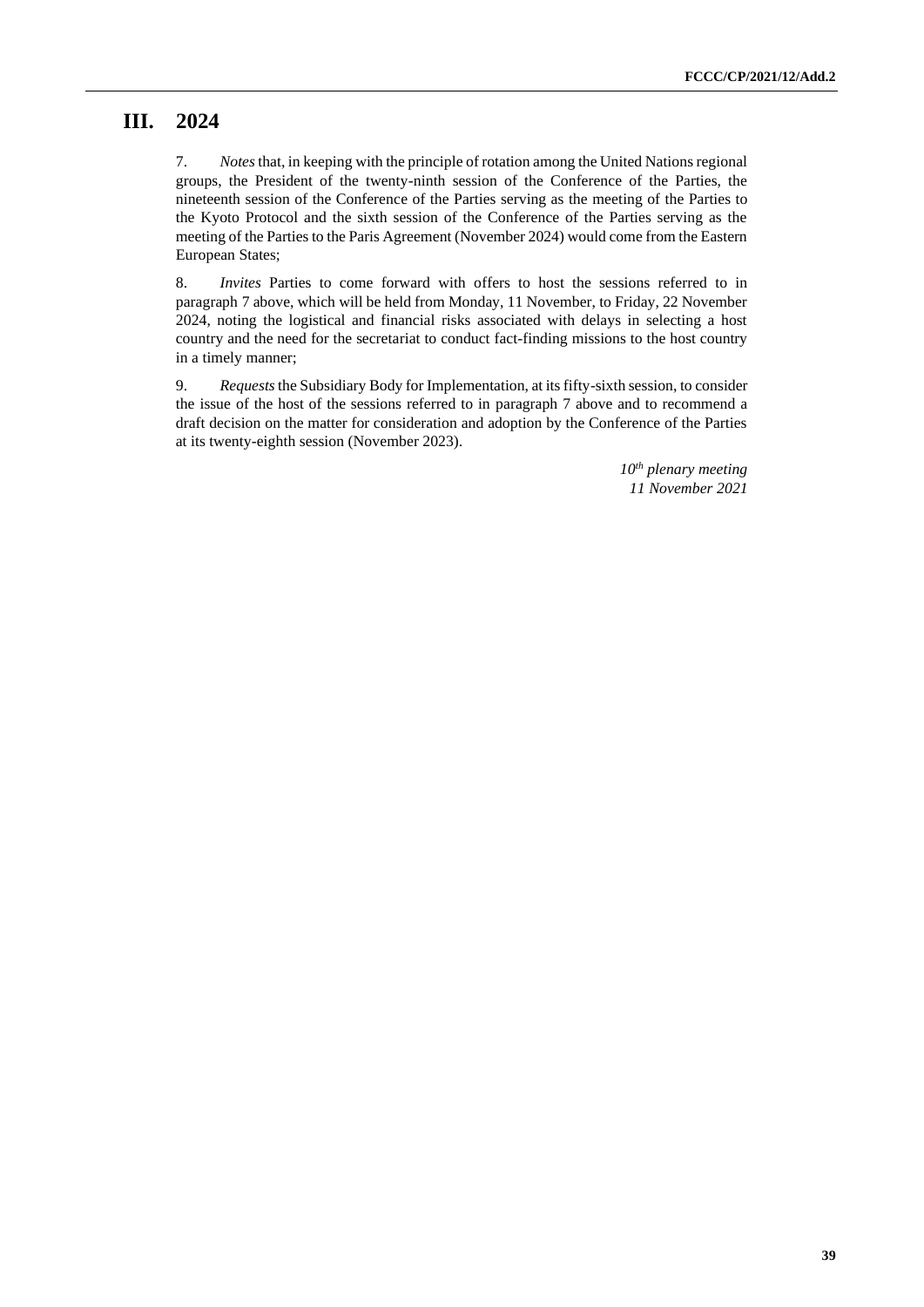## <span id="page-39-0"></span>**Decision 22/CP.26**

## **Programme budget for the biennium 2022–2023**

*The Conference of the Parties*,

*Recalling* paragraphs 4 and 7(a) of the financial procedures for the Conference of the Parties, its subsidiary bodies and the secretariat,<sup>1</sup>

*Having considered* the proposed programme budget for the biennium 2022–2023 prepared by the Executive Secretary,<sup>2</sup>

*Noting* with appreciation the methodology applied by the secretariat in developing the programme budget for the biennium 2022–2023, including the early engagement with Parties,<sup>3</sup>

1. *Approves* the programme budget for the biennium 2022–2023, amounting to EUR 62,347,351, for the purposes specified in table 1;

2. *Requests* the secretariat, in implementing its work programme for the biennium 2022– 2023 on the basis of the programme budget approved in paragraph 1 above, to seek to allocate adequate resources to constituted bodies in support of their response to the mandates given by the governing bodies and to transparency- and adaptation-related activities while continuing to apply the established budget methodology, including to any new mandate;

3. *Notes with appreciation* the annual contribution of EUR 766,938 of the Host Government to the core budget;

4. *Approves* the staffing table (see table 2) for the programme budget;

5. *Notes* that the programme budget contains elements relating to the Convention and the Paris Agreement as well as to the Kyoto Protocol;

6. *Adopts* the indicative scale of contributions contained in the annex;

7. *Notes* that the indicative scale of contributions covers 89 per cent of the contributions specified in table 1;

8. *Invites* the Conference of the Parties serving as the meeting of the Parties to the Kyoto Protocol, at its sixteenth session, to endorse the elements of the recommended budget as it applies to the Kyoto Protocol;

9. *Also invites* the United Nations General Assembly to decide, at its seventy-sixth and seventy-seventh sessions, on the issue of meeting the conference services expenses from its regular budget as a continuation of existing practice;

10. *Approves* a contingency budget for conference services, amounting to EUR 7,597,840, to be added to the programme budget for the biennium 2022–2023 in the event that the United Nations General Assembly decides not to provide resources for these activities in the United Nations regular budget (see table 3);

11. *Requests* the Executive Secretary to report to the Subsidiary Body for Implementation on the implementation of matters referred to in paragraphs 9–10 above, as necessary;

12. *Authorizes* the Executive Secretary to make transfers between each of the appropriation lines set out in table 1, up to an aggregate limit of 15 per cent of total estimated expenditure for those appropriation lines, provided that a further limitation of up to  $-25$ per cent of each such appropriation line shall apply, while ensuring no negative impacts on the activities under each division;

<sup>&</sup>lt;sup>1</sup> Decision 15/CP.1, annex I, as amended by decision 17/CP.4, para. 16.

<sup>2</sup> FCCC/SBI/2021/4 and Add.1–2.

<sup>3</sup> See document FCCC/SBI/2021/4, chap. III.C.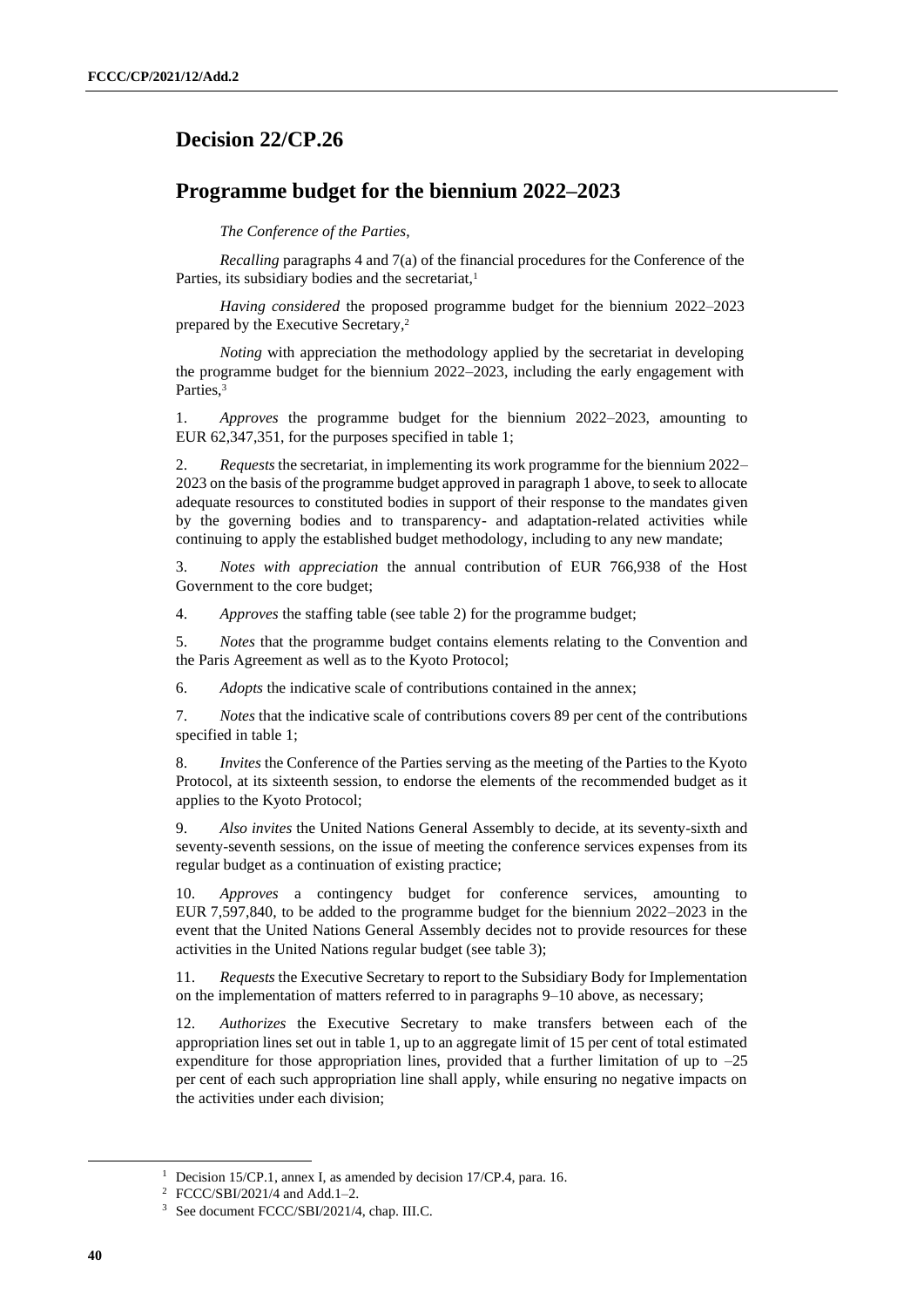13. *Decides* to maintain the level of the working capital reserve at 8.3 per cent of the estimated expenditure;

14. *Urges* Parties that have not made contributions in full to the core budget for the current and/or previous bienniums to do so without further delay;

15. *Invites* all Parties to the Convention to note that each Party shall, prior to 1 January of each year, inform the secretariat of the contribution it intends to make that year and of the projected timing of that contribution in accordance with paragraph 8(a) of the financial procedures for the Conference of the Parties, its subsidiary bodies and the secretariat, and that contributions to the core budget are due on 1 January of each year in accordance with paragraph 8(b) of the financial procedures, and to pay promptly and in full, for each of the years 2022 and 2023, the contributions required to finance the expenditures approved in paragraph 1 above and any contributions required to finance the expenditures arising from the decision referred to in paragraph 9 above on the contingency budget;

16. *Takes note* of the funding estimates of EUR 10.6 million for the Trust Fund for Participation in the UNFCCC Process specified by the Executive Secretary for the biennium 2022–2023;<sup>4</sup>

17. *Invites* Parties to make contributions to the Trust Fund for Participation in the UNFCCC Process;

18. *Takes note* of the funding estimate of EUR 68.5 million for the Trust Fund for Supplementary Activities specified by the Executive Secretary for the biennium 2022–2023 (see table 4);

19. *Invites* Parties to make contributions to the Trust Fund for Supplementary Activities with a view to enabling the implementation of activities envisaged under the Fund;

20. *Requests* the Executive Secretary to propose to the Conference of the Parties at its twenty-seventh session (November 2022) any adjustments that might be needed to the programme budget for the biennium 2022–2023 and to support any such proposal with a report on income and budget performance for the period 1 January to 30 June 2022;

21. *Also requests* the Executive Secretary to apply the budget methodology used by the secretariat to develop the programme budget for the biennium 2022–2023 to future bienniums and to continue engaging Parties early in the budget process;

22. *Further requests* the Executive Secretary to further enhance the transparency of future proposed budget documentation by including in the work programme a breakdown of staff per objective and output;

23. *Requests* the Executive Secretary to publish future proposals on the programme budget, including the work programme, at least 60 days before the start of the first session of the year of the Subsidiary Body for Implementation at which the budget is to be discussed;

24. *Also requests* the secretariat to enhance the provision of information in future budget performance reports regarding:

(a) Efficiency gains and any savings, including as a result of any impact on the implementation of the work programme due to the coronavirus disease 2019 pandemic;

- (b) Comparison of budgets and actuals;
- (c) Any action taken by the secretariat in response to evolving requirements;

<sup>4</sup> As noted in the report of the Conference of the Parties on its nineteenth session (FCCC/CP/2013/10, para. 145): "At the resumed 10<sup>th</sup> meeting, the Executive Secretary requested that the following statement be reflected in the report of the session: 'Since its inception, the secretariat has applied a consistent policy for the funding of representatives from developing country Parties across all relevant trust funds. In light of decisions taken in Cancun and Doha, it has been decided to adjust the policy as follows: representatives from developing country Parties designated by their respective regional groups to participate in meetings of the constituted bodies established under the Convention, and elected by parent bodies, will be eligible for funding under the Trust Fund for the UNFCCC Core Budget and the Trust Fund for Supplementary Activities'".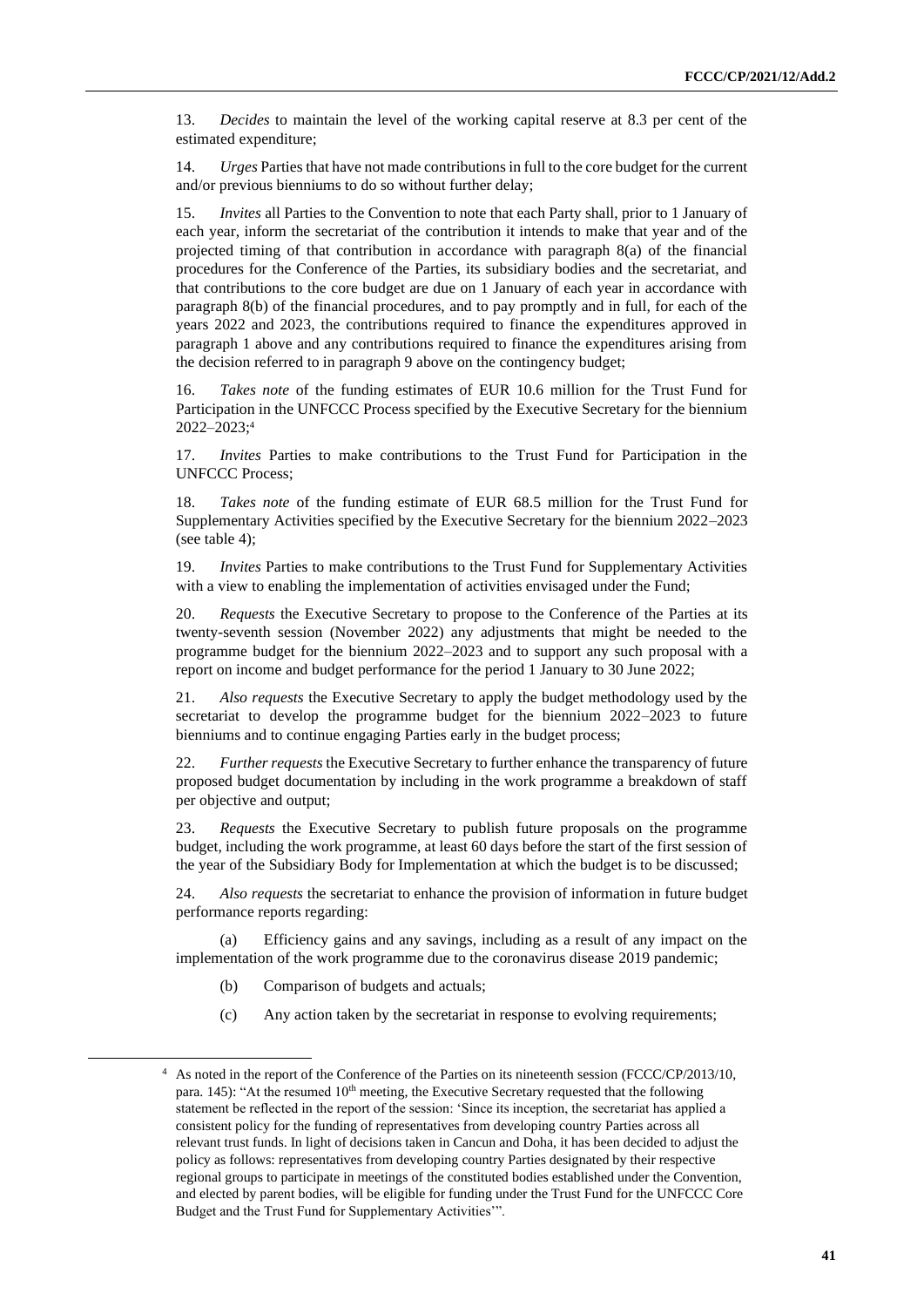(d) Details and rationale on any budget reallocations in line with the Executive Secretary's authorization.

#### Table 1

**2022–2023 core budget by appropriation line** (Euros)

|                                                        | 2022          | 2023        | 2022-2023     |
|--------------------------------------------------------|---------------|-------------|---------------|
| A. Appropriations                                      |               |             |               |
| <b>Executive</b>                                       | 1916780       | 1916780     | 3833560       |
| <b>Programmes</b>                                      | 15 118 618    | 14 776 284  | 29 894 902    |
| Programmes Coordination                                | 256 940       | 256 940     | 513 880       |
| Adaptation                                             | 3 255 039     | 3 255 039   | 6 510 077     |
| Mitigation                                             | 1870091       | 1870091     | 3740182       |
| Means of Implementation                                | 3 3 1 3 2 4 7 | 2970913     | 6 284 160     |
| Transparency                                           | 6 423 302     | 6 423 302   | 12 846 603    |
| <b>Operations</b>                                      | 6 412 137     | 6 412 137   | 12 824 274    |
| <b>Operations Coordination</b>                         | 612 178       | 612 178     | 1 2 2 4 3 5 6 |
| Secretariat-wide costs <sup>a</sup>                    | 1 435 293     | 1 435 293   | 2870586       |
| $AS/HR/ICT^b$                                          | 1 877 106     | 1 877 106   | 3 754 211     |
| Conference Affairs                                     | 1 300 600     | 1 300 600   | 2 601 200     |
| Legal Affairs                                          | 1 186 960     | 1 186 960   | 2 373 920     |
| <b>Cross-cutting</b>                                   | 4 066 201     | 4 066 201   | 8 132 401     |
| Intergovernmental Support and Collective               |               |             |               |
| Progress                                               | 2 021 362     | 2 021 362   | 4 042 724     |
| Communication and Engagement                           | 2 044 839     | 2 044 839   | 4 0 8 9 6 7 7 |
| Intergovernmental Panel on Climate Change <sup>c</sup> | 244 755       | 244 755     | 489 510       |
| <b>Total appropriations</b>                            | 27 758 490    | 27 416 157  | 55 174 647    |
| B. Programme support $\cos\theta$                      | 3 608 604     | 3 5 6 4 100 | 7 172 704     |
| <b>Total budget</b>                                    | 31 367 094    | 30 980 257  | 62 347 351    |
| C. Adjustment to working capital reserve <sup>e</sup>  | 103 470       |             | 103 470       |
| Required contributions $(A+B+C)$                       | 31 470 564    | 30 980 257  | 62 450 821    |
| Income                                                 |               |             |               |
| Contribution from the Host Government                  | 766938        | 766938      | 1533876       |
| Contributions from all Parties                         | 30 703 626    | 30 213 319  | 60 916 945    |
| <b>Total income</b>                                    | 31 470 564    | 30 980 257  | 62 450 821    |

*Abbreviations*: AS = Administrative Services; HR = Human Resources; ICT = Information and Communication Technology.

*a* Secretariat-wide costs are pooled costs of staff and facilities managed by AS and HR on behalf of all divisions. *<sup>b</sup>* AS and HR are funded from programme support costs (overhead), and ICT is funded from the core budget, the supplementary budget and cost recovery.

*<sup>c</sup>* Provision for an annual grant to the Intergovernmental Panel on Climate Change.

*<sup>d</sup>* Standard 13 per cent applied for administrative support.

*e* In accordance with the financial procedures (decision 15/CP.1), the core budget is required to maintain a working capital reserve of 8.3 per cent (one month of operating requirements). The working capital reserve amounts to EUR 2,587,415 in 2022 and in 2023.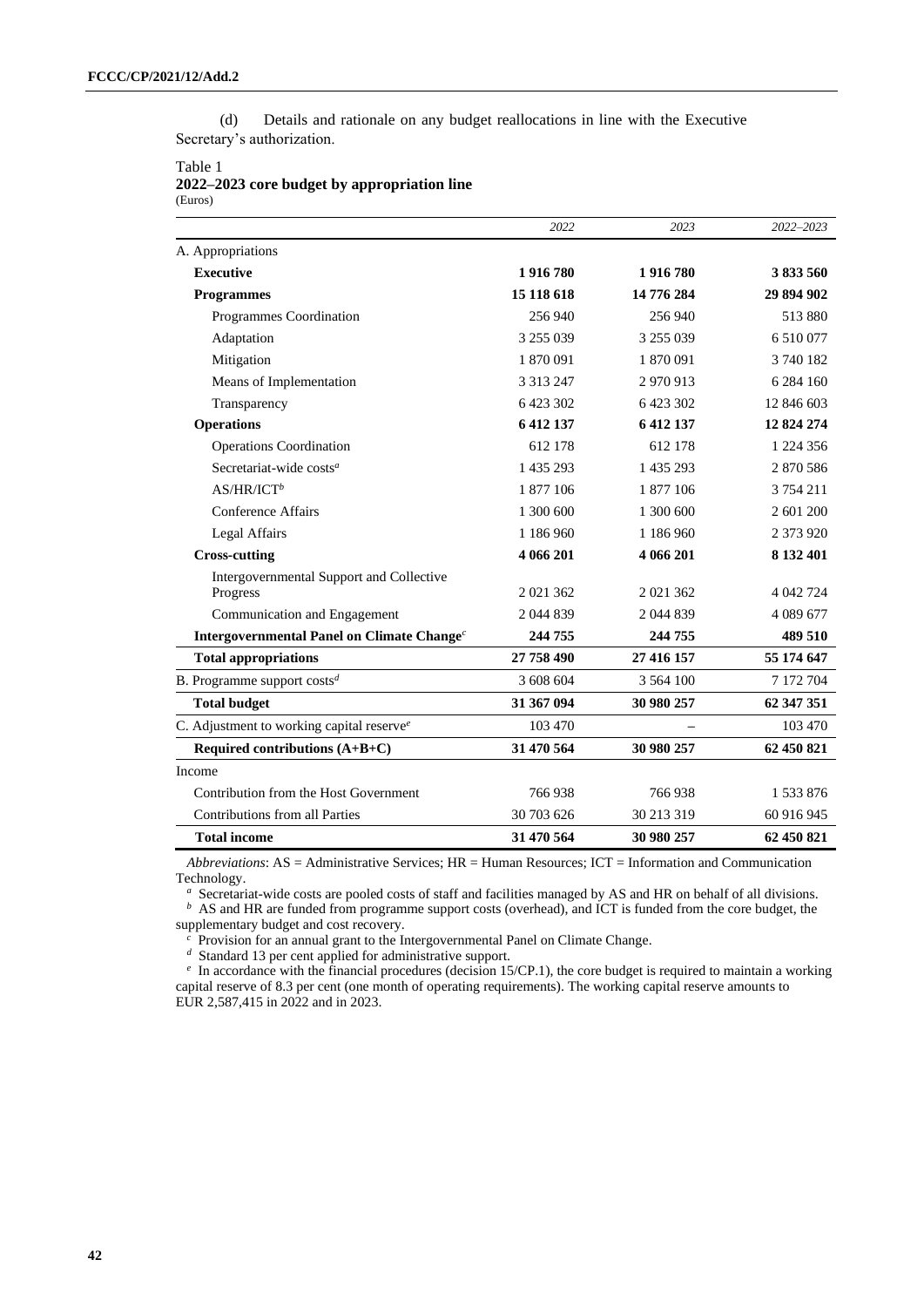| o                                               | o              |                |      |
|-------------------------------------------------|----------------|----------------|------|
| Grade of post                                   | 2021           | 2022           | 2023 |
| Professional category and above                 |                |                |      |
| <b>USG</b>                                      | 1              | 1              |      |
| <b>ASG</b>                                      | 1              | 1              |      |
| $D-2$                                           | $\overline{2}$ | $\overline{c}$ | 2    |
| $D-1$                                           | 8              | 8              | 8    |
| $P-5$                                           | 18             | 18             | 18   |
| $P-4$                                           | 34             | 35             | 35   |
| $P-3$                                           | 44             | 44             | 44   |
| $P-2$                                           | 19             | 19             | 19   |
| <b>Subtotal Professional category and above</b> | 127            | 128            | 128  |
| <b>Subtotal General Service category</b>        | 53.5           | 53             | 53   |
| <b>Total</b>                                    | 180.5          | 181            | 181  |

Table 2 **Secretariat-wide staffing funded from the core budget for 2022**–**2023**

*Abbreviations*: ASG = Assistant Secretary-General; D = Director; P = Professional; USG = Under-Secretary-General.

#### Table 3

#### **Resource requirements for the conference services contingency for 2022–2023** (Euros)

| Object of expenditure         | 2022      | 2023      | 2022-2023   |
|-------------------------------|-----------|-----------|-------------|
| Interpretation                | 1 149 094 | 1 183 567 | 2 3 3 6 6 1 |
| Documentation                 |           |           |             |
| Translation                   | 1 014 435 | 1 044 868 | 2 059 303   |
| Reproduction and distribution | 779 935   | 803 333   | 1 583 268   |
| Meetings services support     | 234 878   | 241925    | 476 803     |
| <b>Subtotal</b>               | 3 178 342 | 3 273 693 | 6452035     |
| Overhead charge               | 413 185   | 425 580   | 838 765     |
| Working capital reserve       | 298 097   | 8943      | 307 040     |
| <b>Total</b>                  | 3 889 624 | 3708216   | 7 597 840   |

Table 4

#### **Overview of projects and funding requirements from the Trust Fund for Supplementary Activities for the biennium 2022–2023**

|                  |                                                                                                                                                                                                       | Resource requirements for 2022-2023 |           |          |
|------------------|-------------------------------------------------------------------------------------------------------------------------------------------------------------------------------------------------------|-------------------------------------|-----------|----------|
| Project number   | Project/subproject                                                                                                                                                                                    | EUR                                 | $P$ staff | GS staff |
| <b>SB101-000</b> | Intergovernmental engagement                                                                                                                                                                          | 4922000                             | 6.1       | 4.6      |
| SB101-002        | Enhanced support for negotiations for SBSTA and CMA agenda items on<br>cooperative approaches and the mechanisms under Article 6 of the Paris<br>Agreement                                            | 552 000                             | 1.6       | 0.3      |
| SB101-003        | Consultancies to support the periodic assessment of the Technology<br>Mechanism                                                                                                                       | 113 000                             |           |          |
| SB101-005        | Enhanced coordination and operational support for Presidency teams                                                                                                                                    | 908 000                             | 2         | 2        |
| SB101-006        | Oversee and manage mandated activities relating to observer engagement,<br>high-level engagement on climate action, Marrakech Partnership, gender,<br>ACE and other stakeholder engagement activities | 923 000                             |           |          |
| SB101-007        | Enhanced legal support for presiding officers                                                                                                                                                         | 500 000                             | 1.5       | 0.3      |
| SB101-009        | Enhanced capacity for conferences and workshops                                                                                                                                                       | 68 000                              |           |          |
| SB101-012        | Continued development and further enhancement of the Digital Platform for<br><b>Climate Change Events</b>                                                                                             | 1 858 000                           |           |          |
| <b>SB102-000</b> | <b>Intergovernmental processes</b>                                                                                                                                                                    | 14 681 000                          | 18.5      | 3.7      |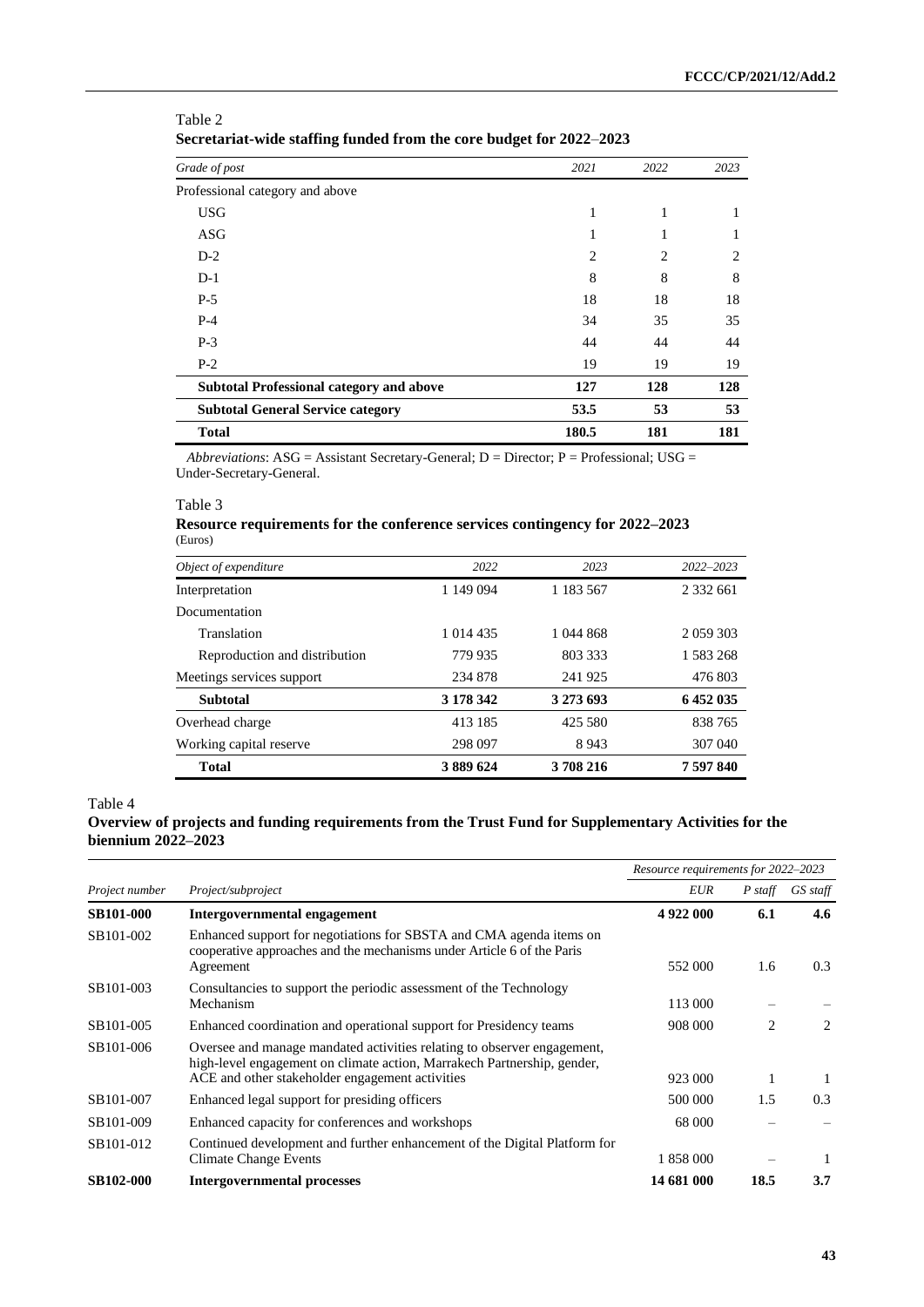|                  |                                                                                                                                                                                                                                                                                       | Resource requirements for 2022-2023 |           |          |
|------------------|---------------------------------------------------------------------------------------------------------------------------------------------------------------------------------------------------------------------------------------------------------------------------------------|-------------------------------------|-----------|----------|
| Project number   | Project/subproject                                                                                                                                                                                                                                                                    | <b>EUR</b>                          | $P$ staff | GS staff |
| SB102-001        | Enhanced support for established work programmes, including the NWP,<br>NAPs and adaptation-related work on transparency and the global stocktake                                                                                                                                     | 1 850 000                           | 1.6       | 0.5      |
| SB102-002        | Enhanced support for activities relating to the impact of the implementation<br>of response measures and workshops on LT-LEDS                                                                                                                                                         | 1 017 000                           | 2.6       | 0.1      |
| SB102-003        | Enhanced support, engagement and outreach in support of the development<br>of the biennial assessment and overview of climate finance flows, including<br>in relation to Article 2, paragraph 1(c), of the Paris Agreement, and<br>determination of the needs of developing countries | 1 390 000                           | 1.6       | 1.2      |
| SB102-004        | Full support for the technical reviews of national reports (including REDD+)<br>under the MRV/transparency processes, and training of review experts                                                                                                                                  | 8 396 000                           | 10.8      | 1.9      |
| SB102-005        | Enhanced support for the second periodic review under the Convention, the<br>global stocktake, and research and systematic observation                                                                                                                                                | 564 000                             |           |          |
| SB102-006        | Mandated climate action events at COP and annual updates and highlights of<br>thematic and sectoral climate action through events, interviews and<br>publications                                                                                                                     | 1 128 000                           | 2         |          |
| SB102-012        | Enhanced support for the intergovernmental process through the provision of<br>authoritative, readily accessible and easily understandable audiovisual                                                                                                                                | 336 000                             |           |          |
| <b>SB200-000</b> | recordings<br><b>Constituted bodies</b>                                                                                                                                                                                                                                               | 15 503 000                          | 19.7      | 5.3      |
| SB200-001        | Support for the full extent of activities envisaged in the workplans of the AC,<br>the FWG of the LCIPP, the LEG and the WIM Executive Committee                                                                                                                                      | 4 7 1 7 0 0 0                       | 3.4       | 1.8      |
| SB200-002        | Support for the full extent of activities envisaged in the workplans of the<br>KCI and contingency for any institutional arrangements related to Article 6<br>of the Paris Agreement                                                                                                  | 3 172 000                           | 8.7       | 1.5      |
| SB200-003        | Support for the full extent of activities envisaged in the workplans of the<br>SCF, the TEC and the Paris Committee on Capacity-building                                                                                                                                              | 1 105 000                           | 2         | 0.5      |
| SB200-004        | Support for developing countries to implement MRV and the ETF, including<br>through the work of the CGE                                                                                                                                                                               | 5919000                             | 4.7       | 1.5      |
| SB200-007        | Support for the full extent of activities of the compliance committees under<br>the Kyoto Protocol and the Paris Agreement                                                                                                                                                            | 590 000                             | 1         |          |
| <b>SB300-000</b> | Data and information management                                                                                                                                                                                                                                                       | 10 286 000                          | 12.4      | 2.5      |
| SB300-001        | Development and enhancement of adaptation-related data portals                                                                                                                                                                                                                        | 875 000                             | 1.7       | 0.7      |
| SB300-002        | Development and enhancement of mitigation-related data portals and data<br>management systems, including an information portal on LT-LEDS and a<br>contingency system for a corresponding adjustment under Article 6,<br>paragraph 2, of the Paris Agreement                          | 92 000                              | 0.3       |          |
| SB300-003        | Development and enhancement of support for means of implementation data<br>portals, in particular the finance, TT:CLEAR and capacity-building portals                                                                                                                                 | 553 000                             | 0.8       | 0.9      |
| SB300-004        | Development of the information hub and related reporting and review<br>systems and tools used under the ETF and streamlining of the existing data<br>management systems and tools used under the current transparency<br>arrangements                                                 | 2 171 000                           | 1.1       | 0.1      |
| SB300-006-1      | Enhancement of digital communication capabilities for effective engagement<br>with Parties, non-Party stakeholders and the public                                                                                                                                                     | 2 380 000                           | 6         | 0.5      |
| SB300-006-2      | Participation in climate action globally is enabled, enhanced and recognized<br>through the GCA portal                                                                                                                                                                                | 1 152 000                           | 2         |          |
| SB300-007        | Enhancement of the elections portal and database                                                                                                                                                                                                                                      | 342 000                             | 0.5       | 0.3      |
| SB300-009        | Enhancement and modernization of platforms and strengthening security of<br>infrastructure and platforms                                                                                                                                                                              | 2 373 000                           |           |          |
| SB300-012        | Enhancement of the management of official business records, information<br>and archives of the secretariat and the intergovernmental process                                                                                                                                          | 348 000                             |           |          |
| <b>SB400-000</b> | <b>Enhanced engagement</b>                                                                                                                                                                                                                                                            | 19 502 000                          | 24.4      | 5.5      |
| SB400-001        | Enhanced engagement with respect to climate change impacts, vulnerability<br>and adaptation                                                                                                                                                                                           | 221 000                             | 0.4       |          |
| SB400-002        | Enhanced engagement of stakeholders through capacity-building to enhance<br>regional action towards implementation of the Paris Agreement                                                                                                                                             | 7932000                             | 8.9       | 1.1      |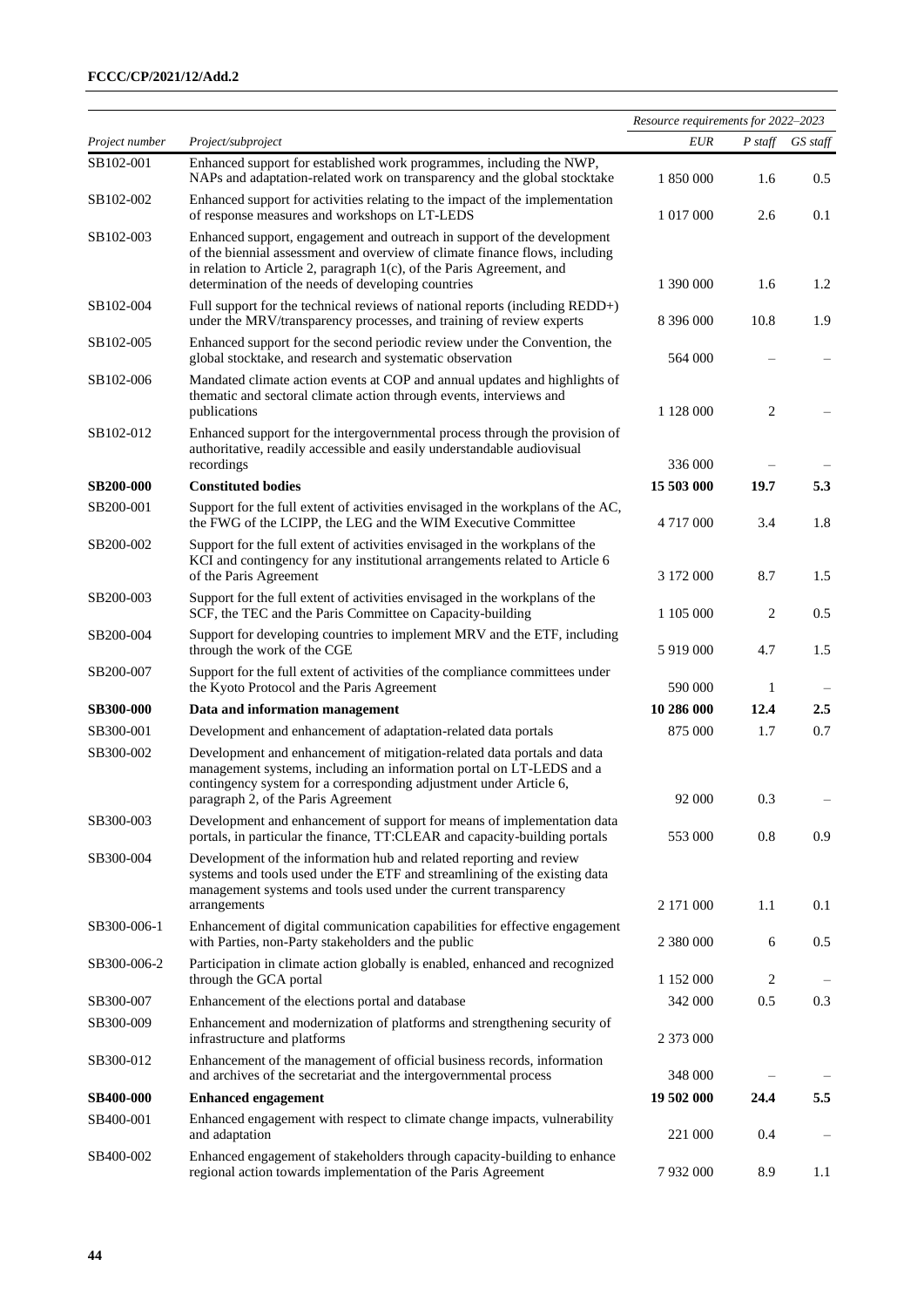|                  |                                                                                                                                                                                                                                                                   | Resource requirements for 2022-2023 |           |               |
|------------------|-------------------------------------------------------------------------------------------------------------------------------------------------------------------------------------------------------------------------------------------------------------------|-------------------------------------|-----------|---------------|
| Project number   | Project/subproject                                                                                                                                                                                                                                                | <b>EUR</b>                          | $P$ staff | GS staff      |
| SB400-003        | Enhanced engagement with Parties and other stakeholders to strengthen the<br>capacities of developing countries with respect to the implementation of<br>NDCs and NAPs                                                                                            | 2 060 000                           | 0.6       | 1.4           |
| SB400-004        | Additional support and enhanced engagement for the development and<br>implementation of the ETF                                                                                                                                                                   | 3 612 000                           | 2.5       | $0.5^{\circ}$ |
| SB400-006-1      | Digital communication campaigns for promoting achievements in the<br>UNFCCC process; and multilingual content for the UNFCCC website,<br>mobile app and social media                                                                                              | 2 173 000                           | 6         |               |
| SB400-006-2      | Catalysing and supporting climate action among Parties and non-Party<br>stakeholders through sectoral partnerships, facilitation of climate action<br>initiatives and support for new tools and standards to ensure alignment with<br>UNFCCC process requirements | 1 635 000                           | 2         | 1.5           |
| SB400-006-3      | Facilitating observer engagement through planning and organizing side<br>events, exhibits and Climate Action Studio interviews by Parties and<br>observer organizations, including their live broadcasting and web posting                                        | 652 000                             | 2         |               |
| SB400-007        | Enhanced engagement with and support of legislators and policymakers<br>through information exchange and knowledge management with respect to<br>climate change legislation                                                                                       | 587 000                             | 1         | $\mathbf{1}$  |
| SB400-010        | Enhanced engagement by the Executive Secretary and Deputy Executive<br>Secretary in United Nations wide management and coordination activities                                                                                                                    | 630 000                             | 1         |               |
| <b>SB500-000</b> | Oversight and management                                                                                                                                                                                                                                          | 1811000                             | 1         | 1.4           |
| SB500-007        | Provision of institutional legal review and advice with respect to all activities<br>and operations of the secretariat                                                                                                                                            | 434 000                             | 1         | 0.4           |
| SB500-009        | Enhancement and modernization of infrastructure, networks and end-user<br>equipment and productivity tools                                                                                                                                                        | 791 000                             |           |               |
| SB500-012        | Coordination of innovation activities and operational efficiency<br>improvements                                                                                                                                                                                  | 586 000                             |           | 1             |
| <b>SB600-000</b> | Cross-cutting (projects supporting multiple objectives)                                                                                                                                                                                                           | 1815 000                            | 4         | 1             |
| SB600-006-1      | Facilitating and supporting implementation of established processes and<br>work related to ACE, including enhancing inclusive stakeholder engagement                                                                                                              | 772 000                             | 2         |               |
| SB600-006-2      | Facilitating and supporting implementation of established processes and<br>work related to gender, including enhancing inclusive stakeholder<br>engagement                                                                                                        | 1 043 000                           | 2         | 1             |
|                  | Total (including programme support costs)                                                                                                                                                                                                                         | 68 520 000                          | 86        | 24            |

*Abbreviations*: AC = Adaptation Committee; ACE = Action for Climate Empowerment; CGE = Consultative Group of Experts; CMA = Conference of the Parties serving as the meeting of the Parties to the Paris Agreement; COP = Conference of the Parties;  $ETF = enhanced transparency framework to the Paris Agreement; FWG = Facilitative Working Group; GCA = global climate action;$ GS = General Service level staff; KCI = Katowice Committee of Experts on the Impacts of the Implementation of Response Measures; LCIPP = Local Communities and Indigenous Peoples Platform; LEG = Least Developed Countries Expert Group; LT-LEDS = long-term low-emission development strategy;  $\text{MRV}$  = measurement, reporting and verification;  $\text{NAP}$  = national adaptation plan; NDC = nationally determined contribution; NWP = Nairobi work programme on impacts, vulnerability and adaptation to climate change;  $P =$  Professional level staff; PCCB = Paris Committee on Capacity-building; REDD+ = reducing emissions from deforestation; reducing emissions from forest degradation; conservation of forest carbon stocks; sustainable management of forests; and enhancement of forest carbon stocks (decision 1/CP.16, para. 70); SBSTA = Subsidiary Body for Scientific and Technological Advice; SCF = Standing Committee on Finance; TEC = Technology Executive Committee; TT:CLEAR = technology information clearing house; WIM = Warsaw International Mechanism for Loss and Damage associated with Climate Change Impacts.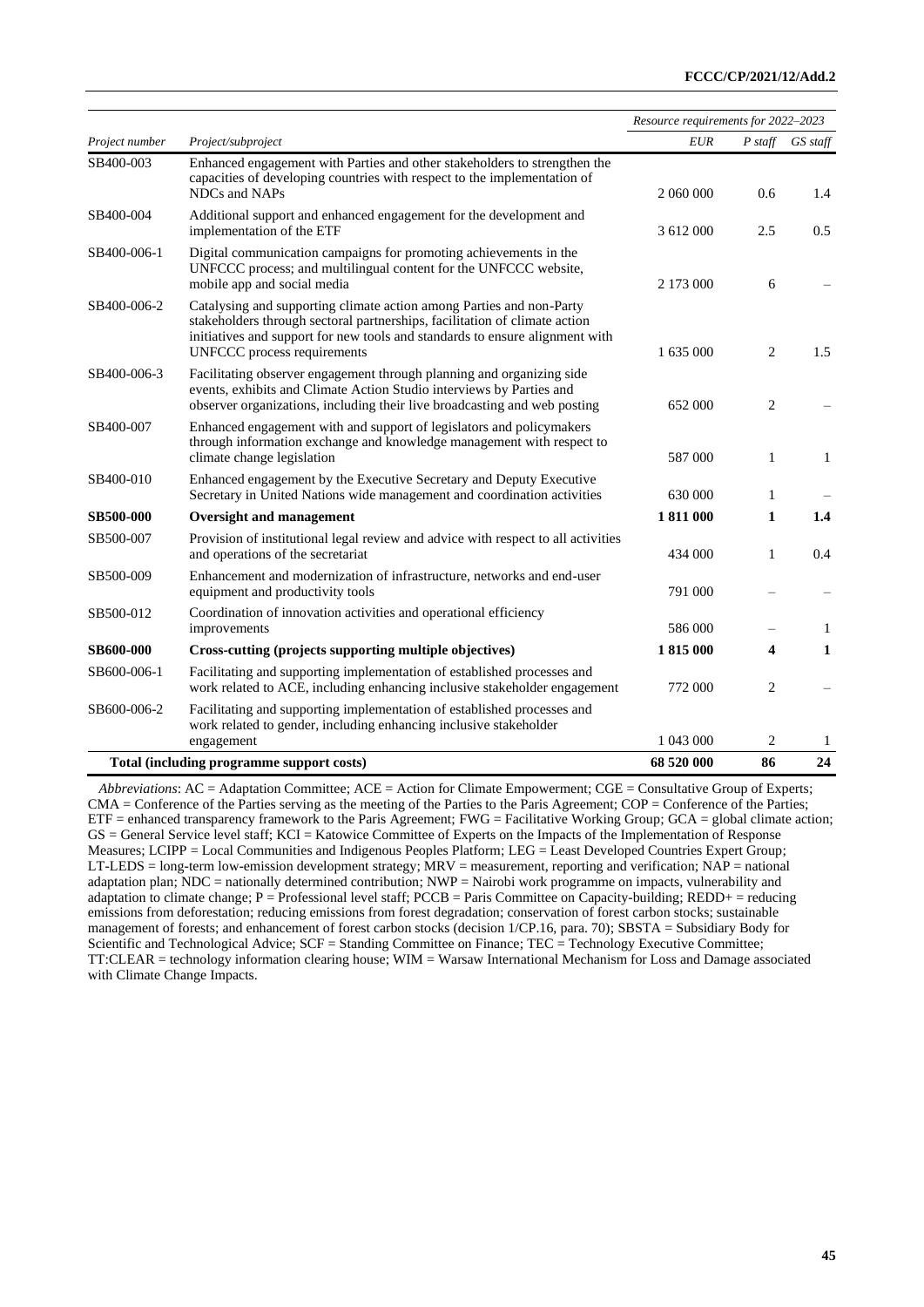## **Annex**

| Party                                 | <b>United Nations scale</b><br>of assessments for<br>2019-2021 | Convention and<br>Paris Agreement<br>adjusted scale for<br>2022–2023 |
|---------------------------------------|----------------------------------------------------------------|----------------------------------------------------------------------|
| Afghanistan                           | 0.007                                                          | 0.007                                                                |
| Albania                               | 0.008                                                          | 0.008                                                                |
| Algeria                               | 0.138                                                          | 0.135                                                                |
| Andorra                               | 0.005                                                          | 0.005                                                                |
| Angola                                | 0.010                                                          | 0.010                                                                |
| Antigua and Barbuda                   | 0.002                                                          | 0.002                                                                |
| Argentina                             | 0.915                                                          | 0.892                                                                |
| Armenia                               | 0.007                                                          | 0.007                                                                |
| Australia                             | 2.210                                                          | 2.155                                                                |
| Austria                               | 0.677                                                          | 0.660                                                                |
| Azerbaijan                            | 0.049                                                          | 0.048                                                                |
| <b>Bahamas</b>                        | 0.018                                                          | 0.018                                                                |
| Bahrain                               | 0.050                                                          | 0.049                                                                |
| Bangladesh                            | 0.010                                                          | 0.010                                                                |
| <b>Barbados</b>                       | 0.007                                                          | 0.007                                                                |
| <b>Belarus</b>                        | 0.049                                                          | 0.048                                                                |
| Belgium                               | 0.821                                                          | 0.800                                                                |
| Belize                                | 0.001                                                          | 0.001                                                                |
| Benin                                 | 0.003                                                          | 0.003                                                                |
| Bhutan                                | 0.001                                                          | 0.001                                                                |
| Bolivia (Plurinational State of)      | 0.016                                                          | 0.016                                                                |
| Bosnia and Herzegovina                | 0.012                                                          | 0.012                                                                |
| <b>Botswana</b>                       | 0.014                                                          | 0.014                                                                |
| <b>Brazil</b>                         | 2.948                                                          | 2.874                                                                |
| Brunei Darussalam                     | 0.025                                                          | 0.024                                                                |
| Bulgaria                              | 0.046                                                          | 0.045                                                                |
| Burkina Faso                          | 0.003                                                          | 0.003                                                                |
| Burundi                               | 0.001                                                          | 0.001                                                                |
| Cabo Verde                            | 0.001                                                          | 0.001                                                                |
| Cambodia                              | 0.006                                                          | 0.006                                                                |
| Cameroon                              | 0.013                                                          | 0.013                                                                |
| Canada                                | 2.734                                                          | 2.665                                                                |
| Central African Republic              | 0.001                                                          | 0.001                                                                |
| Chad                                  | 0.004                                                          | 0.004                                                                |
| Chile                                 | 0.407                                                          | 0.397                                                                |
| China                                 | 12.005                                                         | 11.704                                                               |
| Colombia                              | 0.288                                                          | 0.281                                                                |
| Comoros                               | 0.001                                                          | 0.001                                                                |
| Congo                                 | 0.006                                                          | 0.006                                                                |
| Cook Islands                          | 0.000                                                          | 0.001                                                                |
| Costa Rica                            | 0.062                                                          | 0.060                                                                |
| Côte d'Ivoire                         | 0.013                                                          | 0.013                                                                |
| Croatia                               | 0.077                                                          | 0.075                                                                |
| Cuba                                  | 0.080                                                          | 0.078                                                                |
| Cyprus                                | 0.036                                                          | 0.035                                                                |
| Czechia                               | 0.311                                                          | 0.303                                                                |
| Democratic People's Republic of Korea | 0.006                                                          | 0.006                                                                |
| Democratic Republic of the Congo      | 0.010                                                          | 0.010                                                                |

## **Indicative scale of contributions from Parties to the Convention for 2022–2023**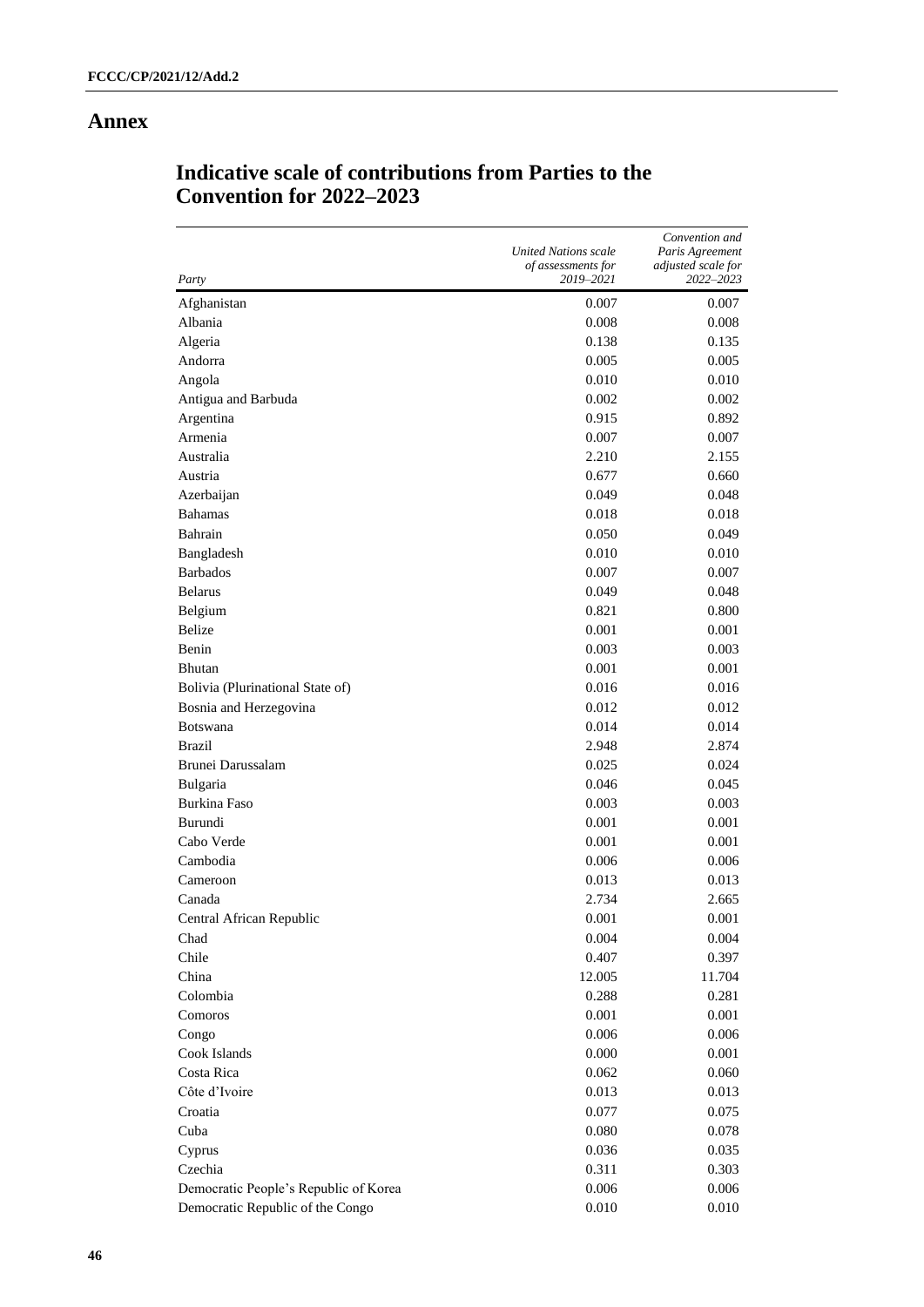|                                  | <b>United Nations scale</b><br>of assessments for | Convention and<br>Paris Agreement<br>adjusted scale for |
|----------------------------------|---------------------------------------------------|---------------------------------------------------------|
| Party                            | 2019–2021                                         | 2022-2023                                               |
| Denmark                          | 0.554                                             | 0.540                                                   |
| Djibouti                         | 0.001                                             | 0.001                                                   |
| Dominica                         | 0.001                                             | 0.001                                                   |
| Dominican Republic               | 0.053                                             | 0.052                                                   |
| Ecuador                          | 0.080                                             | 0.078                                                   |
| Egypt                            | 0.186                                             | 0.181                                                   |
| El Salvador                      | 0.012                                             | 0.012                                                   |
| <b>Equatorial Guinea</b>         | 0.016                                             | 0.016                                                   |
| Eritrea                          | 0.001                                             | 0.001                                                   |
| Estonia                          | 0.039                                             | 0.038                                                   |
| Eswatini                         | 0.002                                             | 0.002                                                   |
| Ethiopia                         | 0.010                                             | 0.010                                                   |
| European Union                   | 0.000                                             | 2.500                                                   |
| Fiji                             | 0.003                                             | 0.003                                                   |
| Finland                          | 0.421                                             | 0.410                                                   |
| France                           | 4.427                                             | 4.316                                                   |
| Gabon                            | 0.015                                             | 0.015                                                   |
| Gambia                           | 0.001                                             | 0.001                                                   |
| Georgia                          | 0.008                                             | 0.008                                                   |
| Germany                          | 6.090                                             | 5.937                                                   |
| Ghana                            | 0.015                                             | 0.015                                                   |
| Greece                           | 0.366                                             | 0.357                                                   |
| Grenada                          | 0.001                                             | 0.001                                                   |
| Guatemala                        | 0.036                                             | 0.035                                                   |
| Guinea                           | 0.003                                             | 0.003                                                   |
| Guinea-Bissau                    | 0.001                                             | 0.001                                                   |
| Guyana                           | 0.002                                             | 0.002                                                   |
| Haiti                            | 0.003                                             | 0.003                                                   |
| Honduras                         | 0.009                                             | 0.009                                                   |
| Hungary                          | 0.206                                             | 0.201                                                   |
| Iceland                          | 0.028                                             | 0.027                                                   |
| India                            | 0.834                                             | 0.813                                                   |
| Indonesia                        | 0.543                                             | 0.529                                                   |
| Iran (Islamic Republic of)       | 0.398                                             | 0.388                                                   |
| Iraq                             | 0.129                                             | 0.126                                                   |
| Ireland                          | 0.371                                             | 0.362                                                   |
| Israel                           | 0.490                                             | 0.478                                                   |
| Italy                            | 3.307                                             | 3.224                                                   |
| Jamaica                          | $0.008\,$                                         | 0.008                                                   |
| Japan                            | 8.564                                             | 8.349                                                   |
| Jordan                           | 0.021                                             | 0.020                                                   |
| Kazakhstan                       | 0.178                                             | 0.174                                                   |
| Kenya                            | 0.024                                             | 0.023                                                   |
| Kiribati                         | 0.001                                             | 0.001                                                   |
| Kuwait                           | 0.252                                             | 0.246                                                   |
| Kyrgyzstan                       | 0.002                                             | 0.002                                                   |
| Lao People's Democratic Republic | 0.005                                             | 0.005                                                   |
| Latvia                           | 0.047                                             | 0.046                                                   |
| Lebanon                          | 0.047                                             | 0.046                                                   |
| Lesotho                          | 0.001                                             | 0.001                                                   |
| Liberia                          | 0.001                                             | 0.001                                                   |
| Libya                            | 0.030                                             | 0.029                                                   |
| Liechtenstein                    | 0.009                                             | 0.009                                                   |
| Lithuania                        | 0.071                                             | 0.069                                                   |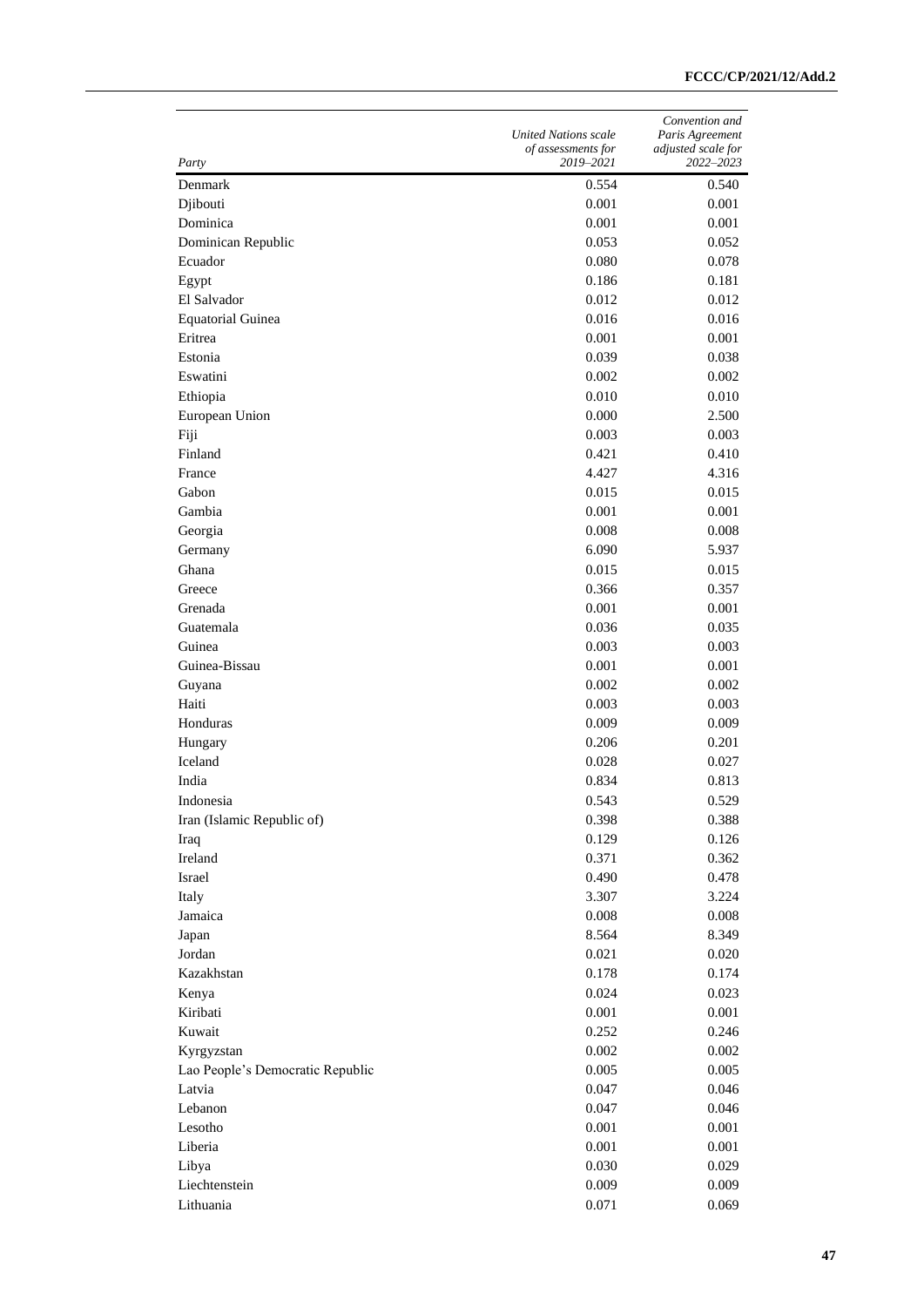|                                  | <b>United Nations scale</b><br>of assessments for | Convention and<br>Paris Agreement<br>adjusted scale for |
|----------------------------------|---------------------------------------------------|---------------------------------------------------------|
| Party                            | 2019–2021                                         | 2022–2023                                               |
| Luxembourg                       | 0.067                                             | 0.065                                                   |
| Madagascar                       | 0.004                                             | 0.004                                                   |
| Malawi                           | 0.002                                             | 0.002                                                   |
| Malaysia                         | 0.341                                             | 0.332                                                   |
| Maldives                         | 0.004                                             | 0.004                                                   |
| Mali                             | 0.004                                             | 0.004                                                   |
| Malta                            | 0.017                                             | 0.017                                                   |
| Marshall Islands                 | 0.001                                             | 0.001                                                   |
| Mauritania                       | 0.002                                             | 0.002                                                   |
| Mauritius                        | 0.011                                             | 0.011                                                   |
| Mexico                           | 1.292                                             | 1.260                                                   |
| Micronesia (Federated States of) | 0.001                                             | 0.001                                                   |
| Monaco                           | 0.011                                             | 0.011                                                   |
| Mongolia                         | 0.005                                             | 0.005                                                   |
| Montenegro                       | 0.004                                             | 0.004                                                   |
| Morocco                          | 0.055                                             | 0.054                                                   |
| Mozambique                       | 0.004                                             | 0.004                                                   |
| Myanmar                          | 0.010                                             | 0.010                                                   |
| Namibia                          | 0.009                                             | 0.009                                                   |
| Nauru                            | 0.001                                             | 0.001                                                   |
| Nepal                            | 0.007                                             | 0.007                                                   |
| Netherlands                      | 1.356                                             | 1.322                                                   |
| New Zealand                      | 0.291                                             | 0.284                                                   |
| Nicaragua                        | 0.005                                             | 0.005                                                   |
| Niger                            | 0.002                                             | 0.002                                                   |
| Nigeria                          | 0.250                                             | 0.244                                                   |
| Niue                             | 0.000                                             | 0.001                                                   |
| North Macedonia                  | 0.007                                             | 0.007                                                   |
| Norway                           | 0.754                                             | 0.735                                                   |
| Oman                             | 0.115                                             | 0.112                                                   |
| Pakistan                         | 0.115                                             | 0.112                                                   |
| Palau                            | 0.001                                             | 0.001                                                   |
| Panama                           | 0.045                                             | 0.044                                                   |
| Papua New Guinea                 | 0.010                                             | 0.010                                                   |
| Paraguay                         | 0.016                                             | 0.016                                                   |
| Peru                             | 0.152                                             | 0.148                                                   |
| Philippines                      | 0.205                                             | 0.200                                                   |
| Poland                           | 0.802                                             | 0.782                                                   |
| Portugal                         | 0.350                                             | 0.341                                                   |
| Qatar                            | 0.282                                             | 0.275                                                   |
| Republic of Korea                | 2.267                                             | 2.210                                                   |
| Republic of Moldova              | 0.003                                             | 0.003                                                   |
| Romania                          | 0.198                                             | 0.193                                                   |
| <b>Russian Federation</b>        | 2.405                                             | 2.345                                                   |
| Rwanda                           | 0.003                                             | 0.003                                                   |
| Saint Kitts and Nevis            | 0.001                                             | 0.001                                                   |
| Saint Lucia                      | 0.001                                             | 0.001                                                   |
| Saint Vincent and the Grenadines | 0.001                                             | 0.001                                                   |
| Samoa                            | 0.001                                             | 0.001                                                   |
| San Marino                       | 0.002                                             | 0.002                                                   |
| Sao Tome and Principe            | 0.001                                             | 0.001                                                   |
| Saudi Arabia                     | 1.172                                             | 1.143                                                   |
| Senegal                          | 0.007                                             | 0.007                                                   |
| Serbia                           | 0.028                                             | 0.027                                                   |
|                                  |                                                   |                                                         |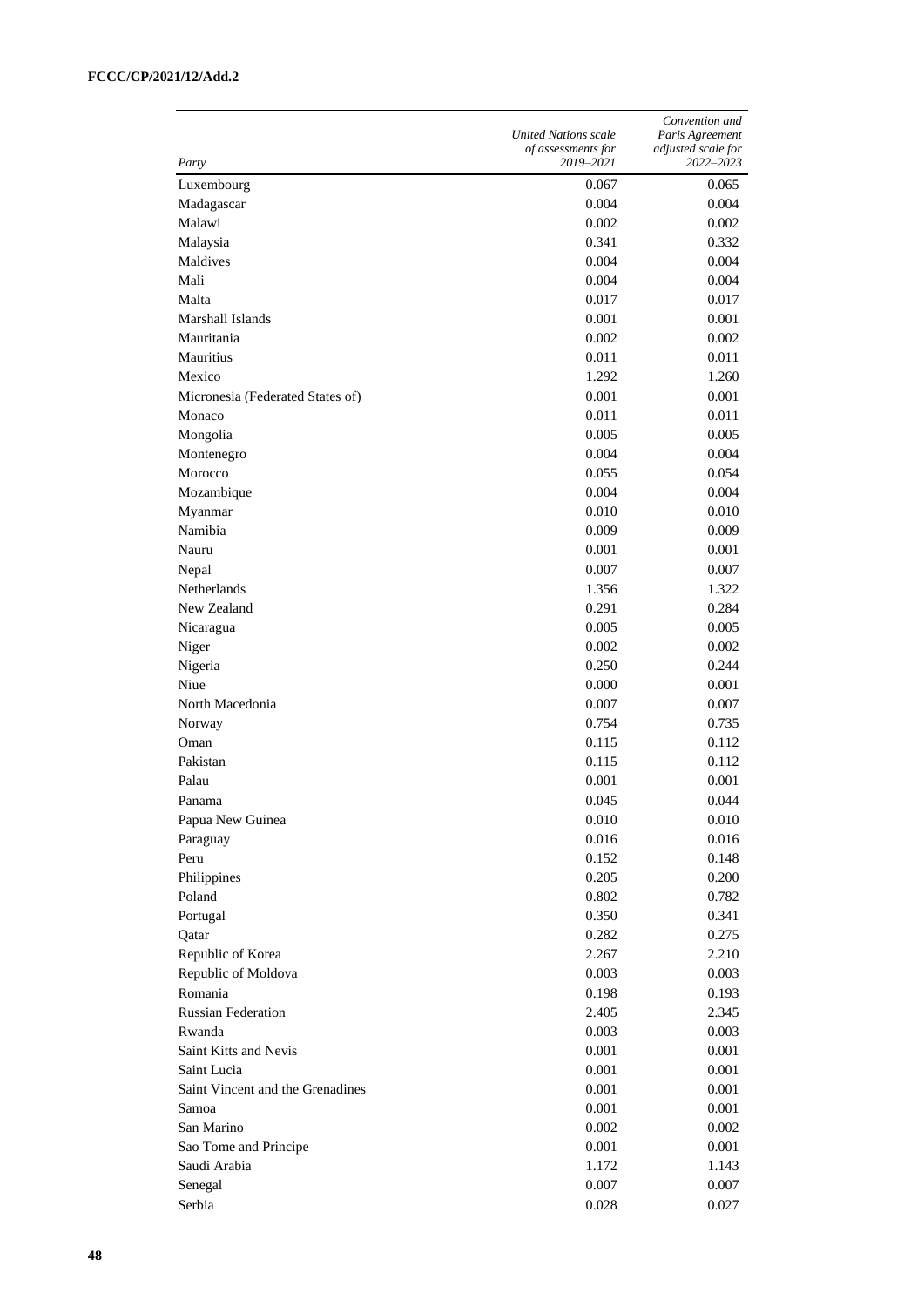| Party                                                | <b>United Nations scale</b><br>of assessments for<br>2019-2021 | Convention and<br>Paris Agreement<br>adjusted scale for<br>2022-2023 |
|------------------------------------------------------|----------------------------------------------------------------|----------------------------------------------------------------------|
| Seychelles                                           | 0.002                                                          | 0.002                                                                |
| Sierra Leone                                         | 0.001                                                          | 0.001                                                                |
| Singapore                                            | 0.485                                                          | 0.473                                                                |
| Slovakia                                             | 0.153                                                          | 0.149                                                                |
| Slovenia                                             | 0.076                                                          | 0.074                                                                |
| Solomon Islands                                      | 0.001                                                          | 0.001                                                                |
| Somalia                                              | 0.001                                                          | 0.001                                                                |
| South Africa                                         | 0.272                                                          | 0.265                                                                |
| South Sudan                                          | 0.006                                                          | 0.006                                                                |
| Spain                                                | 2.146                                                          | 2.092                                                                |
| Sri Lanka                                            | 0.044                                                          | 0.043                                                                |
| <b>State of Palestine</b>                            | 0.000                                                          | 0.008                                                                |
| Sudan                                                | 0.010                                                          | 0.010                                                                |
| Suriname                                             | 0.005                                                          | 0.005                                                                |
| Sweden                                               | 0.906                                                          | 0.883                                                                |
| Switzerland                                          | 1.151                                                          | 1.122                                                                |
| Syrian Arab Republic                                 | 0.011                                                          | 0.011                                                                |
| Tajikistan                                           | 0.004                                                          | 0.004                                                                |
| Thailand                                             | 0.307                                                          | 0.299                                                                |
| Timor-Leste                                          | 0.002                                                          | 0.002                                                                |
| Togo                                                 | 0.002                                                          | 0.002                                                                |
| Tonga                                                | 0.001                                                          | 0.001                                                                |
| Trinidad and Tobago                                  | 0.040                                                          | 0.039                                                                |
| Tunisia                                              | 0.025                                                          | 0.024                                                                |
| Turkey                                               | 1.371                                                          | 1.337                                                                |
| Turkmenistan                                         | 0.033                                                          | 0.032                                                                |
| Tuvalu                                               | 0.001                                                          | 0.001                                                                |
| Uganda                                               | 0.008                                                          | 0.008                                                                |
| Ukraine                                              | 0.057                                                          | 0.056                                                                |
| <b>United Arab Emirates</b>                          | 0.616                                                          | 0.601                                                                |
| United Kingdom of Great Britain and Northern Ireland | 4.567                                                          | 4.452                                                                |
| United Republic of Tanzania                          | 0.010                                                          | 0.010                                                                |
| United States of America                             | 22.000                                                         | 21.448                                                               |
| Uruguay                                              | 0.087                                                          | 0.085                                                                |
| Uzbekistan                                           | 0.032                                                          | 0.031                                                                |
| Vanuatu                                              | 0.001                                                          | 0.001                                                                |
| Venezuela (Bolivarian Republic of)                   | 0.728                                                          | 0.710                                                                |
| Viet Nam                                             | 0.077                                                          | 0.075                                                                |
| Yemen                                                | 0.010                                                          | 0.010                                                                |
| Zambia                                               | 0.009                                                          | 0.009                                                                |
| Zimbabwe                                             | 0.005                                                          | 0.005                                                                |
| <b>Total</b>                                         | 100.000                                                        | 100.000                                                              |

*10th plenary meeting 11 November 2021*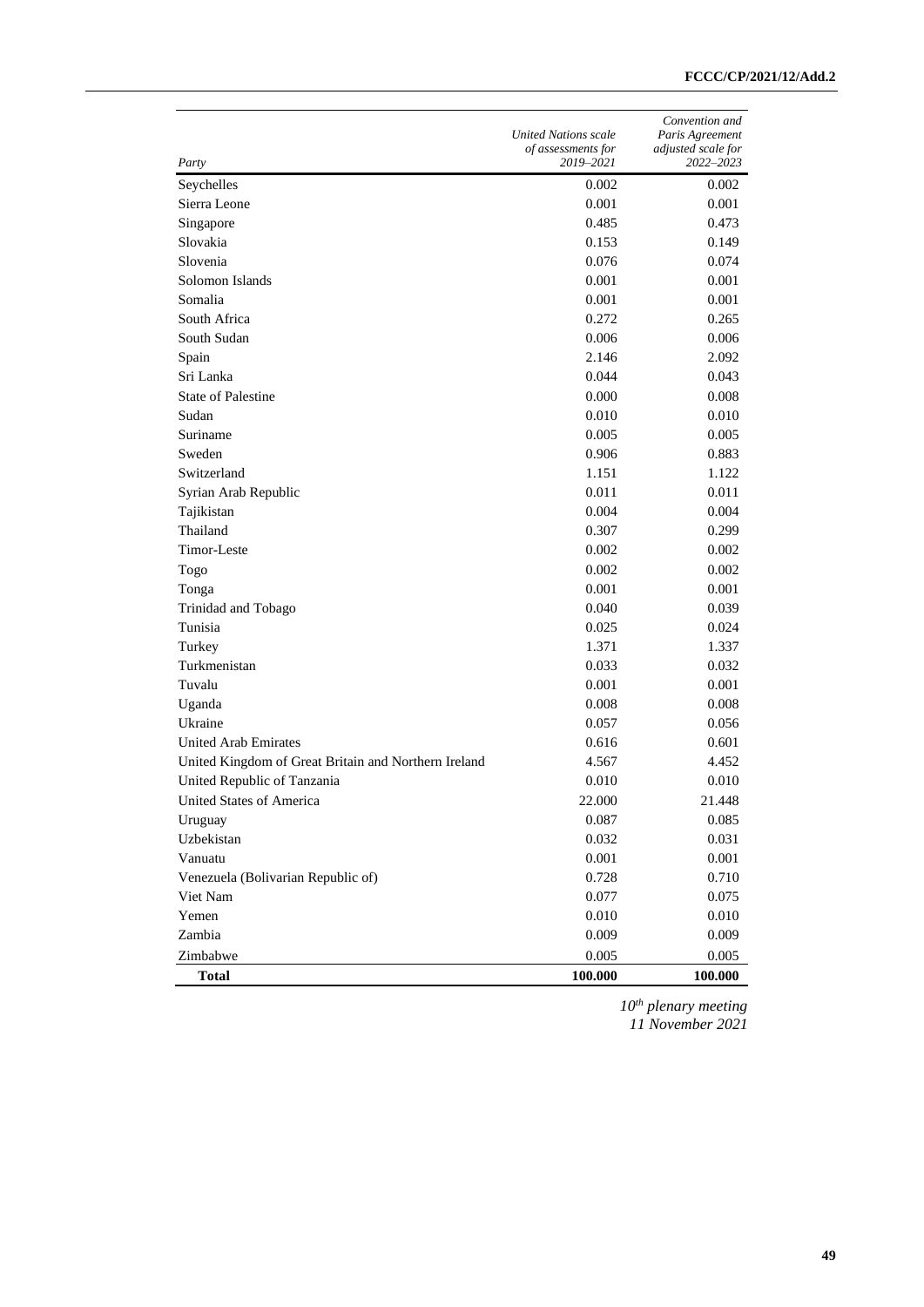## <span id="page-49-0"></span>**Decision 23/CP.26**

## **Administrative, financial and institutional matters**

*The Conference of the Parties*,

*Recalling* the financial procedures for the Conference of the Parties,<sup>1</sup>

*Having considered* the information contained in the documents prepared by the secretariat on administrative, financial and institutional matters,<sup>2</sup>

## **I. Budget performance for the bienniums 2018–2019 and 2020– 2021**

1. *Takes note* of the information contained in the reports on budget performance for the bienniums 2018–2019 (as at 31 December 2019) and 2020–2021 (as at 31 December 2020)<sup>3</sup> and the note on the status of contributions to the trust funds administered by the secretariat as at 22 October 2021;<sup>4</sup>

2. *Expresses its appreciation* to Parties that made contributions to the core budget in a timely manner;

3. *Expresses concern* regarding the high level of outstanding contributions to the core budget for the current and previous bienniums, which has resulted in difficulties with cash flow and the effective implementation of activities;

4. *Strongly urges* Parties that have not made contributions in full to the core budget for the current and/or previous bienniums to do so without further delay;

5. *Calls upon* Parties to make their contributions to the core budget for 2022 in a timely manner, bearing in mind that contributions are due on 1 January of each year in accordance with the financial procedures for the Conference of the Parties;

6. *Expresses its appreciation* for the contributions to the Trust Fund for Participation in the UNFCCC Process and to the Trust Fund for Supplementary Activities received from Parties, including those contributions that allow for greater flexibility in allocation;

7. *Urges* Parties to further contribute to the Trust Fund for Participation in the UNFCCC Process in order to ensure the widest possible participation in the process in 2022–2023, and to the Trust Fund for Supplementary Activities to ensure a high level of implementation of the UNFCCC work programme;

8. *Reiterates its appreciation* to the Government of Germany for its annual voluntary contribution to the core budget of EUR 766,938 and its special contribution of EUR 1,789,522 as Host Government of the secretariat;

9. *Requests* the Executive Secretary to take further measures to reduce Parties' outstanding contributions;

10. *Also requests* the Executive Secretary to prepare annual budget performance reports covering 12 and 24 months of the biennium, respectively;

<sup>&</sup>lt;sup>1</sup> Decision 15/CP.1, annex I.

<sup>2</sup> FCCC/SBI/2020/3 and Add.1–2, FCCC/SBI/2021/5 and Add.1, FCCC/SBI/2021/INF.8, FCCC/SBI/2020/INF.9 and Add.1, FCCC/SBI/2021/INF.4 and Add.1, FCCC/SBI/2020/INF.2 and FCCC/SBI/2020/INF.3.

<sup>3</sup> FCCC/SBI/2020/3 and Add.1–2 and FCCC/SBI/2021/5 and Add.1.

<sup>4</sup> FCCC/SBI/2021/INF.8.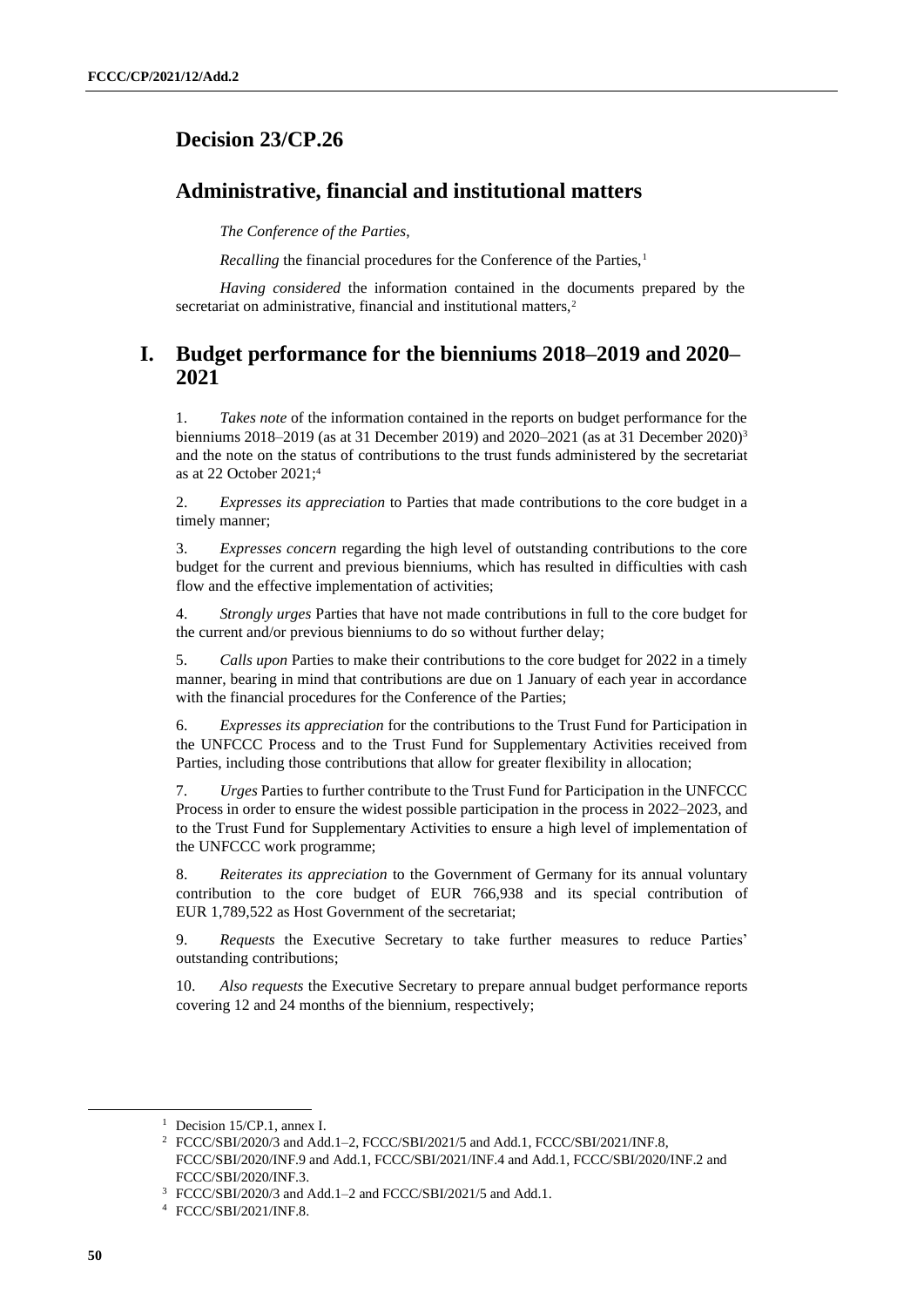## **II. Audit reports and financial statements for 2019 and 2020**

11. *Takes note* of the audit reports of the United Nations Board of Auditors<sup>5</sup> and the financial statements for 2019 and 2020, which include recommendations, and the comments of the secretariat thereon;

12. *Expresses its appreciation* to the United Nations for arranging the audit of the accounts of the Convention;

13. *Also expresses its appreciation* to the auditors for their valuable observations and recommendations and the written statement thereon shared with Parties at the fifty-second to fifty-fifth session of the Subsidiary Body for Implementation;

14. *Expresses concern* about the high number of recommendations from the United Nations Board of Auditors not yet implemented by the secretariat;

15. *Urges* the Executive Secretary to implement the recommendations of the auditors, as appropriate, and to update Parties on progress;

## **III. Other financial and budgetary matters**

16. *Takes note* of the information contained in the documents prepared by the secretariat on other financial and budgetary matters, including on efforts to further improve the efficiency and transparency of the UNFCCC budget process<sup>6</sup> and on standard costs;<sup>7</sup>

17. *Reiterates* the request to the Executive Secretary to prepare, regularly update and publish before each session of the subsidiary bodies brief reports on standard costs and, if available, options for reducing the cost of activities where practicable;

18. *Welcomes* the information on standard travel costs provided by the secretariat;<sup>8</sup>

19. *Recommends* that the secretariat publish and regularly update information on standard costs on the UNFCCC website (instead of the brief update reports) and inform Parties in a timely and clear manner when new information is available (at least before each session of the subsidiary bodies);

20. *States* that the purpose of reporting on standard costs is to provide Parties with insight into the budgetary impact of any planned decisions of the governing bodies;

21. *Welcomes* the proposed measures for improving the efficiency and transparency of the UNFCCC budget process;<sup>9</sup>

22. *Requests* the secretariat to report on the implementation of those measures in the report on efforts to improve the efficiency and transparency of the UNFCCC budget process;

23. *Acknowledges* the increase in unearmarked contributions in relation to earmarked contributions to the Trust Fund for Supplementary Activities;

24. *Also acknowledges* that reducing earmarking and establishing longer and more flexible utilization periods would increase flexibility in using contributions to the Trust Fund for Supplementary Activities, which would enable the secretariat to allocate funding to the activities most in need of resources;

25. *Appreciates* the approach taken by the Executive Secretary to presenting supplementary resource requirements by overall objective and thematic area while also enclosing a list of supplementary projects;

26. *Requests* the secretariat to enhance follow-up on Parties' outstanding core contributions, including through payment plans;

<sup>5</sup> FCCC/SBI/2020/INF.9 and Add.1 and FCCC/SBI/2021/INF.4 and Add.1.

<sup>6</sup> FCCC/SBI/2020/INF.2.

<sup>7</sup> FCCC/SBI/2020/INF.3.

<sup>8</sup> FCCC/SBI/2020/INF.3.

<sup>9</sup> FCCC/SBI/2020/INF.2, paras. 30, 31 and 33.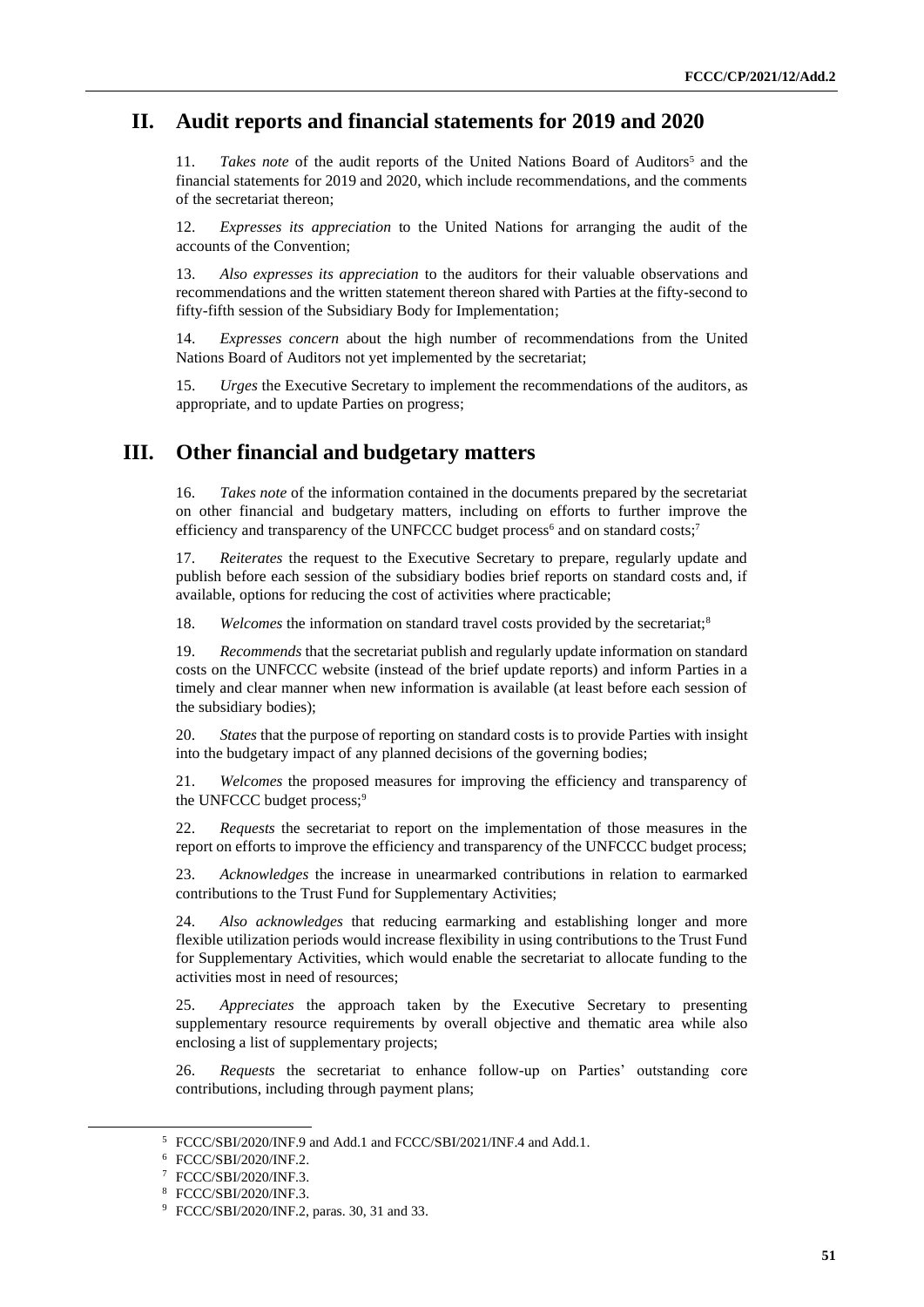27. *Decides* to keep the level of the working capital reserve at 8.3 per cent of annual total expenditure (in line with the UNFCCC financial procedures);

28. *Requests* the secretariat to inform Parties of the review and prioritization criteria for unearmarked contributions to ensure that they are allocated to activities in line with the secretariat's work programme and the priorities set by Parties.

> *10th plenary meeting 11 November 2021*